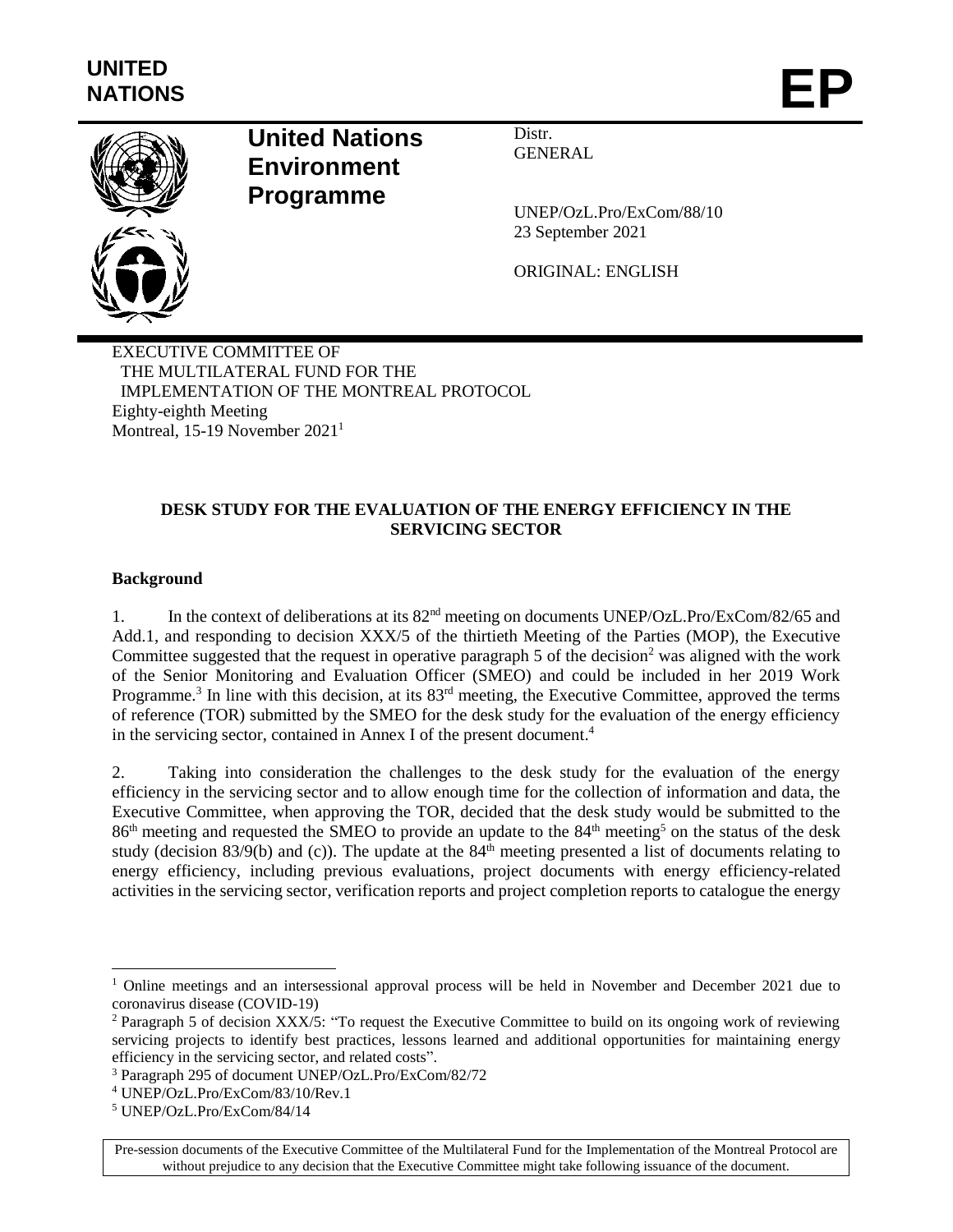efficiency activities already undertaken in the servicing sector and relevant material available from other sources.

3. At the extended intersessional approval processes established for the 86<sup>th</sup> meeting, the Executive Committee considered the desk study for the evaluation of energy efficiency in the servicing sector.<sup>6</sup> Changes were proposed to the desk study to reflect the policy that had been put in place to allow for a safer retrofitting process and the requirement to use appropriate safety standards, and therefore document UNEP/OzL.Pro/ExCom/86/13/Corr.1 was issued to address those changes. The Committee further decided to defer consideration of the desk study to the  $87<sup>th</sup>$  meeting (decision 86/12), primarily to reflect on how this desk study could respond to the request by the Parties in decision XXX/5. In response to decision 86/12, document UNEP/OzL.Pro/ExCom/87/7 was prepared incorporating the modifications contained in document UNEP/OzL.Pro/ExCom/86/13/Corr.1 (shown in **bold** for ease of reference). However, in accordance with the agreed procedures for conducting the  $87<sup>th</sup>$  meeting, consideration of the document was further deferred to the  $88<sup>th</sup>$  meeting.

4. The present document is a reissue of document UNEP/OzL.Pro/ExCom/87/7.

### **Objectives and methodology**

5. As established in the TOR, the objective of the desk study is to identify and assess, to the extent possible, best practices, lessons learned and additional opportunities for maintaining energy efficiency in the servicing sector, based on information available in the documents considered by the Executive Committee (contained in Annex II of the present document), through examination of project-related documentation such as MOP documents, project proposals and progress reports, as well as feedback received from the Fund Secretariat and Implementing Agencies (IAs). Additional information was gathered from other available documents on this topic.

6. In particular, document UNEP/OzL.Pro/ExCom/83/40<sup>7</sup> prepared by the Secretariat for the consideration by the 83rd meeting presented a systematic overview of the refrigeration servicing sector in Article 5 countries and a comprehensive analysis of a number of specific issues relating to the service sector such as: maintaining energy efficiency in the servicing sector, introduction of low- and zero-GWP alternatives to HCFCs or HFCs, targeted training on certification, safety and standards, awareness raising and capacity building, developing and enforcing policies and regulations to avoid the market penetration of energy-inefficient refrigeration, air-conditioning and heat pump (RACHP) equipment, and promoting market penetration of energy-efficient equipment. The information provided in document 83/40 is closely related to the terms of reference of the desk study. An attempt was made to enhance the analysis and findings reflected in document UNEP/OzL.Pro/ExCom/83/40 and other Secretariat documents related to the energy efficiency in the refrigeration servicing sector, by providing additional information on a number of specific issues.

### **Scope of the desk study**

7. As there are no specific programmes focused on energy efficiency, the desk study reviewed progress made in previously funded projects to identify energy efficiency related activities in the servicing sector, and their applications in policies and regulations at the country level.

l

<sup>6</sup> UNEP/OzL.Pro/ExCom/86/13

<sup>&</sup>lt;sup>7</sup> Paper on ways to operationalize paragraph 16 of decision XXVIII/2 and paragraph 2 of decision XXX/5 of the parties (decision 82/83(c)).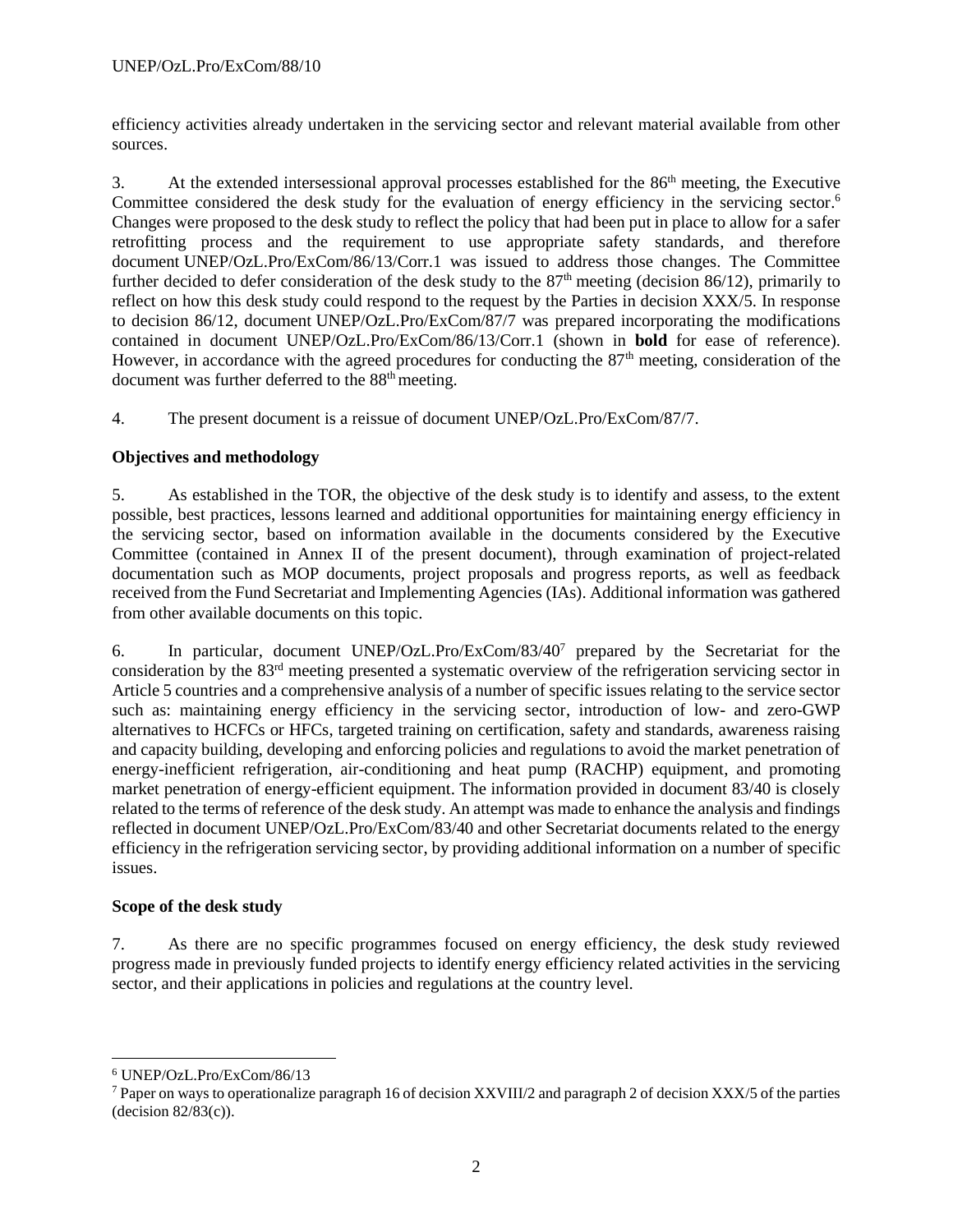8. The HPMP activities in the refrigeration and air-conditioning (RAC) servicing sector have been analysed by studying progress reports as well as planned activities presented to the Secretariat in requests for funding tranches by the governments of low-volume consuming (LVC) and non-LVC Article 5 countries. Altogether, documents presented by 40 Article 5 countries to the 73<sup>rd</sup> and 74<sup>th</sup> meetings were evaluated. These two meetings were selected to demonstrate how decision  $72/41<sup>8</sup>$  was reflected in the activities proposed and implemented as part of activities in stage I of the HPMP, relating to the adaptation of training programmes; sustainability of training institutions; introduction of certification of servicing technicians; development of regulations and standards; and provision of tools and equipment, including those for recovery, recycling and reclamation (RRR) activities.

9. The activities analysed are related directly or indirectly to the improvement of energy efficiency of serviced RAC equipment and/or reduction of the greenhouse gas (GHG) emissions. The randomly selected sample of 40 Article 5 countries is comprised of 22 LVC and 18 non-LVC countries representing eight geographical regions.

10. The progress achieved in the subsequent five years has been further assessed through the comparative evaluation of progress in the implementation of HPMP components (many of them stage II), as reported to subsequent meetings up to the  $85<sup>th</sup>$  meeting. The sample group of 40 LVC and non-LVC countries was evaluated in terms of training, certification, development of standards, and procurement and distribution of tools and equipment, including RRR activities. The narrative information extracted from the progress reports is presented in Annex III of the present document, which makes possible to carry out a statistical analysis.

11. Annex III is organized in nine columns, covering the sample of 40 Article 5 countries, and displays the status of implementation of training programmes with traditional good servicing practices, training on handling of flammable refrigerants, adoption of certification standards and availability of certified technicians, conversion to low-GWP technology, standards on energy efficiency and the handling of flammable refrigerants, provision of toolkits to support technicians and training facilities, including RRR equipment, and remarks.

12. The desk study presents the results of analysis on specific issues related to activities and opportunities for maintaining energy efficiency and reduction of ODS and HFCs emissions in the refrigeration servicing sector, including: technical opportunities and measures in maintaining the energy efficiency in servicing RAC equipment, low-GWP alternatives and related standards and regulations, training and competency-based certification programmes and related standards and protocols, technical assistance programmes, refrigerant containment and reduction of emissions, refrigerant RRR programmes, labelling and minimum energy performance standards (MEPS), and energy performance testing. This document presents lessons learned and key conclusions at the end of each section, on which the Executive Committee may wish to decide on a way forward for a next phase of the evaluation.

13. This document contains the following six annexes:

I Terms of reference

 $\overline{\phantom{a}}$ 

- II List of documents on issues relating to energy efficiency
- III Summary of HPMP stages I and II progress reports
- IV Training workshop in Bangladesh
- V The status of the certification scheme in 15 selected Article 5 countries

<sup>8</sup> Decision 72/41. Minimizing adverse climate impact of HCFC phase-out in the refrigeration servicing sector.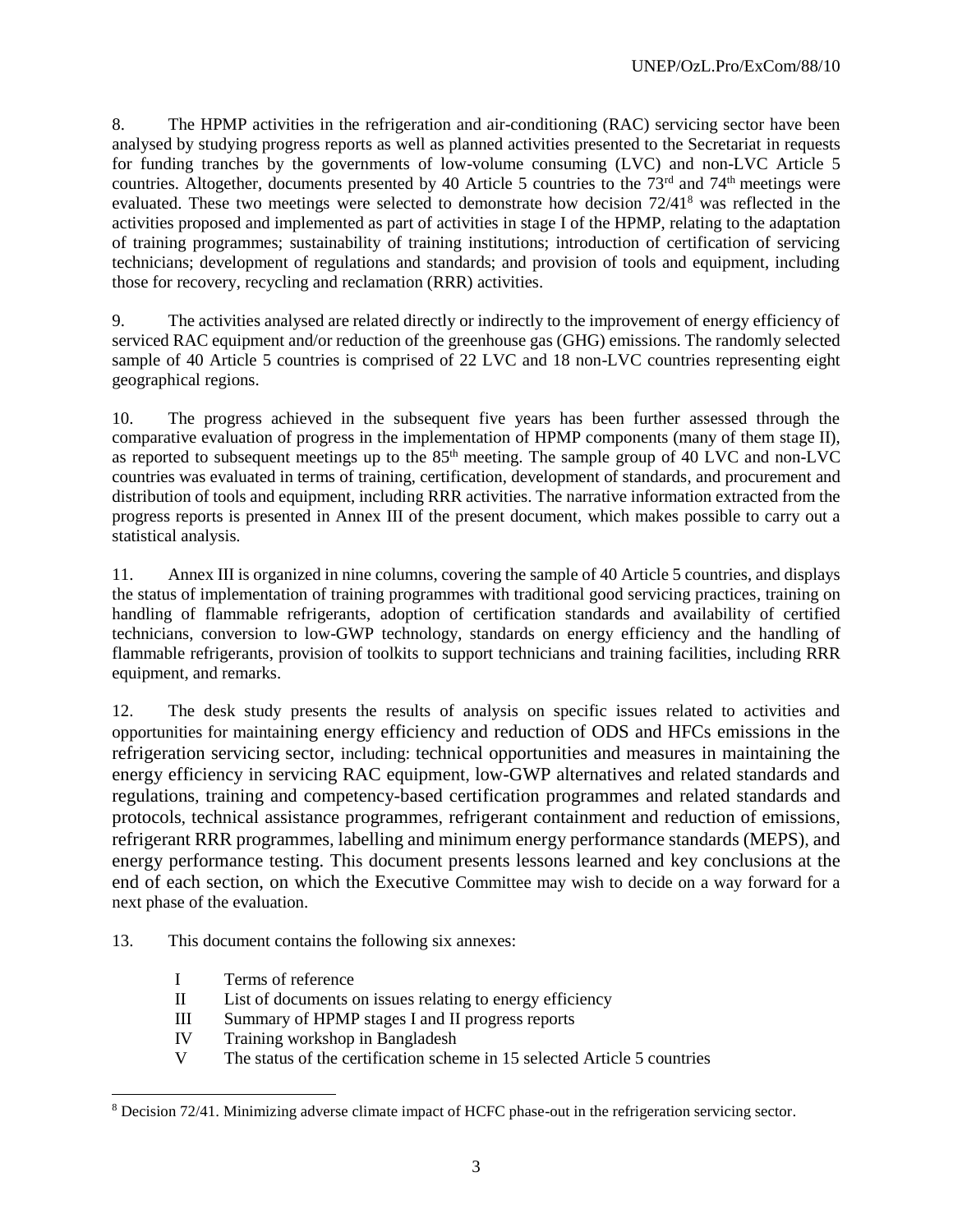VI Labelling and energy performance standards in selected Article 5 countries and additional information on specific initiatives in selected countries

#### **Opportunities and measures in maintaining the energy efficiency in servicing the RAC equipment**

14. The largest potential to improve energy efficiency in RAC equipment comes from total system design and component improvements which can improve efficiency up to 70 per cent. The desk study does not cover energy efficiency related to the RAC manufacturing sector as such, however there are some issues that are linked to both the manufacturing and servicing sectors. The term "RAC servicing sector" describes only the service of existing RAC equipment. In reality, refrigeration servicing technicians are also frequently involved in activities related to assembly, installation, initial charging and commissioning of new RAC equipment, in particular when such equipment is custom-made for specific purposes (e.g., households, offices, supermarkets, refrigerated transportation). The enterprises involved in the assembly, installation, initial charging and commissioning sub-sector could offer a range of options within the available technology. These options may motivate the potential customer in making the final decision, to a certain degree. In contrast, the actual servicing of RAC equipment deals with the procured and delivered equipment designed for a specific refrigerant. In this case, there is a very limited possibility of changing the technology used. However, in some instances servicing technicians might have an influence on the choice of technology by their end-user clients.

15. Because of the HCFC phase-out process, a need remains to service already installed RAC equipment until the end of their useful lives. In Article 5 countries, existing equipment is often repaired several times in order to extend their useful lives. Some loss of energy efficiency over the lifetime of equipment is inevitable; however, the improved design of the equipment and improved servicing, installation and maintenance can limit the energy efficiency depreciation. Apart from energy efficiency improvements related to system and component design, the proper installation, configuration, maintenance, and servicing of RAC equipment has a significant impact on the efficiency of equipment and systems over the lifetime of these systems with minimal additional cost. Appropriate maintenance and servicing practices can curtail up to a 50 per cent reduction in performance and maintain the rated performance of the equipment over its lifetime. A more detailed overview of efficiency opportunities through improved operation and maintenance of RAC equipment is presented in Table 1.9

| <b>Action</b>        | <b>Explanation</b>                                           | Impact                |
|----------------------|--------------------------------------------------------------|-----------------------|
| No refrigerant leaks | Too low refrigerant charge increases compressor running time | $+30$ per cent energy |
|                      | and eventual loss of capacity. Motor/compressors could       | consumption           |
|                      | eventually fail.                                             |                       |
| Clean condensor and  | Every $1K^{11}$ rise in condensing temperature may reduce    | $+8$ per cent energy  |
| evaporator coils     | evaporator capacity by 1.35 per cent and increase power      | consumption           |
|                      | consumption.                                                 |                       |
|                      | A dirty evaporator coil would result in reduced system duty  |                       |
|                      | without a reduction in motor/compressor running current.     |                       |

**Table 1. Examples of RACHP efficiency opportunities through improved operation and maintenance<sup>10</sup>**

l <sup>9</sup> Table 2 of document UNEP/OzL.Pro/ExCom/83/40.

<sup>&</sup>lt;sup>10</sup> Presentation by Stefan Thie, EPEE Technical Expert, at the workshop on energy efficiency opportunities while phasing down HFCs.

<sup>&</sup>lt;sup>11</sup> Zero on the Celsius scale (0°C) is equivalent to 273.15K (°Kelvin), with a temperature difference of 1°C equivalent to a difference of 1K (i.e., 100°C, defined as the boiling point of water, is equivalent to 373.15K). Every 1K temperature difference could result in higher power consumption impact during equipment operations.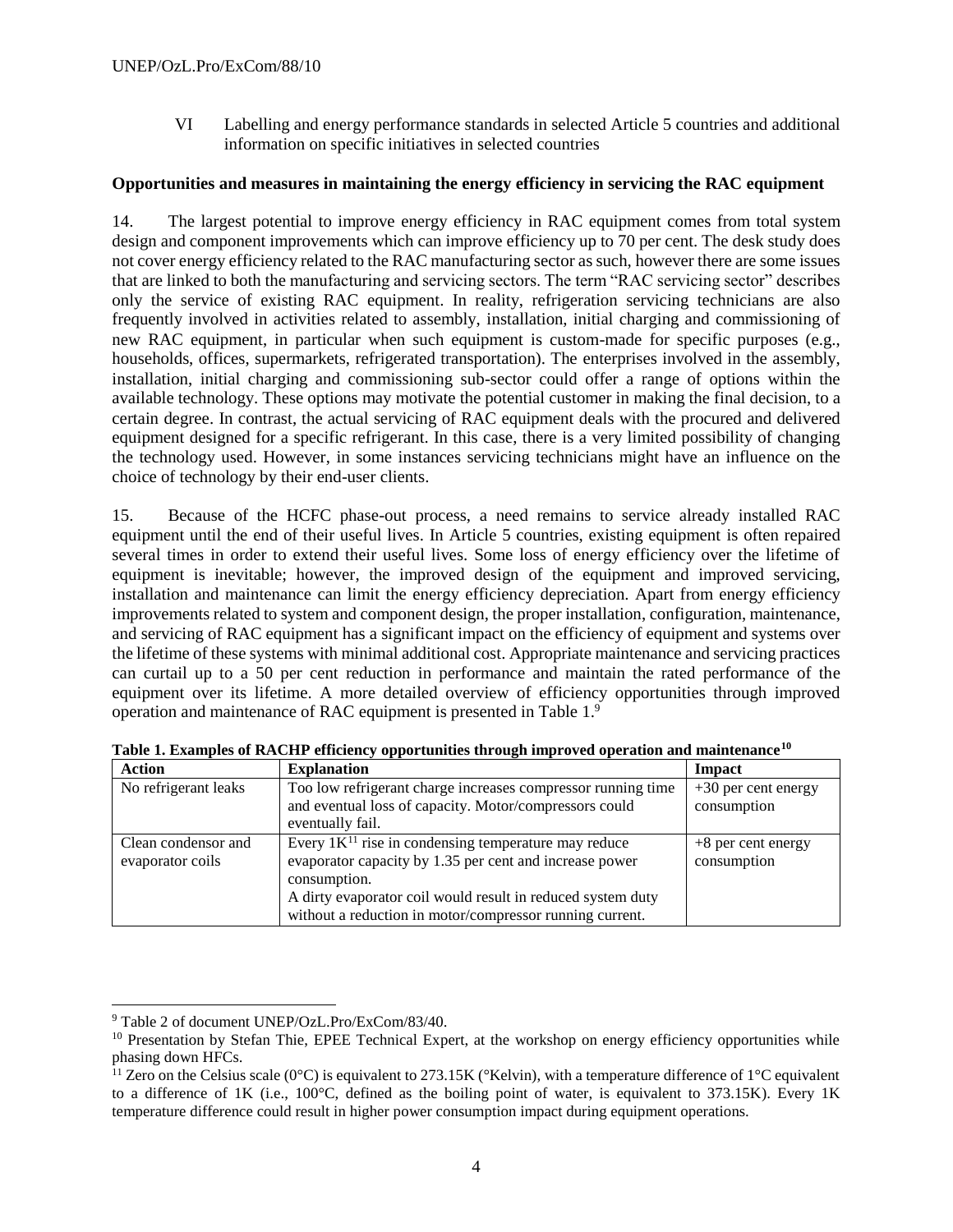| <b>Action</b>            | <b>Explanation</b>                                                         | Impact                    |
|--------------------------|----------------------------------------------------------------------------|---------------------------|
| Clean or replace filters | Dirty filters would result in reduced system duty $(2 - 4)$ per            | Average savings of        |
| regularly                | cent for every 1K reduction in evaporating temperature)                    | 25 per cent               |
|                          | without a reduction of compressor running current.                         |                           |
|                          | Filters with a too low filtration rate result in dirty cooling             |                           |
|                          | coils and fans.                                                            |                           |
| Check operations and     | Ensure that appropriate mode is being used, the temperature is             | Average savings of        |
| settings of controller   | set correctly (generally between 19 and 23 <sup>o</sup> C), a suitable fan | 97 per cent <sup>12</sup> |
|                          | speed is selected, the time schedule is correct and that each              |                           |
|                          | function operates correctly.                                               |                           |
| Check condensor          | Condenser fan cycling/speed controllers and dampers not set                | Average savings of 4      |
| pressure controls        | correctly could cause over- or under-condensing, resulting in              | per cent                  |
|                          | poor efficiency and longer compressor running time.                        |                           |
|                          | Under-condensing would result in higher running currents.                  |                           |

16. Other benefits include reduced energy cost, improved safety by eliminating risks, better temperature control and improved resident comfort, and compliance with regulations.

17. In the servicing sector, the use of low-GWP refrigerants, when some of them are flammable and/or toxic, requires capacity building and additional training initiatives to address the specific issues related to installation, operation, and maintenance. The issue of minimizing the adverse climate impact of HCFC phase-out in the refrigeration servicing sector was on the agenda of the 66<sup>th</sup> and 70<sup>th</sup> meetings. Subsequently, at its 72nd meeting, the Executive Committee decided "to encourage Article 5 countries, when implementing their HPMPs, to consider, as needed and feasible: (i) The development of regulations and codes of practice, and the adoption of standards for the safe introduction of flammable and toxic refrigerants given the potential risk of accidents and negative effects on health associated with their use; (ii) Measures to limit the import of HCFC-based equipment and to facilitate the introduction of energy efficient and climate-friendly alternatives; and (iii) Focusing activities in the refrigeration servicing sector on training of technicians, good practices, the safe handling of refrigerants, containment, recovery and recycling and reuse of recovered refrigerants rather than retrofitting" (decision 72/41).

18. The issue of energy efficiency in the servicing sector was discussed extensively in recent years at Meetings of the Parties and by the Executive Committee, particularly in light of the adoption of the Kigali Amendment. It was acknowledged during the deliberations and in decisions adopted that training provided to technicians should expand beyond good RAC equipment servicing practices and focus on proper containment of controlled substances through preventive maintenance, enhancing installation quality, and maintaining/improving the energy efficiency of equipment through appropriate control settings, proper cleanliness of the heat exchangers, and ease of related airflow.

19. There is also the additional risk of accidents associated with the use of several flammable low-GWP refrigerants. Therefore, appropriate standards should be developed to regulate the safe handling of flammable and toxic refrigerants, and training manuals need to be adopted to reflect these new standards. The capacity of training facilities to provide proper training of refrigeration personnel, refresher training and requalification for handling new equipment and flammable and toxic refrigerants should be enhanced to deliver this updated and additional training.

l

 $12$  This value appears to be high. The TEAP report indicates that controller settings adjustments would result in about 10 per cent savings.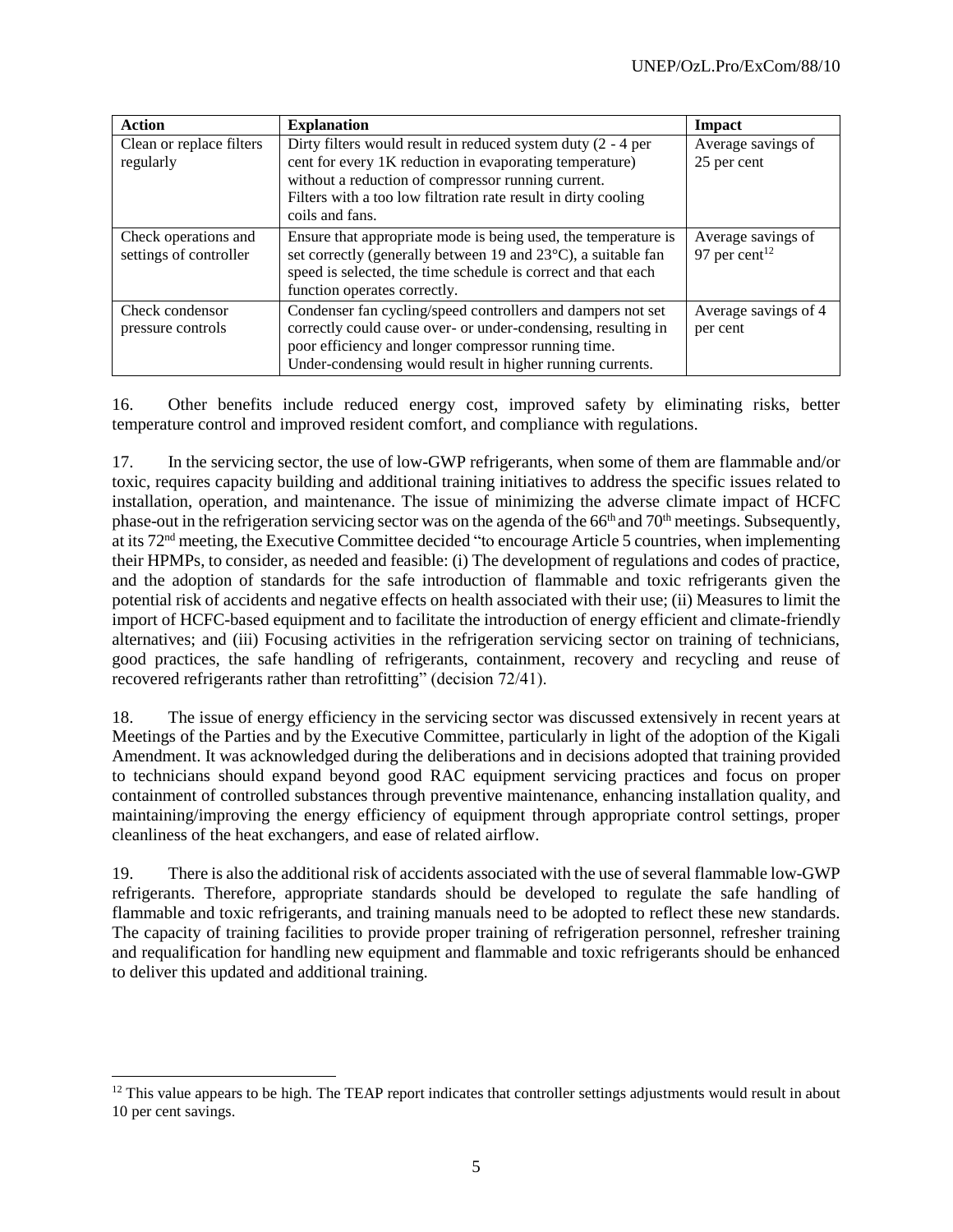### **Training programmes**

20. The training of refrigeration technicians in good servicing practices was included in stage I and stage II of HPMPs for all 40 Article 5 countries resulting in better operations and maintenance practices, reducing demand for HCFCs in servicing RAC equipment and contributing to energy efficient operations of the equipment. The number of trained trainers and technicians has been growing steadily according to the established targets, as new funding tranches have been approved. These training programmes indirectly contribute to better cooling and energy efficient performance of equipment.

21. Several positive results have been achieved, such as establishing new training centres and an increased number of trained personnel under several HPMP training programmes. As an example, in China in 13 training centres, more than 4,100 technicians, trainers and students had been trained as of August 2018. In India, a total of 62 trainers and 11,276 technicians had been trained during stage I of the HPMP, with a target of 10,000 trainees in stage II. In Brazil, 14 training institutions were contracted and provided with educational kits (i.e. basic servicing tools and equipment components for demonstration and practical training). Sixty-five trainers and 1,238 technicians were trained in best practices for split and window-type air-conditioners, 737 technicians were trained in best practices for commercial refrigeration, and three monitoring visits to regional partner training institutions were carried out.

22. All Article 5 countries reported that the training manuals have been updated to include new and emerging technologies, including low-GWP alternatives and the handling of new flammable refrigerants was incorporated into training curricula of local training facilities through the cooperation of national ozone units (NOUs) with training and education authorities. However, some energy efficiency aspects require additional training and further awareness. These aspects have not been particularly articulated in HPMP progress reports submitted by the implementing agencies.

23. The overall energy efficiency of RAC equipment primarily depends on an appropriate system design and the selection of optimally designed components, such as heat exchangers, compressor and expansion valve. In addition, the choice of equipment with an appropriate configuration based on the heat load is important for long-term effective performance of equipment. The appropriate installation and optimized control and operation, taking into account the required cooling load and the prevailing ambient temperature, also have a significant impact on the efficiency of RAC equipment and can be part of updated training manuals. For example, by using an electronic expansion valve in place of a thermostatic expansion valve, the head pressure control setting can be significantly reduced in cold weather resulting in possible energy savings of up to 20 per cent. The use of variable speed drives in compressors, and auxiliary pumps and fans at the part-load operations can often deliver over a 25 per cent efficiency improvement. <sup>13</sup> Other examples of optimized control may include adjustable suction pressure and defrost-on-demand control, bringing reductions in indirect GHG emission. A well-trained maintenance technician would be able to check the system's performance, when operating well below peak efficiency, to diagnose and correct the system's functions to improve its efficiency.

24. There is still a shortage of technicians with the minimum skills required to service the growing base of more technologically advanced equipment, using a wide variety of refrigerants with different operating characteristics related to pressure, flammability and toxicity. The Secretariat, in its reviews of HPMP proposals, commented on training programmes, indicating that the duration of training courses was frequently too short to absorb the volume of new material and insufficient time was dedicated to practical training. Similar concerns were expressed in the 2019 Consolidated project completion report presented to the 84th meeting.<sup>14</sup> This problem has become even more sensitive when safety aspects are included in the

l <sup>13</sup> Decision XXIX Task Force Report on Issues Related to Energy Efficiency While Phasing down Hydrofluorocarbons <sup>14</sup> Document UNEP/OzL.Pro/ExCom/84/23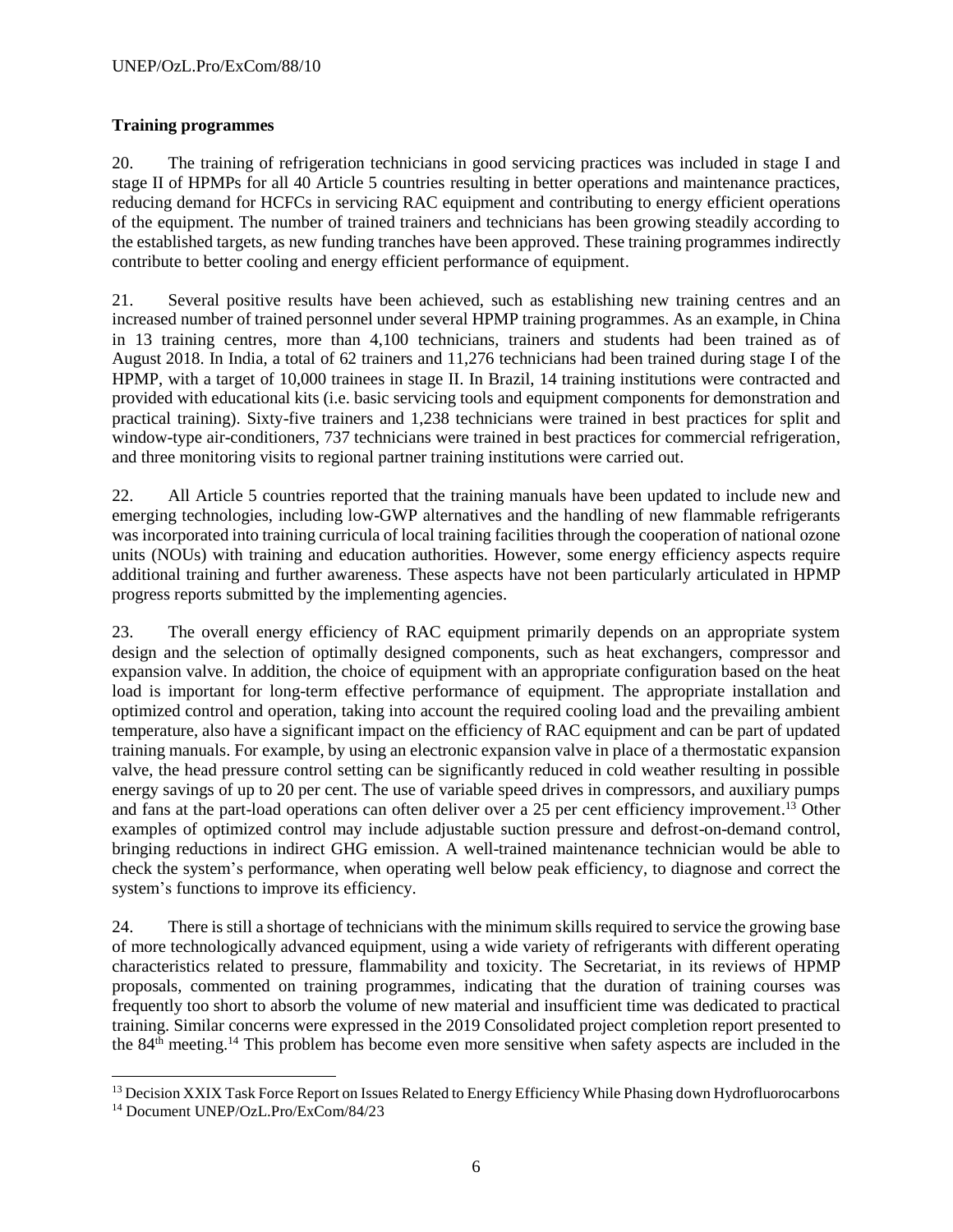training course. These concerns can be better understood by looking at the content and the set-up of the training workshop held in Bangladesh (see Annex IV of the present report).<sup>15</sup> It appears that the programme of the course is demanding, while the duration is too short and the number of participants is excessive. The qualification value of participation certificates awarded to the trained technicians is also questionable.

25. There are a number of challenges, however, which need to be considered in the context of the Bangladesh RAC servicing sector. On the 2011 survey, there were about 15,000 refrigeration servicing workshops that employed about 3-4 service technicians each. The total number of technicians was around 50,000 at a conservative level, mostly from the informal sector. In 2017, there are approximately 16,160 service workshops in Bangladesh. In these circumstances, the training capacity of the country is overstretched. Additionally, due generally to their low income, technicians cannot afford more than two days without an income. Similar challenges exist in other Article 5 countries.

26. In the residential RAC sector, the guaranteed maintenance of RAC appliances, to ensure continued operational efficiency, is typically limited to several months. After this time period, the appliance owners may involve self-employed, less costly informal sector technicians who are not aware of the need for, or potentially not interested in, monitoring the energy efficient operation of the system.

27. The technical support to training facilities and the provision of servicing equipment and tools were a traditional area of the MLF assistance in the RAC servicing sector. The importance of the technical support to newly established training centres is growing with emergence of requirements to cover the handling of low-GWP technologies in their training curricula. A new broad range of equipment needs to be provided to the training facilities and training curricula should be updated to include the servicing of equipment using new refrigerants. In order to facilitate the introduction and the safe use of low-GWP refrigerants, the regional training centre in Grenada was upgraded in 2017 with equipment, tools and materials suitable for low-GWP flammable refrigerants. The list of items was established in consultation with the NOU of Grenada and other National Ozone Officers (NOOs) of the region, based on needs identified at the regional level and following the recommendations contained in the training and certification curriculum on flammable refrigerants developed as part of the project and the "Guidelines for the safe use of hydrocarbon refrigerants" developed by the GTZ *Proklima* in 2010. Items delivered included: manifolds with gauge for hydrocarbons (HC), electronic leak detectors for flammable refrigerants, portable charging stations for HC, propane and butane gas cylinders, and other tools and material for the use of low-GWP refrigerants in air-conditioning.

#### Lessons learned

28. The enhanced capacity of training facilities and significant growth in the number of trained servicing personnel are observed as a result of the implemented training components of stages I and II of HPMPs. The improved skills of technicians in servicing, maintenance and installation seemingly resulted, albeit not quantified, in improvement in energy efficiency of RAC equipment.

29. Installation, maintenance and servicing of high-efficiency equipment, based on the latest technology, may require new technical skills. If there is a lack of competency of the service provider and their technicians, high-efficiency equipment might not be adopted. A total of 23 Article 5 countries, from the sample of 40, considered it a priority to include training in the installation, operation and maintenance of RAC equipment using flammable refrigerants during implementation of stage I of the HPMPs, showing positive reaction to decision 72/41. Another 12 countries incorporated training on the safe handling of

l <sup>15</sup> The two-day training course for 55 participants contained 17 theoretical topics, including handling and safety issues of HC refrigerants, servicing of HC-based air-conditioners and hands-on training on the evacuation of the system. At the end of the course, certificates were distributed among the participants.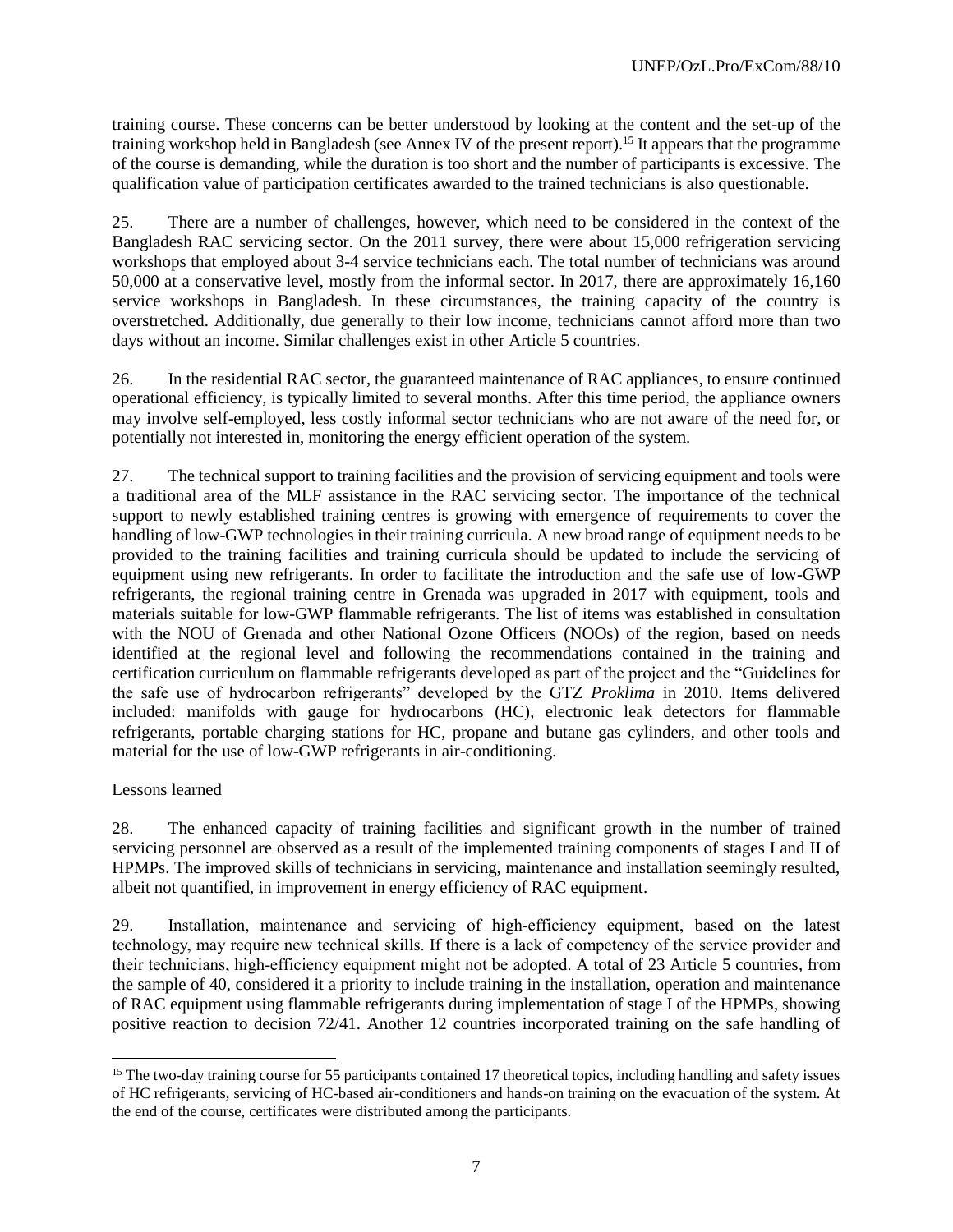flammable refrigerants in their HPMP stage II or the latest tranches of stage I. Out of the 40 countries, 35 countries (87.5 per cent) have been preparing to use potentially more energy efficient low-GWP technology by removing, at least partially, the barrier related to the availability of new technical skills. The following remaining barriers still have to be addressed: financial (in part due to the higher cost of energy efficient alternative technologies), market (i.e., acceptance and the limited availability of low-GWP refrigerants, servicing equipment and parts in the local market), information and awareness-raising, and institutional and regulatory measures.

30. There are a number of examples of good cooperation between NOUs and training and education authorities. It is important to encourage and assist NOUs to work with these authorities to integrate good servicing practices and other key aspects (e.g., safety measures, RRR and safe disposal) into their national qualification frameworks through curricular updates and certification schemes. However, the energy efficiency aspects require additional training content which have not been emphasized in updated training material. The training curricula of institutions and vocational schools should be periodically updated to incorporate changes including technology upgrades of RACHP systems, the introduction of alternative refrigerants and energy efficiency aspects.

31. The circumstances prevailing in the RAC servicing sector of Article 5 countries need to be considered in determining the scope and priorities of the MLF assistance to training programmes. Servicing technicians in the informal sector, which often operates outside the scope and reach of both the government and the industry associations, need special attention to ensure their engagement in the training process, including energy efficiency aspects.

32. Introduction of low-GWP technology has been associated with the demand by new and existing training centres for new equipment to facilitate the introduction of updated training and certification curricula. Similarly, servicing technicians need new equipment and tools to meet the growing demand for servicing RAC equipment based on the emerging technologies. Article 5 countries have been actively using the opportunities granted through the MLF technical assistance. The IAs have demonstrated the capability to cope with these new demands and challenges. This assistance remains crucial to ensure the sustainability of training facilities in the future. The timely supply of the necessary equipment must be closely monitored by the Secretariat. It is recommended that training sessions for RAC technicians should include more practical sessions and additional training tools.

# *Safety standards related to the use of flammable refrigerants*

33. Training on the safe handling of flammable and toxic refrigerants relies on strict codes and regulations which must be reflected in training curricula. The absence of trained and qualified technicians in handling flammable and toxic refrigerants and the lack of the respective codes and regulations are considered a barrier by suppliers of new low-GWP and energy efficient technologies. This could have an adverse impact on rate of adoption of such new technologies. However, only a limited number of Article 5 countries have currently adopted standards related to the installation, servicing and maintenance of equipment based on flammable or toxic refrigerants.

34. The Indonesia National Standard agency has already adopted ISO 817/2014<sup>16</sup> as a national standard for designating refrigerants, including a safety classification for refrigerants based on toxicity and flammability, and as a means of determining the refrigerant concentration limit. In China, the National Standard for Safety and Environmental Requirements for Refrigeration Systems and Heat Pumps

l <sup>16</sup> ISO 817:2014 provides an unambiguous system for assigning designations to refrigerants. It also establishes a system for assigning a safety classification to refrigerants based on toxicity and flammability data and provides a means of determining the refrigerant concentration limit.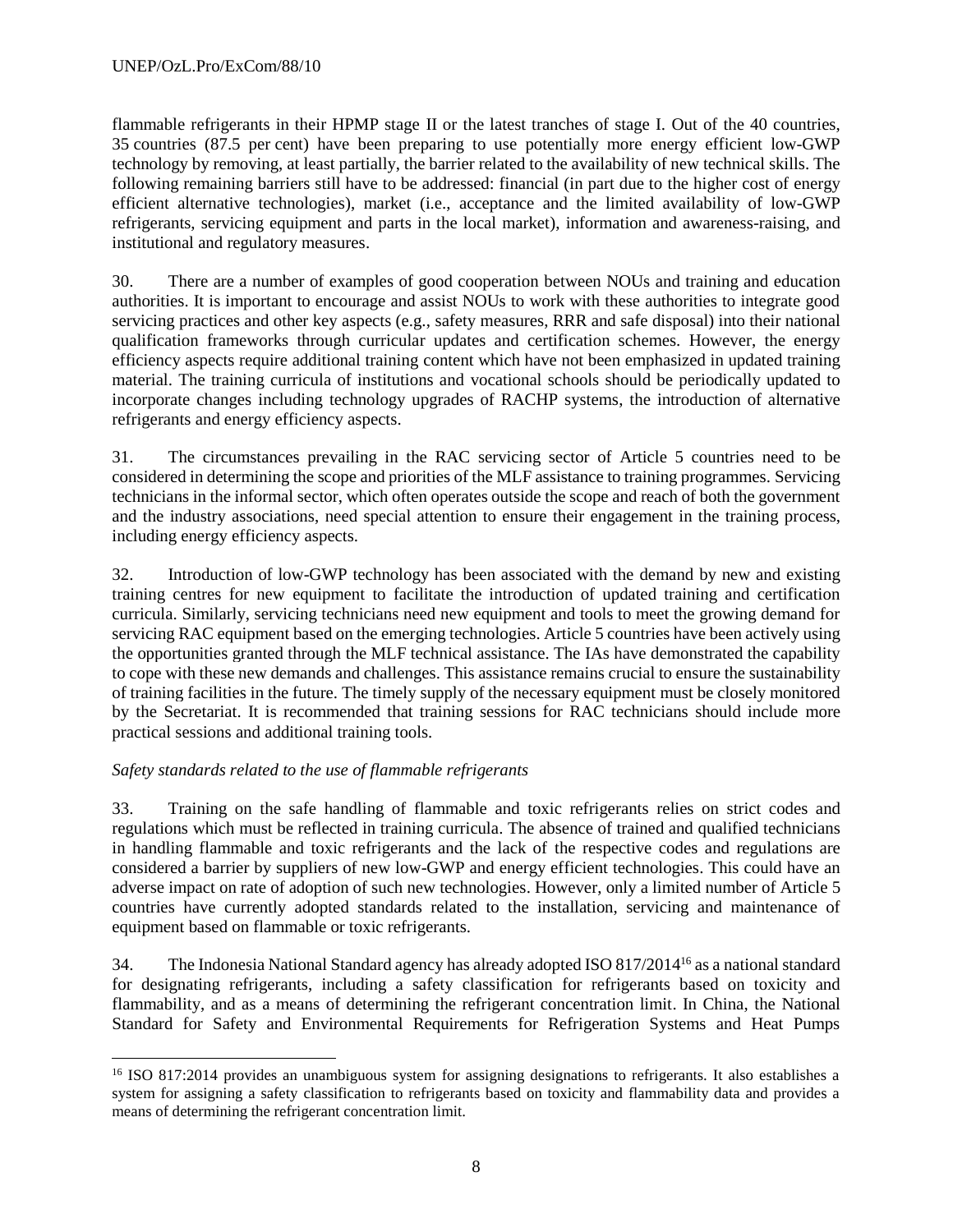(GB-9237) has been completed and went into effect on 1 July 2018 to allow for the use of flammable refrigerants.

35. Several Article 5 countries are in the process of adopting national standards based on European training and safety standards. In Argentina, European REAL training standards<sup>17</sup> will apply in subsequent training and certification of technicians. The trainers will replicate the REAL training courses nationally and the NOU will audit the quality of the courses. In Armenia, the adoption of safety and environmental requirements for refrigeration systems and heat pumps (EN 378 1-4)<sup>18</sup> has been initiated jointly with the National Standardization Institute. In the Dominican Republic, 300 technicians participated in 20 short courses led by the National Refrigeration Association on recovery and recycling and the safe use and management of HC refrigerants. The work on the adoption, support and implementation of safety standards/guidelines for flammable refrigerants is still ongoing. However, during the second tranche of stage II of the HPMP, 500 RAC technicians were trained on good refrigeration practices, 620 technicians participated in workshops on the safe use of HCs as a refrigerant and 56 teachers of technical schools were trained on good refrigeration practices and the use of safety standards/guidelines for flammable refrigerants. Additionally, five regional training laboratories were equipped with 14 sets of refrigeration equipment and tools to work with flammable gases. Each set contained a recovery unit, a vacuum pump, three cylinders of different capacities and general tools.<sup>19</sup>

36. In Bangladesh, a review and update of safety standards for flammable refrigerants has been scheduled by the Bangladesh Standard and Testing Institute following the approval of stage II of the HPMP in June 2018. However, the progress report for the second tranche of stage I (approved in April 2015) indicated that 3,524 technicians were already trained on good servicing practices, safe use of alternative refrigerants and RRR of HCFCs operations. No information was provided on activities in Brazil, Fiji, Guyana, Honduras, India, Kyrgyzstan, Liberia, Nigeria, Pakistan, Panama, Paraguay and Saint Kitts and Nevis on the development and adoption of national standards regulating the use and handling of low-GWP flammable and toxic refrigerants. Nor were references made to available regional or international safety standards that could be used as a potential model for the subsequent development and adoption of safety standards adapted to the local circumstances. Yet, the progress reports provide information on ongoing training of service technicians in these countries for safe handling of flammable refrigerants. The basis for formulating safety procedures and training manuals for installation and servicing of equipment using flammable refrigerants, in the absence of the required local standards and regulations, is not clear.

37. It is noted, however, that the process of developing national standards in Article 5 countries is lengthy and involves many stakeholders. The international safety standards are evolving and are periodically reviewed and updated. The Ozone Secretariat monitorsthe status of the most relevant standards and regularly reports to the MOP. The role of the NOUs and the IAs in the development and adoption of standards is currently limited mainly to providing support for the review and discussion of the proposed technical standards. This role needs to be strengthened by providing additional support to ensure the sustainability of these important regulatory activities.

 $\overline{a}$ 

<sup>&</sup>lt;sup>17</sup> The Real Alternatives programme is a multi-country training initiative promoted by five EU Member States (Belgium, Germany, Italy, Poland and the United Kingdom) that will provide a firm foundation for future training activities throughout the EU. The programme has been supported by the European Commission and by UNEP Ozone Action as well as a number of RACHP companies. Training experts in the 5 participating Member States have helped to create an excellent body of training material for low-GWP alternative refrigerants, including knowledge of EN 13313 (the EU standard that defines competence of personnel working on RACHP equipment, provides an excellent framework to define training courses, including a certification scheme if needed).

<sup>&</sup>lt;sup>18</sup> EN 378 (the EU safety standard for RACHP systems) includes references to the training that is required for personnel handling flammable refrigerants.

<sup>19</sup> UNEP/OzL.Pro/ExCom/86/46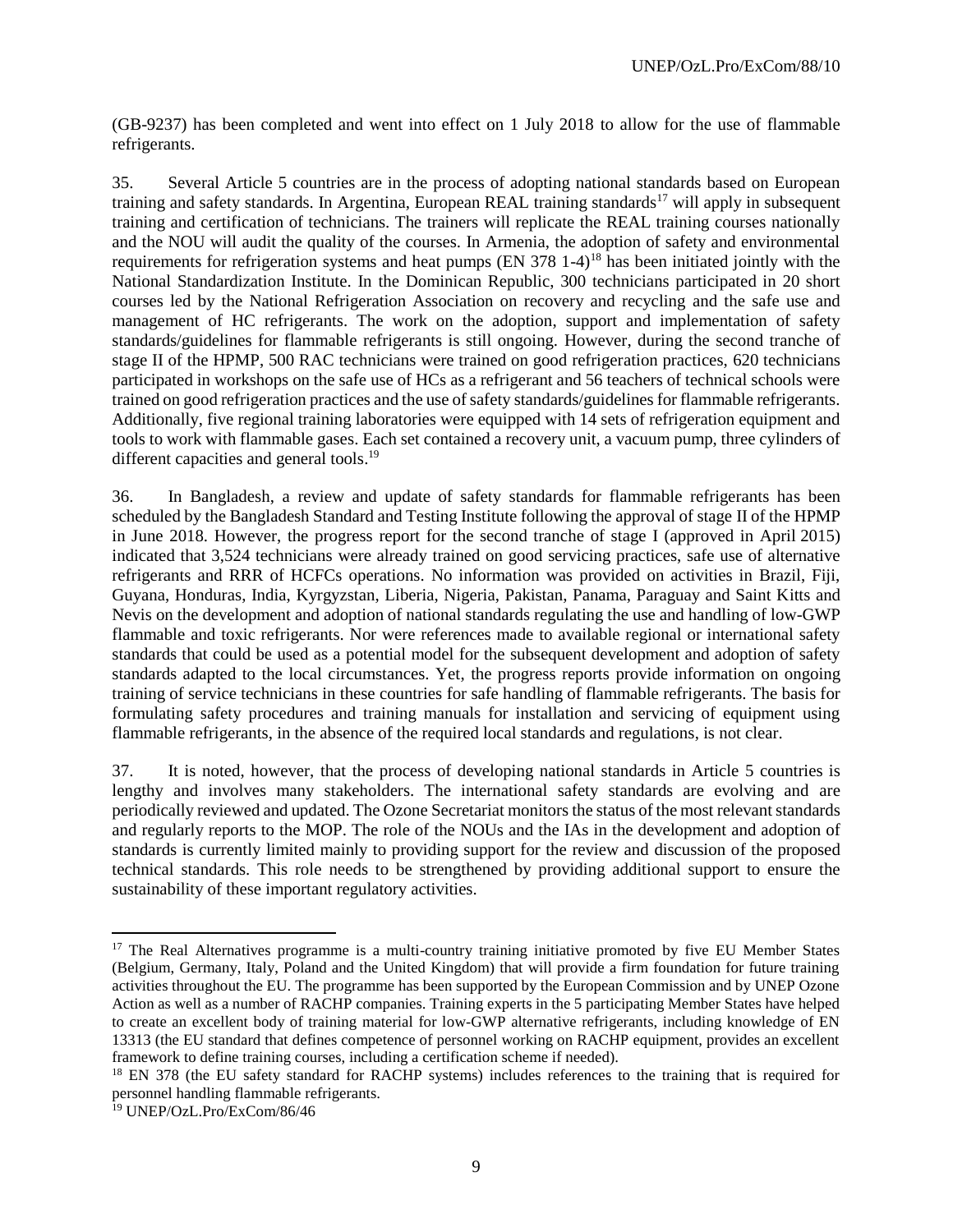### Lessons learned

38. Prior to initiating practical training on handling flammable refrigerants, a number of Article 5 countries have developed national safety regulations adapting available international standards. There is a disconnect between the timeframe of the adoption of safety standards and the practical training of technicians on handling of flammable refrigerants in several Article 5 countries. Several HPMP progress reports refer to the integration of good and safe practice training on handling flammable alternative refrigerants into the technical and vocational curricula or development of national training manuals without providing the reference to the basis or the source of such as existing international and/or national safety standards (e.g., equipment safety standards related to the use of flammable refrigerants such as: IEC 60335-2-40 and ISO 5149). For Article 5 countries with limited capacity, the optimal way forward would be to develop national regulations and codes of practice by adapting international standards for the safe introduction of flammable and toxic refrigerants to their specific local conditions, prior to the practical implementation of training programmes involving flammable refrigerants. Institutional coordination for capacity building, regulations development and a monitoring mechanism are further important that should be considered to ensure the effective adoption of new low-GWP refrigerant technologies.

39. The development of national standards is essential in guiding stakeholders on the selection and use of low-GWP alternatives with higher energy efficiency products. Similarly, the willingness to develop legislation and incentives to promote the adoption of new and energy efficient technologies lies with the government. The lack of standards and codes of best practice to guide installation and servicing of RAC equipment with flammable refrigerants makes it difficult to promote energy efficient systems.

40. It is vital for all stakeholders to be updated with the latest policy measures and the best available technology and environmental practices. Stronger relationships need to be established between NOUs, national authorities and stakeholders involved in the development of national standards. These activities might be considered within the UNEP two-year "Twinning" project to jointly build the capacity of NOOs and national energy policymakers for linking energy efficiency with Montreal Protocol objectives in support of the Kigali Amendment (further discussed under "Energy Efficiency Labelling and Minimum Energy Performance Standards (MEPS)" section).

### **Certification of trained technicians**

41. High efficiency equipment commonly includes the use of the latest technology which requires new technical skills. If there is a lack of skill or competency from the service provider, high efficiency equipment might not be purchased and used. Therefore, training is an important tool to transfer knowledge to service technicians to ensure the correct installation, maintenance, repair and dismantling of RACHP equipment. However, training alone does not verify the level of comprehension, competence and skills of a participant in a training programme. A certificate of participation, often received at the end of a training course, cannot replace certification based on a comprehensive assessment of the knowledge and skills obtained during the course.

42. The analysis of the status of development of the certification schemes in the sample of 40 selected countries shows that nine countries have a certification scheme in place, certification programmes are under preparation in 16 countries, three countries are discussing the future concept, and 12 countries are planning to start the appropriate activities in the near future.

43. Certification schemes which are mandatory by legislation have the advantage of providing a strong incentive for technicians and enterprises to comply. Certification in the RAC sector can also act as an added value for technicians to prove their competence and proficiency, particularly when they change employers or seek new jobs. The Governments of Armenia and Brunei Darussalam committed to establish a mandatory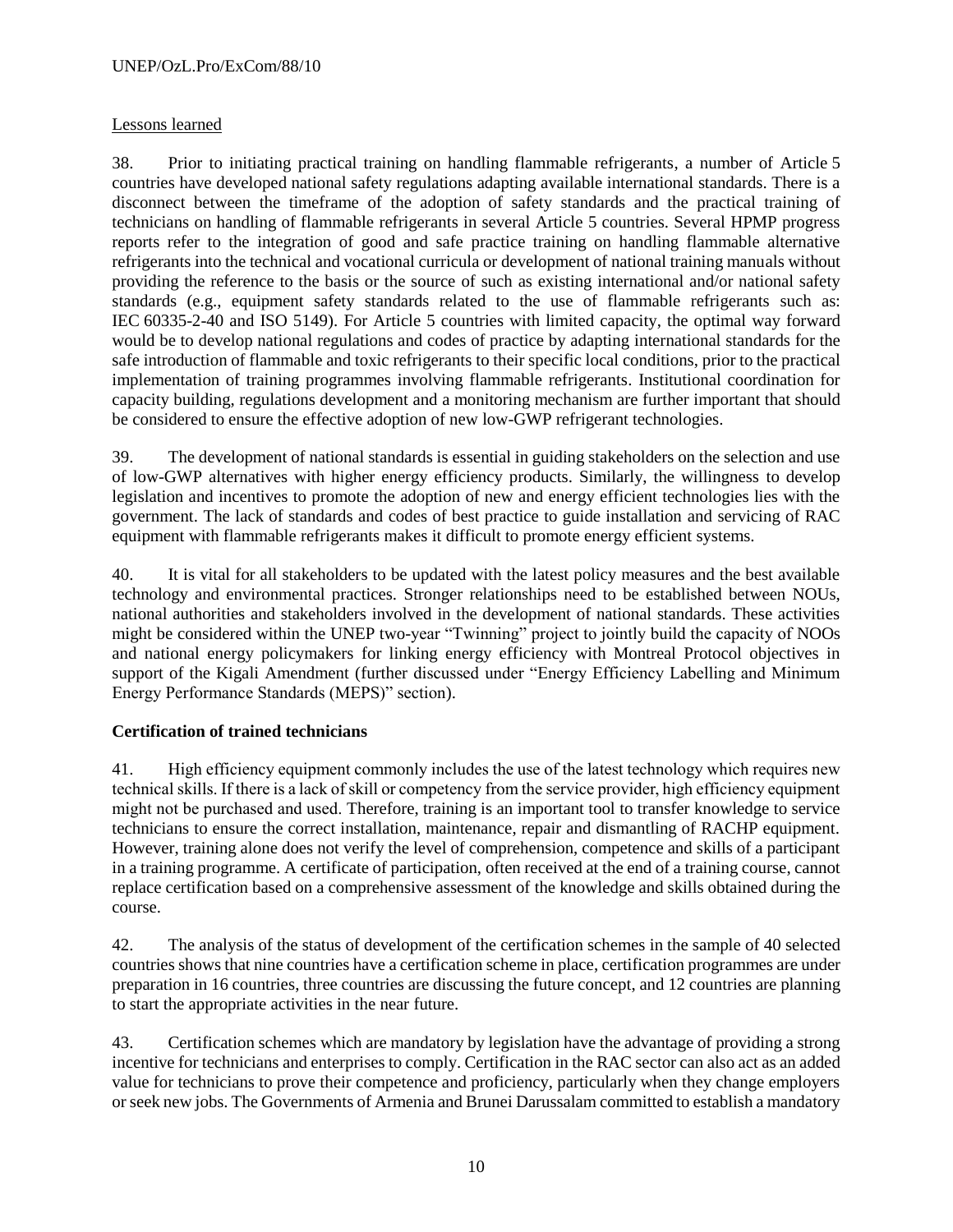technician certification system during the next funding tranche, and once a formal education system for refrigeration technicians is fully operational in Armenia. In Costa Rica and Indonesia, the draft regulation is currently under review to make RAC technician certification mandatory.

44. International and regional organizations can contribute to establishing certification schemes in Article 5 countries. The 18 Argentinean trainers were certified in Italy using the REAL alternative programme for the safe handling of flammable refrigerants. In order to promote certification, European REAL training standards will apply in subsequent training and certification of technicians in Argentina. The international institute (Italian Association of Refrigeration Technicians (ATF)) has been contracted to design a local environmental certification programme in Kuwait for refrigerant management similar to F-Gas certification in the European Union, but tailored to local conditions.

45. There are significant differences around the world in terms of the existence, modalities and levels of certification for technicians and enterprises involved in the installation and servicing of RAC equipment. Annex V of the present document contains information about the status and certification modalities in a number of selected Article 5 countries, including the nine Article 5 countries in the sample that reported on existing certification practices.

46. While there is progress in establishing certification schemes in Article 5 countries, the number of certified technicians is still disproportionally low in comparison with non-Article 5 countries. In Italy, for example, there are currently about 45,000 certified RAC service technicians and in Germany and the United Kingdom 25,000 and 32,000, respectively. In Australia the number of certified technicians is around 55,000, but this includes automotive mechanics. By contrast, in the Philippines, there are around 3,000 certified RAC service technicians.

### Lessons learned

47. The establishment and enhancement of the certification schemes for RAC technicians developed under HPMPs and tailored to the specific needs of each country has an important role in maintaining the long-term sustainability of RAC servicing sector activities. The use of high energy efficient equipment may require the development of new skills of the servicing personnel. The establishment of certification schemes is the best way to validate the required competence needed to maintain energy efficient performance in new low-GWP systems, hence eventually encouraging investments in the new technology. However, there is still a lack of regulations that require the installation and maintenance of systems by certified and properly trained personnel.

48. A number of Article 5 countries have introduced, or are considering introducing, mandatory certification or license schemes which add additional measures to determine the category of equipment to be serviced and/or installed, and to control the purchase, use and final disposal of refrigerants.

49. The Secretariat formulated measures ensuring the sustainability of the certification of technicians in document UNEP/OzL.Pro/ExCom/83/40. To ensure long-term sustainability of the certification of technicians, certification systems need to be further developed and/or strengthened with necessary regulatory measures at national level. Consideration should be given to: extending certification to enterprises involved in the installation, servicing, maintenance and decommissioning of RACHP equipment, linking technician certification to regulatory norms or standards adopted by the country, determining the number and levels of technician certification according to the specific needs of the country, and strengthening and involving refrigeration associations in the promotion or implementation of technician certification. The certification programme should include regulations to prevent uncertified technicians from working on and/or servicing RACHP equipment with certain technologies, as well as purchasing and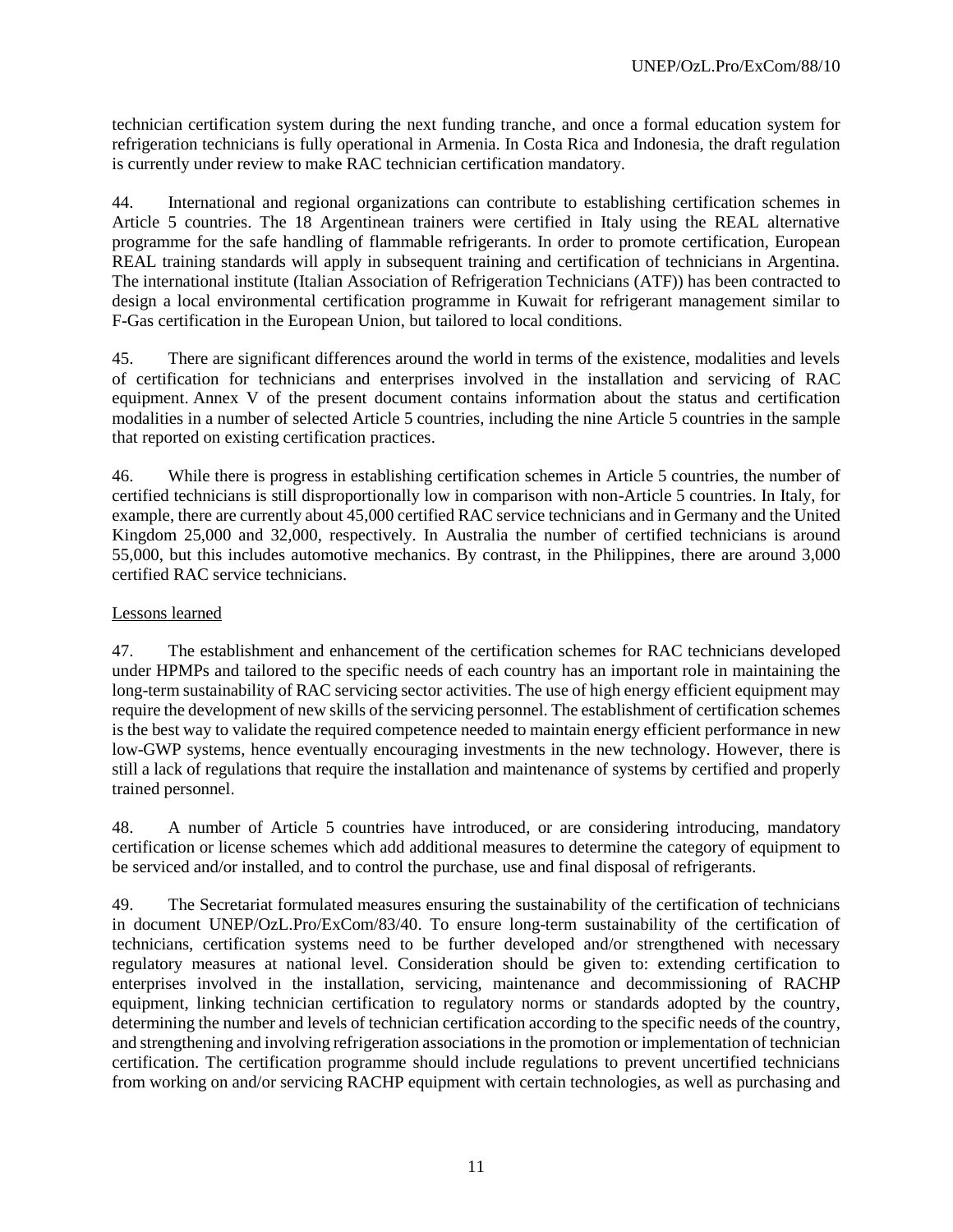handling refrigerants, and should be supported by information outreach and awareness to ensure its sustained adoption.

### **UNEP initiative to introduce the training and qualification programme: Refrigerant Driving License**

50. In 2015, UNEP under its Compliance Assistance Programme (CAP), in cooperation with refrigeration associations in Australia, Brazil, Colombia, the European Union, Japan, Russia, and the United States of America, which formed the Advisory Committee, launched an initiative to introduce a globally recognized qualification programme (Refrigerant Driving License (RDL)) to set minimum competencies and skills for RACHP servicing network (for individuals and enterprises).

51. The Advisory Committee adopted four initial categories of application for RDL: (A) Small Applications, (B) Commercial Refrigeration, (C) Commercial Air-Conditioning, and (D) Enterprises, and competency requirements relevant to each specific application. The comprehensive technical documentation and procedures for conducting the training was developed for category (A) including: examinations, preparatory work, qualification of trainers/assessors, setup of hands-on sessions and practical checks, evaluation and monitoring and roles of local stakeholders (i.e., NOUs and training centres) and the development of supporting tools (i.e. checklists, guidance for examinations, printing plans).

52. All of the above materials were discussed with Article 5 countries interested in piloting RDL providing detailed explanations about possible options for linking RDL to ongoing training and/or certification programmes or to use the RDL programme as alternate qualification programmes for countries that are facing difficulties in building local certification schemes. These six countries expressed interest and agreed to pilot the RDL in conjunction with ongoing training activities under HPMPs: Grenada, Maldives, Rwanda, Sri Lanka, Suriname, and Trinidad and Tobago.

53. Five international experts were identified to be the International Master Trainers for delivering train-the-trainers' sessions in the six pilot countries. Between June and August 2019, six train-the-trainers' sessions were successfully completed. Twelve to fifteen local trainers were trained and tested in each country in accordance with the RDL programme. A schedule of training was set for the six pilot countries to complete the follow-up RDL training during September and December 2019. The available feedback has been analyzed and RDL Administration are working on drafting the final operational setup and procedures to allow for offering of the RDL widely to all interested NOUs, training centres and individuals. Evaluations of the RDL pilot projects will then be used by the Air-conditioning Heating, and Refrigeration Institute and UNEP to determine the future RDL training programmes around the world.

#### Lessons learned

54. The RDL training and qualification programme is conceived as an alternative programme to HPMP training and certification activities. It is too early to assess the effectiveness and compatibility of the programme with ongoing HPMP activities in the absence of the feedback from the concerned Article 5 countries.

### **HCFC and HFC refrigerant containment activities**

55. Article 5 countries have the flexibility to select phase-out activities that are the most suitable for the circumstances prevailing in their local markets and that best enable them to meet their compliance obligations in phasing out HCFCs. A few Article 5 countries have included demonstration projects and customized training activities in their HPMPs to address the commercial refrigeration sector and, in particular, to support HCFC phase-out in supermarket end-users. The assessment of potential environmental benefits proved that reducing and eliminating the loss of refrigerant by repairing the heavily leaking systems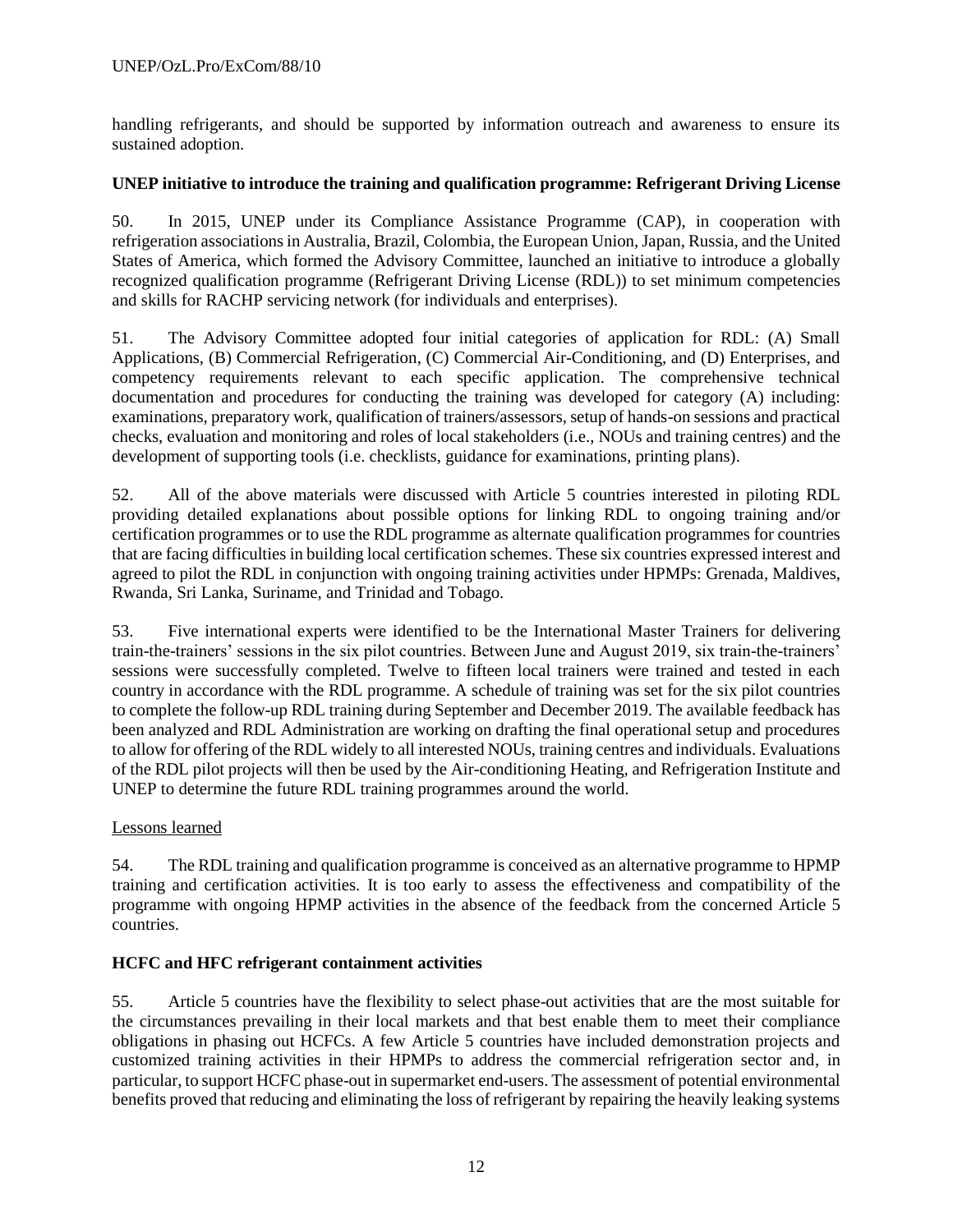can reduce the demand for HCFC and HFC refrigerants for servicing and curtail significantly GHG emissions.

56. Properly installed split air-conditioning systems have much lower levels of leakage than commercial refrigeration systems. Some types of larger systems (such as large supermarket systems or industrial systems) have historically had high levels of leakage and the direct refrigerant emissions can represent up to around 40 per cent of the total, although emissions from energy generation remains the largest part of the emissions.<sup>20</sup>

57. These high leakage rates and high-GWP emphasized the importance of reducing HCFC and HFC emissions and subsequently national consumption. Each kilogram of HCFC-22 not emitted due to better refrigeration practices results in the savings of approximately 1.8  $CO<sub>2</sub>$  equivalent tonnes. It is also well recognized that the reduction in the leak rate is directly related to the improvement of energy efficiency. A number of Article 5 countries included in their activities for stages I and II of their HPMPs specialised training on reduction of leakage and other refrigerant containment measures.

58. The desk study presents two demonstration projects highlighting refrigerant containment measures implemented in Brazil and the Islamic Republic of Iran and the replacement of HCFC/HFC-based equipment with non-ODS low-GWP technology in supermarket refrigeration systems in Argentina in order to compare the impact of the two approaches. Table 2 shows the major features of these three projects.

| Country                                 | Argentina                                                                             |                                                                                        | <b>Brazil</b>                                       | <b>Islamic Republic of Iran</b>                                                                                                       |                                                                                                                            |  |  |
|-----------------------------------------|---------------------------------------------------------------------------------------|----------------------------------------------------------------------------------------|-----------------------------------------------------|---------------------------------------------------------------------------------------------------------------------------------------|----------------------------------------------------------------------------------------------------------------------------|--|--|
| Project                                 | Supermarket<br>conversion from<br>HCFC-22/HFC-404A<br>to $CO2/R-290$<br>alternatives* | HCFC-22 better containment<br>demonstration projects in<br>supermarkets                |                                                     | Financial incentives for<br>technology demonstration<br>"Optimization refrigeration<br>system and leak control in<br>supermarkets" ** |                                                                                                                            |  |  |
| Leak rate                               | La Anonima<br>97% for HCFC-22<br>systems and 321% for<br>HFC 404A systems             | Supermarket 1<br>62%                                                                   | Supermarket 2<br>130%                               | Refah $(2)$<br>Shahrvand (1)<br>$>100\%$                                                                                              |                                                                                                                            |  |  |
| Containment of                          | 398.2 kg of<br>HCFC-22/HFC-404A                                                       | $118$ kg of<br>HCFC-22                                                                 | $156$ kg of<br>HCFC-22                              | charge is not available                                                                                                               | Data on the initial refrigerant                                                                                            |  |  |
| Direct emission<br>reduction            | 834.9t CO2eq                                                                          | 213,580 kg<br>$CO2$ eq                                                                 | 282,360 kg of<br>$CO2$ eq                           | Leak tight system was<br>introduced in three<br>supermarkets reducing                                                                 | drastically direct emission                                                                                                |  |  |
| Electricity<br>consumption<br>reduction | 27%                                                                                   | COP increase<br>by $13\%$ (plus<br>cooling system)<br>and 4% (minus<br>cooling system) | COP increase<br>by $7,4\%$ (plus<br>cooling system) | and better servicing                                                                                                                  | Electricity consumption was<br>reduced due to installation of<br>two new condensing units,<br>reduced leaks of the systems |  |  |
| Indirect emission<br>reduction          | 21.43 t $CO_2$ -eq                                                                    | Not calculated                                                                         | Not calculated                                      | N/A                                                                                                                                   | N/A                                                                                                                        |  |  |
| Annual<br>electricity cost<br>savings   | US \$9,200                                                                            | N/A                                                                                    | N/A                                                 | N/A                                                                                                                                   | N/A                                                                                                                        |  |  |

**Table 2. Major parameters and impact of demonstration projects on conversion in Argentina and refrigerant containment in Brazil and the Islamic Republic of Iran supermarkets**

l

<sup>20</sup> UNEP Briefing Note A [http://conf.montreal-protocol.org/meeting/workshops/energy](http://conf.montreal-protocol.org/meeting/workshops/energy-efficiency/presession/breifingnotes/briefingnote-a_importance-of-energy-efficiency-in-the-refrigeration-air-conditioning-and-heat-pump-sectors.pdf)[efficiency/presession/breifingnotes/briefingnote-a\\_importance-of-energy-efficiency-in-the-refrigeration-air](http://conf.montreal-protocol.org/meeting/workshops/energy-efficiency/presession/breifingnotes/briefingnote-a_importance-of-energy-efficiency-in-the-refrigeration-air-conditioning-and-heat-pump-sectors.pdf)[conditioning-and-heat-pump-sectors.pdf](http://conf.montreal-protocol.org/meeting/workshops/energy-efficiency/presession/breifingnotes/briefingnote-a_importance-of-energy-efficiency-in-the-refrigeration-air-conditioning-and-heat-pump-sectors.pdf)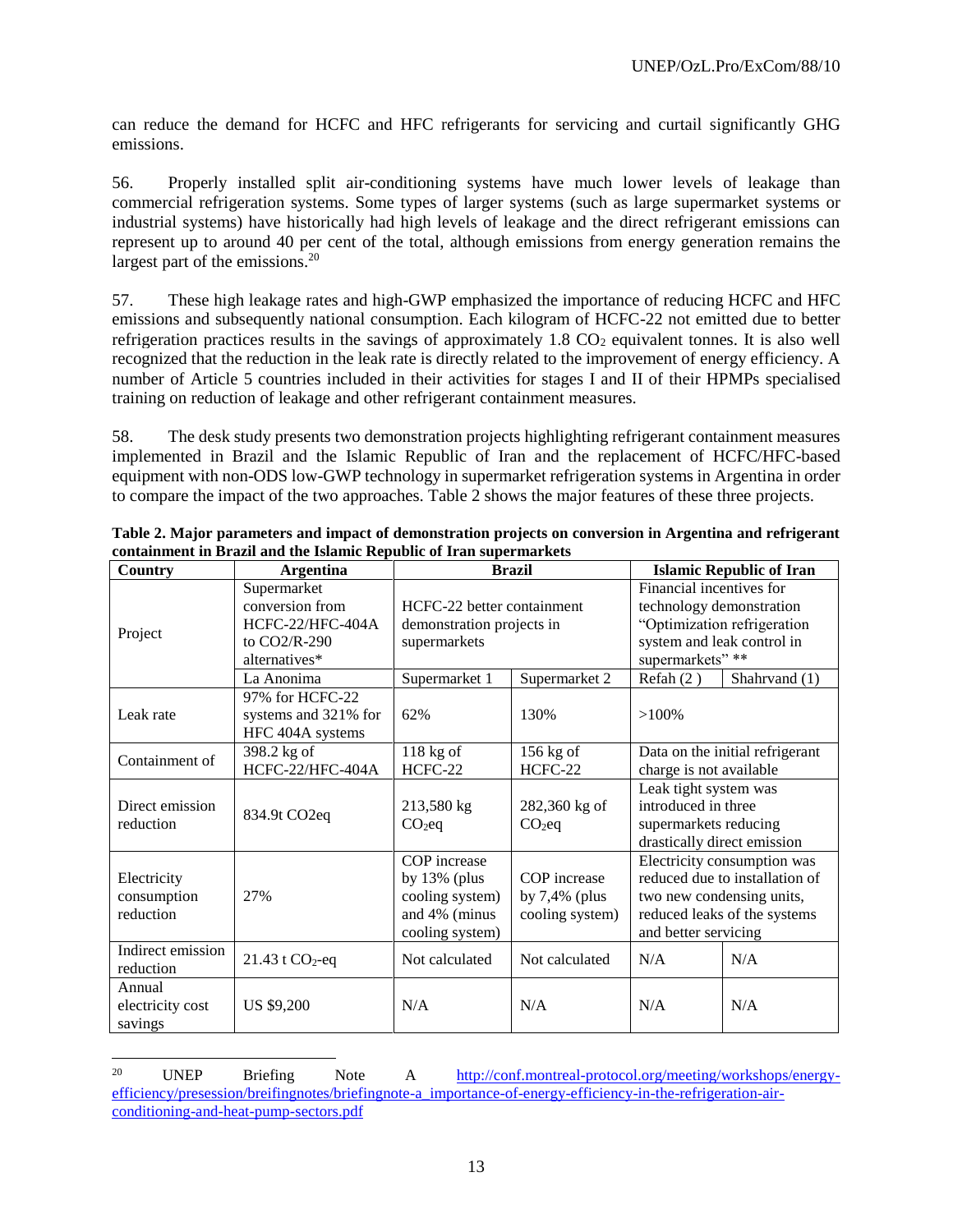| Country                               | <b>Brazil</b><br>Argentina |               |     | <b>Islamic Republic of Iran</b>      |                               |  |  |
|---------------------------------------|----------------------------|---------------|-----|--------------------------------------|-------------------------------|--|--|
| Annual<br>refrigerant cost<br>savings | US \$5,700                 | N/A           | N/A | N/A                                  | N/A                           |  |  |
| Total annual OC<br>savings            | US \$14,900                | N/A           | N/A | The cost of servicing and<br>reduced | refrigerant was significantly |  |  |
| Total project<br>cost                 | US \$508,135               | US \$860,736* |     | US \$415,000                         |                               |  |  |

\*Approved for five beneficiaries. The information on actual cost of the project is not yet available. The final report will be presented at the end of 2020.

\*\* The calculation of the impact of the project in terms of direct and indirect emissions was not envisaged in the design of the project.

59. The annual leak rates in the five supermarkets varied from 62 per cent in HCFC-22 systems to 321 per cent in R-404A self-contained freezer units (islands and upright reach-in cabinets) which are far above the average leak rates reported in industrialized country supermarkets. The typical reasons for excessive leak rates are the use of handmade flared joints, lack of recovery and recycling, bad condition of piping (i.e., brazing condition, support, vibration, insulation), lack of fixed leak detectors and monitoring systems, inadequate training of technicians, and lack of standards prescribing leak preventing measures, among others.

60. Due to high leak rates, the direct emission reduction in Argentina conversion project exceeded the indirect emission reduction. In  $CO<sub>2</sub>$ -equivalent terms, they account for 97.5 per cent and 2.5 per cent of total emission reduction accordingly. The indirect emission reduction was not reported in the Brazil and Iran containment projects, but one can expect similar direct/indirect emission ratio.

61. In terms of electricity consumption reduction, the conversion project in Argentina yielded a larger result (27 per cent) versus the containment project in Brazil (13 per cent, 7.4 per cent and 4 per cent). The annual operating cost savings reported by the Argentina project included US \$9,200 savings on the electricity bill and US \$5,700 saved on the cost of refrigerant. The higher cost in initial investment for a CO2/R-290 system, about 20 per cent higher than a new HCFC-22/R-404A system (about US \$100,000) can be offset over time by the savings from reduced electricity consumption and possible reduced refrigerant leakage during operation (US \$14,900 annually). Similar categories of savings presumably occurred in the Brazil and Islamic Republic of Iran projects but were not calculated and reported. The implementation of projects in Brazil and the Islamic Republic of Iran faced a number of challenges. The final report on the Brazil project is pending.

62. The refrigerant containment projects in Brazil and the Islamic Republic of Iran were supported by the customized training of servicing personal on leak repair and prevention. Apart from these two countries, specialized training courses on leak detection and prevention have also been conducted in Chile, Gabon, Kyrgyzstan, Lesotho and Mozambique and supported by the provision of service tools for containment of HCFC and HFC refrigerants. Oman is developing a regulation on mandatory leak detection of all controlled substances in RAC systems with initial charge greater than 3 kg. Several countries introduced a system of keeping servicing logs. This recordkeeping and data collection provide a useful source of information on refrigerant inventories, leaks, and amounts disposed. Such reporting is a complementary measure that can allow effective enforcement of other refrigerant management requirements and best practices.

### Lessons learned

63. The projects in Brazil and the Islamic Republic of Iran extended the lifetime of refrigeration equipment and resulted in lasting direct and indirect emission reduction of GHG through decreasing energy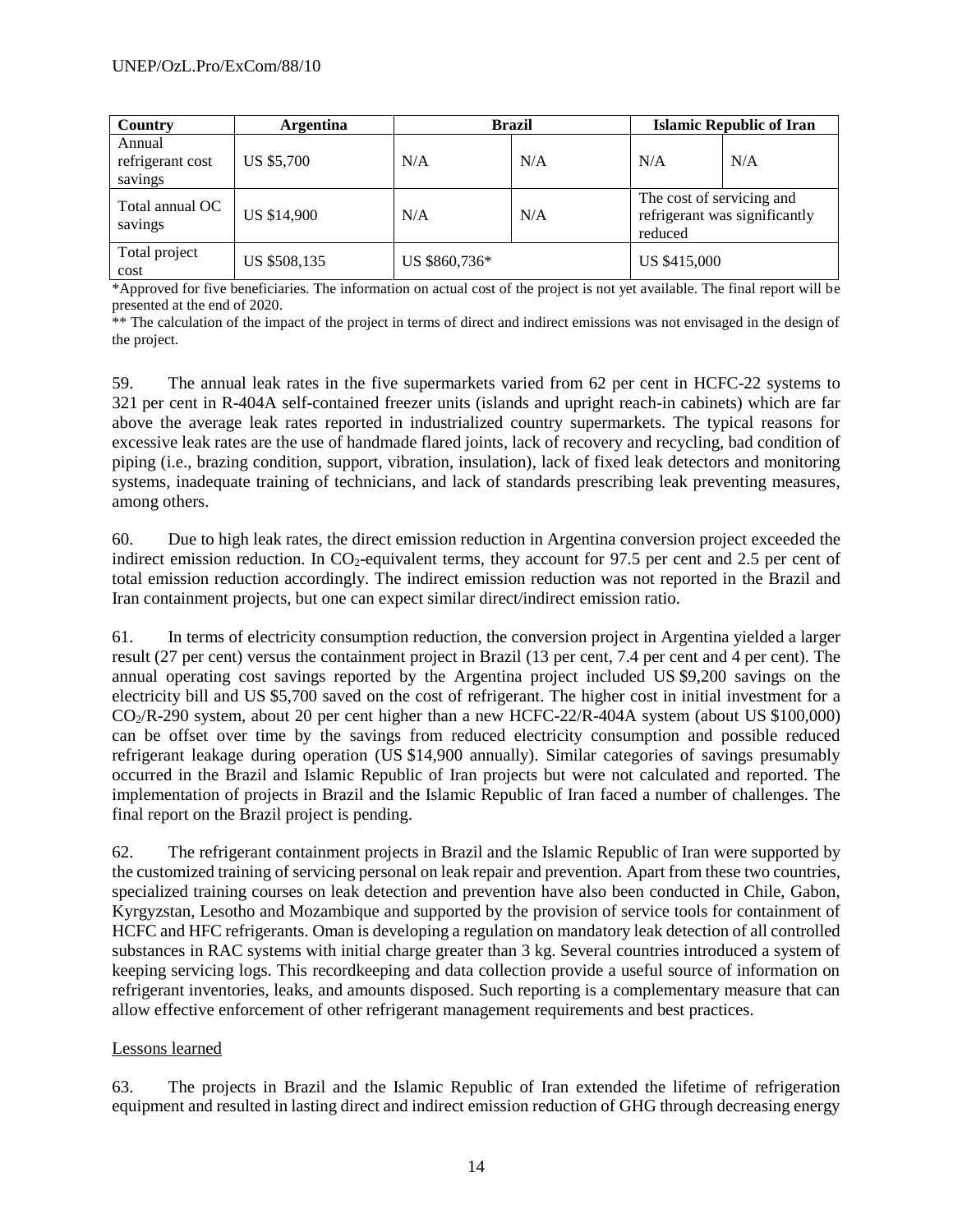consumption and containment measures. It also provided a sustainable technological option for HCFC and HFC phase-out in supermarkets which is being replicated in these two countries and in several other countries in the region. The continuation of the MLF support to similar refrigerant containment projects for HCFC- and HFC-based equipment is sensible, subject to the thorough preliminary examination of prevailing local conditions.

#### **Drop-in refrigerants, retrofitting and conversion**

 $\overline{\phantom{a}}$ 

64. **Some Article 5 countries, using flexibility in their HPMPs, adopted customized training programmes for technicians targeting retrofitting or conversion of their baseline equipment to low-GWP alternatives or replacing (through financial incentives) the equipment with low- or zero-GWP technologies. HCs are not recommended in systems that are not designed to use the flammable refrigerant. The Executive Committee adopted two decisions applicable to HPMP proposals<sup>21</sup> that if HCs are considered for conversion, the appropriate safety standards and codes of practice should be strictly followed and the country would assume all associated responsibilities and risks.** 

65. Notwithstanding the Executive Committee decisions, there are examples where Article 5 countries in the sample implemented activities related to the adoption of HC refrigerant for conversion of air-conditioning equipment, as the examples below demonstrate:

- (a) Burundi and Cuba conducted training of their technicians on conversion to HC refrigerants;
- (b) Fiji: In the second tranche of stage I, the NOU, in consultation with the Ministry of Fisheries and relevant stakeholders, prepared the draft of a five-year plan that contained guidelines and options on retrofitting and other methods to support conversion of the refrigeration equipment in the fisheries sector, once approved. Various options were studied and non-ODS low-GWP options are still not available for fishery vessels. It was decided, in the third tranche of the HPMP, that the trial retrofit of one fishing vessel should be cancelled. However, training and technical assistance in refrigerant recovery, recycling and reuse have been planned to assist the fishery sector in the fourth tranche;
- (c) Honduras: Performed the training on the safe use of HC as refrigerants, issued a guide on the use of HC refrigerants and embarked on conversion of more than 30 pieces of air-conditioning equipment to HC-290 (implemented during the first tranche). During the second implementation period, the Government adopted a policy to avoid the drop-in conversion to HC and focused on awareness activities to sensitize technicians on the risks associated with the use of HC refrigerants;
- (d) Panama: One air-conditioning system installed in a MINSA building was converted to operate with HC refrigerant. A pilot project to convert HCFC-based air-conditioning equipment to an alternative technology (to be determined) in a public health institution will be implemented; and
- (e) Paraguay: One hundred and eighty-six technicians received training on retrofitting

<sup>&</sup>lt;sup>21</sup> Decision 72/17: "...if the country engages in retrofitting HCFC-based refrigeration and air-conditioning equipment to flammable or toxic refrigerants and associated servicing, it does so on the understanding that they assume all associated responsibilities and risks"; and decision 73/34: "…if a country were to decide, after taking into account decision 72/17, to proceed with retrofits that used flammable substances in equipment originally designed for nonflammable substances, it should be done only in accordance with the relevant standards and protocols."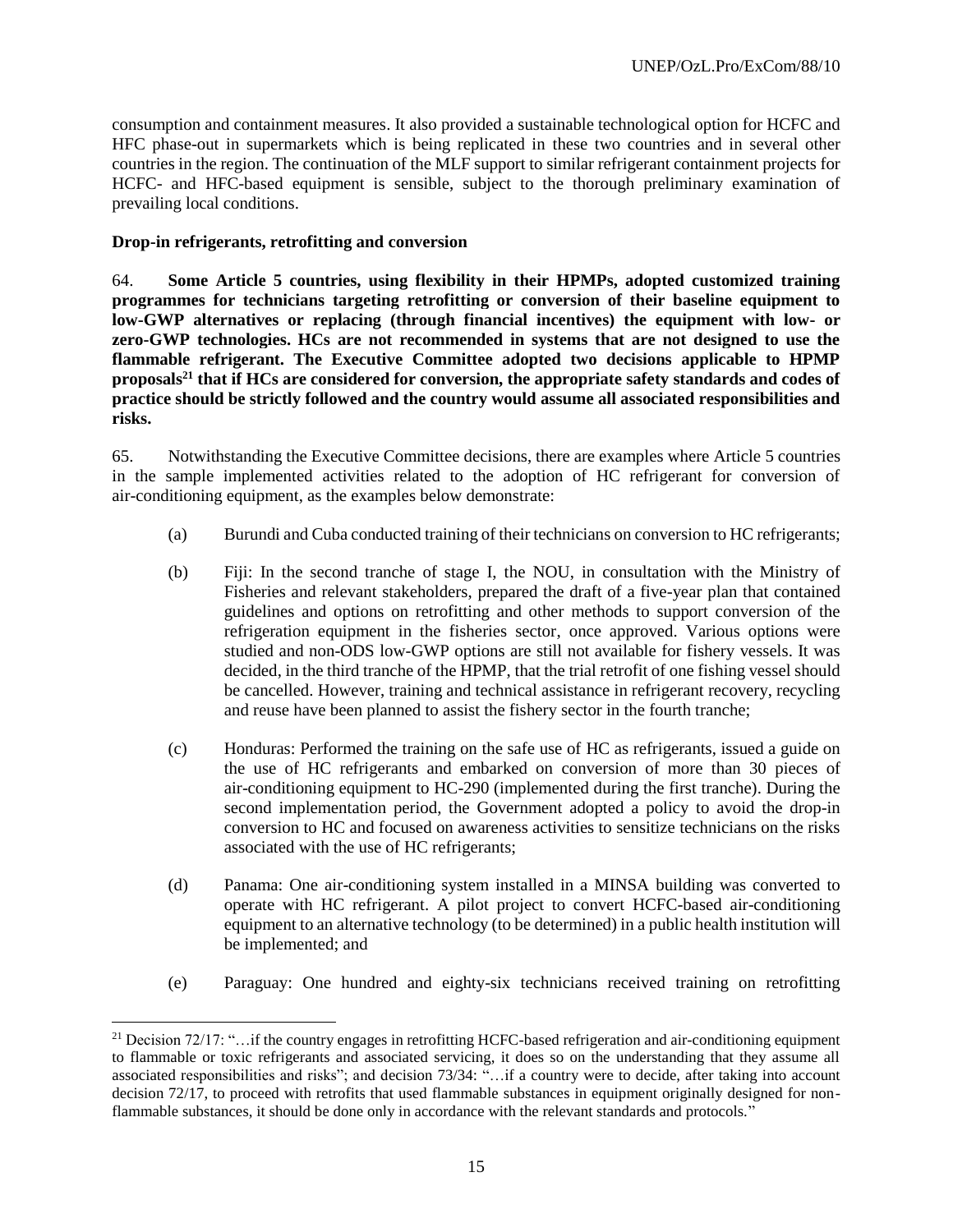refrigeration equipment to HC technology. Under the second tranche of the HPMP, training of 80 to 120 technicians was conducted on the conversion of HCFC-based systems to HC and management of natural refrigerants. One training workshop per year is envisaged on retrofitting HCFC-based equipment to HCs available in the national market.

66. Following decisions 72/17 and 73/34, the Secretariat, in their comments on HPMP proposals, consistently discouraged attempts of some governments and IAs to include activities related to conversion of existing HCFC-22 equipment to HC refrigerants. Several Article 5 countries have abandoned their original intention of conversion to flammable refrigerants.

### Lessons learned

67. **The implications of the conversion of HCFC-22 systems to flammable refrigerants should be carefully deliberated. All the potential risks and benefits have to be carefully assessed. The conversion can only take place when the appropriate safety standards and codes of practices are strictly followed.**

### **Refrigerant recovery, recycling and reclamation activities**

68. The RRR and collection and storage of unwanted refrigerants for subsequent destruction are a part of routine duties of servicing technicians and included in training curricula for most Article 5 countries. The well-established and sustainable RRR activities contribute to the reduction of HCFC and HFC consumption and decrease direct GHG emissions. However, the unchecked reuse of recovered and reclaimed refrigerants of unknown composition may have a negative effect on the efficiency of RAC equipment operation and even lead to the serious damage of the compressor.<sup>22</sup> The economic sustainability of RRR activities remains to be in the focus of the Executive Committee.

69. The conclusions of the previous evaluations of RRR activities require additional attention to MLF funding of RRR schemes, especially the refrigerant reclamation facilities. The Secretariat has been effectively monitoring requests for funding reclamation facilities. Altogether 24 countries included recovery and recycling equipment into their funding requests for HPMPs in stages I and II. A total of 13 countries requested funds for the establishment of reclamation facilities. In the case of Kuwait, the Secretariat requested additional clarifications on the project components related to reclamation facility, including the regulatory framework that will facilitate HCFC-22 recovery and reclamation in the country. A study on the technical and economic feasibility of the reclamation scheme in Kuwait is under preparation. The results of the recovery and reclamation feasibility study would be used to finalise the specifications of equipment and operational processes for the reclamation centre.

70. Exclusive reclaiming operations are not a sustainable business in Mexico and, therefore, the reclaiming enterprises also offer environmentally appropriate collection and management services for RAC equipment. Up to 70 per cent of their income is from the sales of recoverable materials (e.g., copper, iron, and plastics), and the remaining 30 per cent is from the sales of reclaimed refrigerant.

71. In Lao People's Democratic Republic, the plans to provide the refrigerant recovery and reclamation component was revised given that the current price of HCFC-22 is very low and there is no incentive for technicians to use the reclaimed refrigerant. In Nicaragua, the reclamation centre is intended to serve mainly large end-users handling a variety of refrigerants and independent technicians. The refrigerant will be stored and processed only when certain amount has been collected. The centre will charge a fee for the reclamation service in order to operate in a self-sustaining manner. In Oman, a second reclamation centre would only be established during stage II of the HPMP based on lessons learned from the operation of the first centre.

 $\overline{\phantom{a}}$ <sup>22</sup> UNEP/OzL.Pro/ExCom/82/64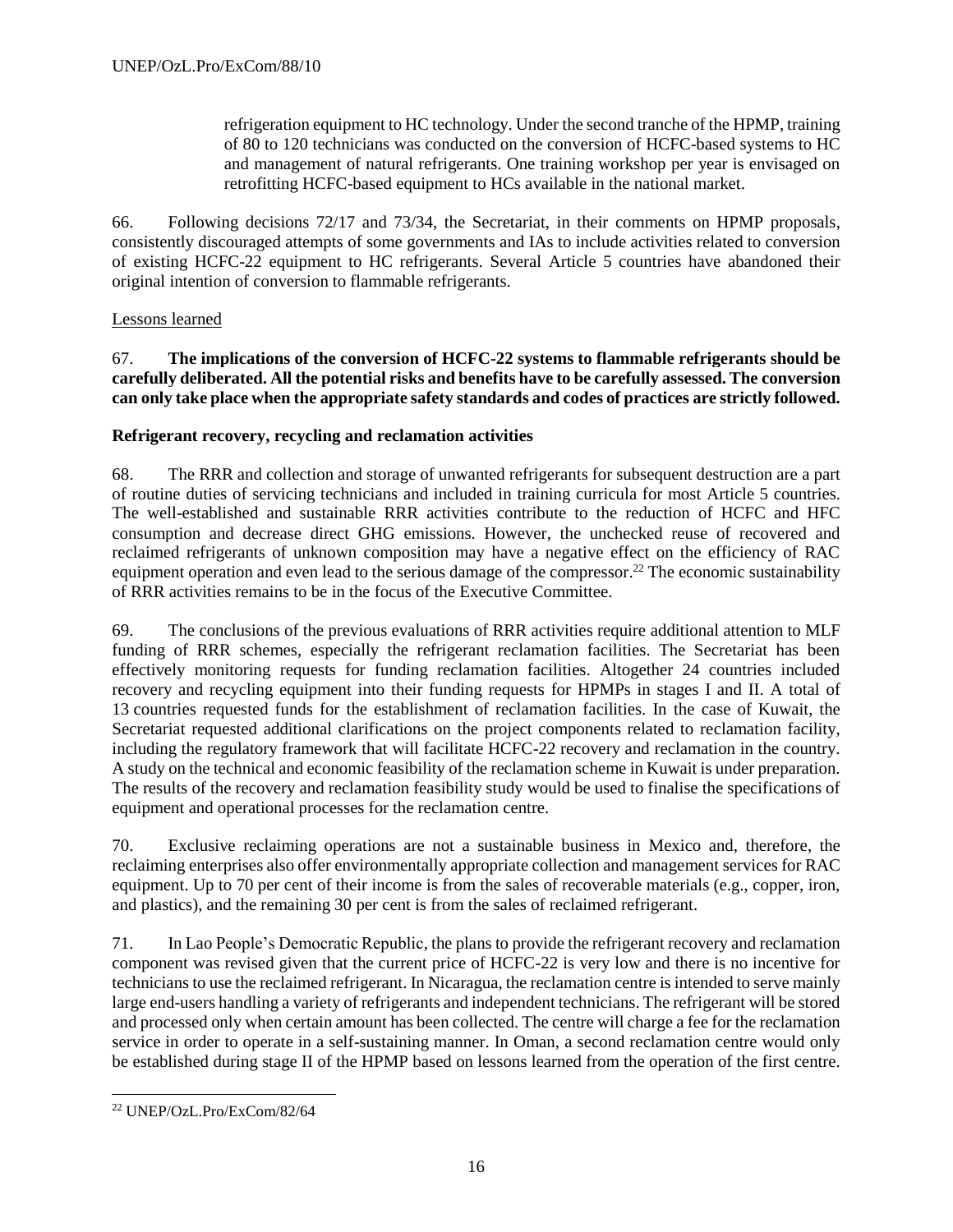In Iraq, the enforcement regime will be strengthened to facilitate the sound operation of the three recovery and reclaiming systems during stage II of the HPMP. In Chile, the technical and economic assessment of the feasibility of establishing three more regional reclamation centres has been completed (the first was piloted during stage I). Once the selection process is established, contracts will be signed with beneficiaries to ensure their commitment to reclaim refrigerants and regular reporting of the amounts of recovered, recycled and reclaimed refrigerants.

#### Lessons learned

72. The composition of recovered and reclaimed refrigerants has to be carefully monitored to ensure the efficient operation of RAC equipment. The unchecked reuse of recovered and reclaimed refrigerants of unknown composition may have a negative effect on the efficiency of RAC equipment operation and even lead to the serious damage of the compressor. The sustainability of RRR activities depends greatly on appropriate government regulations and in some cases on government subsidies.

### **Energy Efficiency Labelling and Minimum Energy Performance Standards (MEPS)**

73. The role of labelling programmes and MEPS was considered in document UNEP/OzL.Pro/ExCom/83/40 in the context of developing and enforcing policies and regulations to avoid the market penetration of energy-inefficient refrigeration, air-conditioning and heat-pump equipment and promoting the market penetration of energy-efficient equipment. The document discussed the significance of labelling and MEPS as a tool to promote energy efficient RAC product.

74. The desk study aimed at providing additional information that could enhance the understanding of labelling and MEPS potential by providing examples of application of these mechanisms in selected Article 5 countries.

75. Labelling programmes cover a wide range of energy consuming products. Energy labelling clearly displays the energy consumption of a RAC unit and its efficiency ranking. Often, it is the first step towards increasing the energy efficiency of electrical appliances. It also provides the consumer with an informed choice about the energy saving and thereby the cost saving potential of the relevant marketed RAC product. Thus, consumers might be able to make informed purchasing decisions including the running costs over the appliance's lifetime and can therefore lower energy bills. Labelling alone is, therefore, an incentive for companies to produce more energy efficient appliances increasing the market share of higher efficiency appliances.

76. The next step in energy consumption reduction is the introduction of MEPS, which regulate energy consuming products below a certain level of energy efficiency. Often this means that the lowest class or classes of the labelling scheme are banned when the application of MEPS are mandatory. Many Article 5 countries have demonstrated that labelling and MEPS for RAC products can be very effective in reducing energy consumption and carbon footprint. They lower the energy bills of consumers as well as a country's energy demand and therefore its dependency on fossil fuel imports. Sectors where private consumers make most decisions, such as domestic refrigeration and [unitary air-conditioning,](https://www.green-cooling-initiative.org/cooling-sectors/unitary-air-conditioning/regulations/) are the most likely to benefit from energy labelling and MEPS.

77. The labelling and MEPS programmes facilitated eliminating HCFC-22 RAC product from the market in a number of Article 5 countries because of its lower energy efficiency. A thermodynamic analysis of HFC-32 shows it has an advantage of about 5 per cent over R-410A for small building air-conditioners. It would be fair to anticipate that R-410A equipment would be replaced by HFC-32 product in the near future following a similar pattern.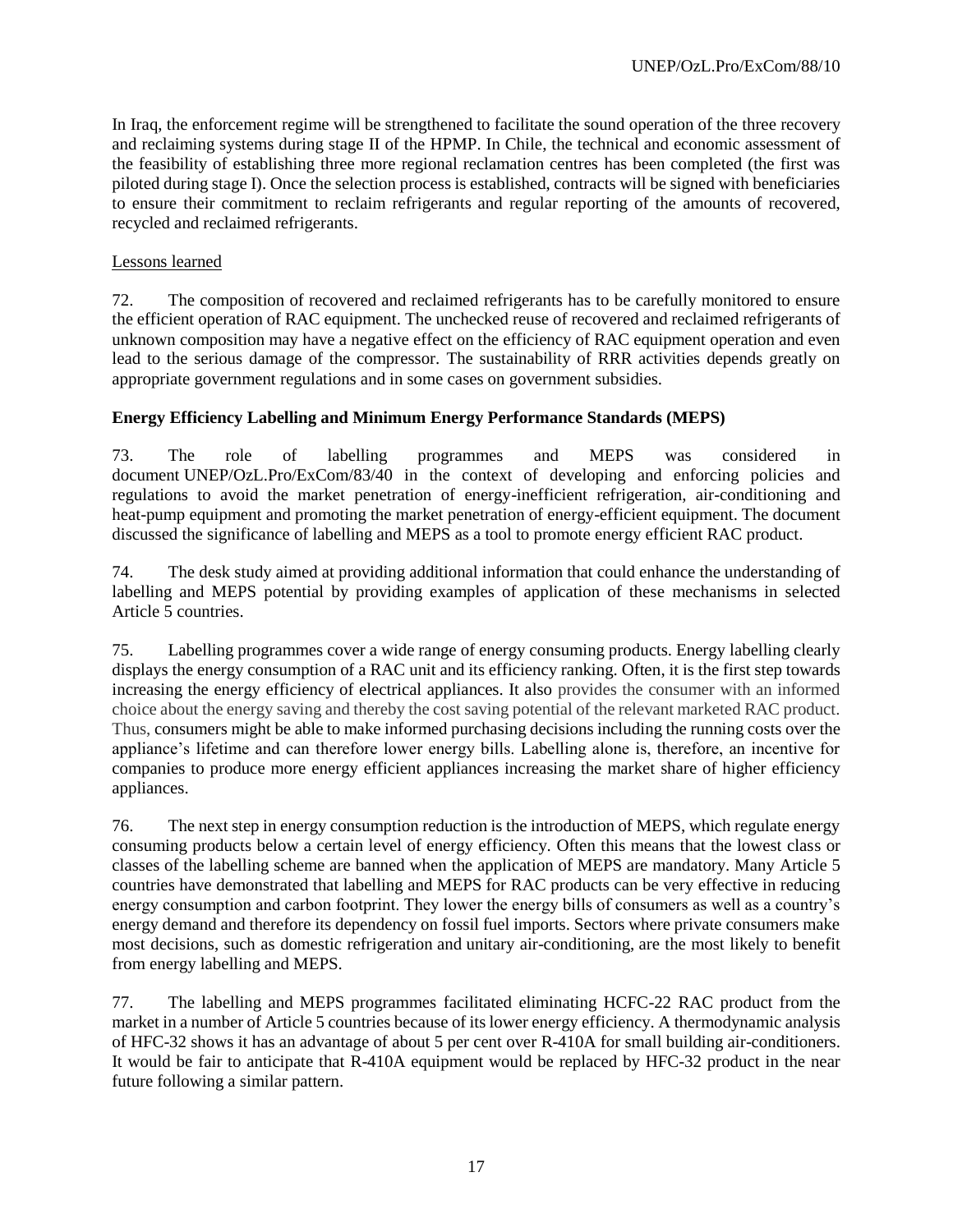78. Annex VI of the present document contains data on comparative and endorsement labelling programmes and MEPS in 50 Article 5 countries. Data specified as P (proposed), V (voluntary) and M (mandatory) mostly refer to 2013 with some more recent updates extracted from CLASP. <sup>23</sup> Data designated with X was extracted from Table 1 of document UNEP/OzL.Pro/ExCom/83/40.

79. As seen in Annex VI, many Article 5 countries still do not have such regulation in place. The capabilities of NOUs in promoting labelling and MEPS programmes in Article 5 countries are often very limited since energy efficiency issues are under the purview of other agencies than those which handle the Montreal Protocol. UNEP is implementing a two-year "Twinning" project to jointly build the capacity of NOOs and national energy policymakers for linking energy efficiency with Montreal Protocol objectives in support of the Kigali Amendment.

80. UNEP convened the Twinning of NOOs and Energy Policymakers for Energy Efficient and Climate Friendly Cooling in February 2019, in Paris, France. This event was jointly organized by UNEP's *OzonAction* CAP and the United for Efficiency Initiative (U4E) with the financial support of the Kigali Cooling Efficiency Programme (K-CEP). This workshop was the second round of capacity building following the initial round that occurred in 2018. UNEP invited developing countries from all regions to participate in this event to exchange experiences, develop skills, and share knowledge and ideas on more sustainable cooling solutions in support of the Kigali Amendment. The workshop built on the relationships between the ozone and energy communities that were either established or strengthened during the Twinning workshops organized in 2018, as well as to follow up on the national and regional opportunities identified by the participants.

81. In every country in the sample, there are specialised agencies in charge of promoting energy efficiency mainly through the establishment of energy efficiency standards for locally manufactured as well as imported equipment, labelling requirements, and awareness raising. Some NOUs have been involved in these efforts in order to promote HCFC alternative refrigerants. The second part of Annex VI contains information on some initiatives undertaken in Article 5 countries in respect of labelling and MEPS.

# Lessons learned

82. Mandatory labelling and enforced MEPS provide a high degree of certainty for delivering energy savings paired with an effective compliance regime. Timely adoption of these regulations help avoiding the dumping of appliances with low energy efficiency into a country and thereby create economic and energy savings to the economy as well as accelerate the phase-out of HCFC-22. In the current market environment, new equipment with higher energy efficiency are largely using R-410A as a refrigerant.

83. There are still many Article 5 countries that do not have labelling programmes and MEPS in place, especially in Africa. It is important to encourage the involvement of Article 5 countries NOUs and national refrigeration associations in dialog with national environment, energy and standards development authorities to promote adoption and updating of the existing MEPS and labelling programmes.

84. Incentives for energy efficient technologies need a supporting framework. Without realistic tariff structures, performance standards and mandatory labelling, energy efficient products will have no market. Governments need to pursue a strategy combining the adoption of MEPS and labelling, where MEPS are setting the targets, eliminate inefficient products from the market and stimulate manufacturers to produce more efficient appliances, while labels inform and motivate consumers buying energy efficient products and helping manufacturers of appliances to overcome investment and market barriers.

 $\overline{\phantom{a}}$ <sup>23</sup> <https://www.clasp.ngo/policies>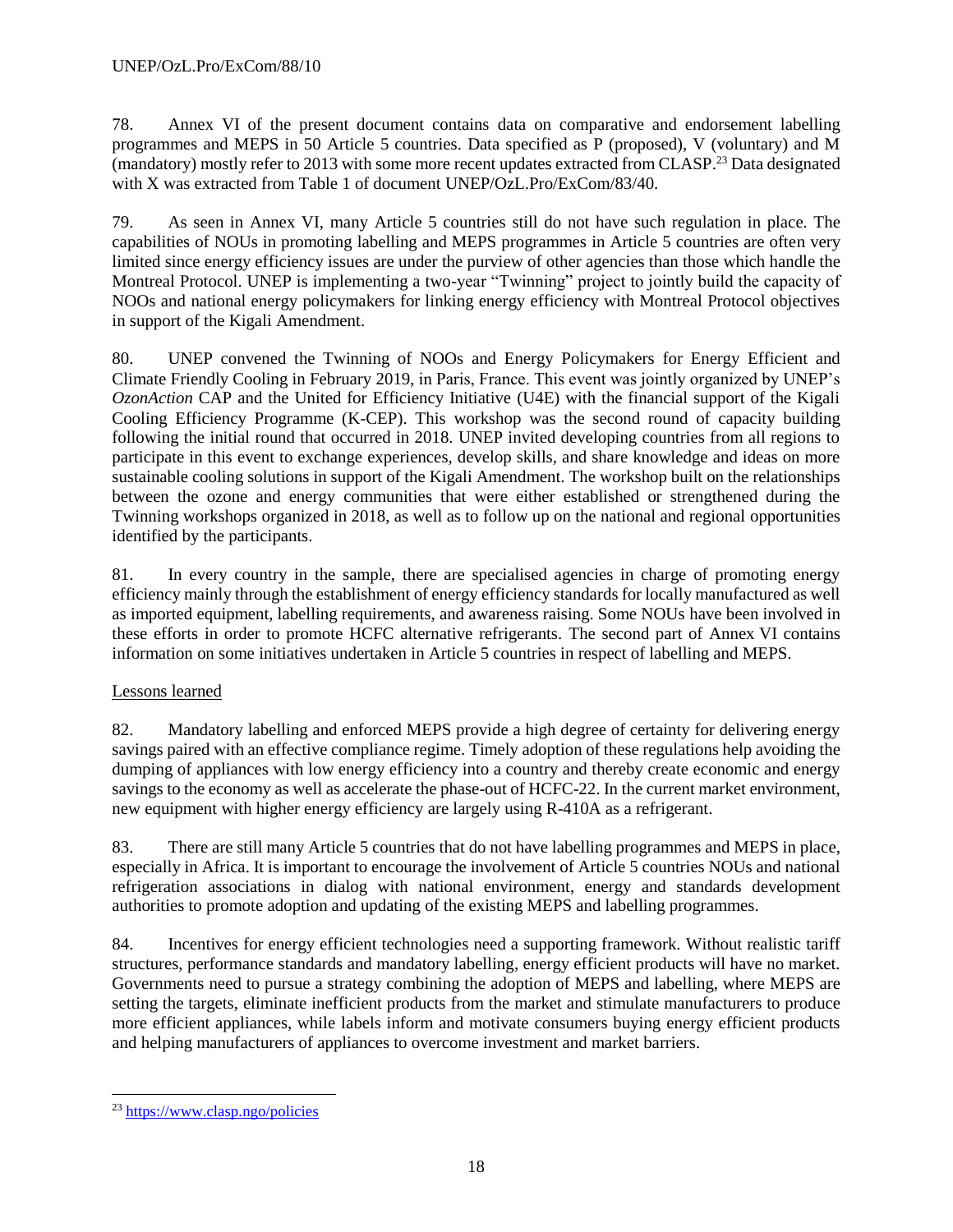# **RECOMMENDATION**

85. The Executive Committee may wish to take note of the desk study for the evaluation of the energy efficiency in the servicing sector, contained in document UNEP/OzL.Pro/ExCom/88/10.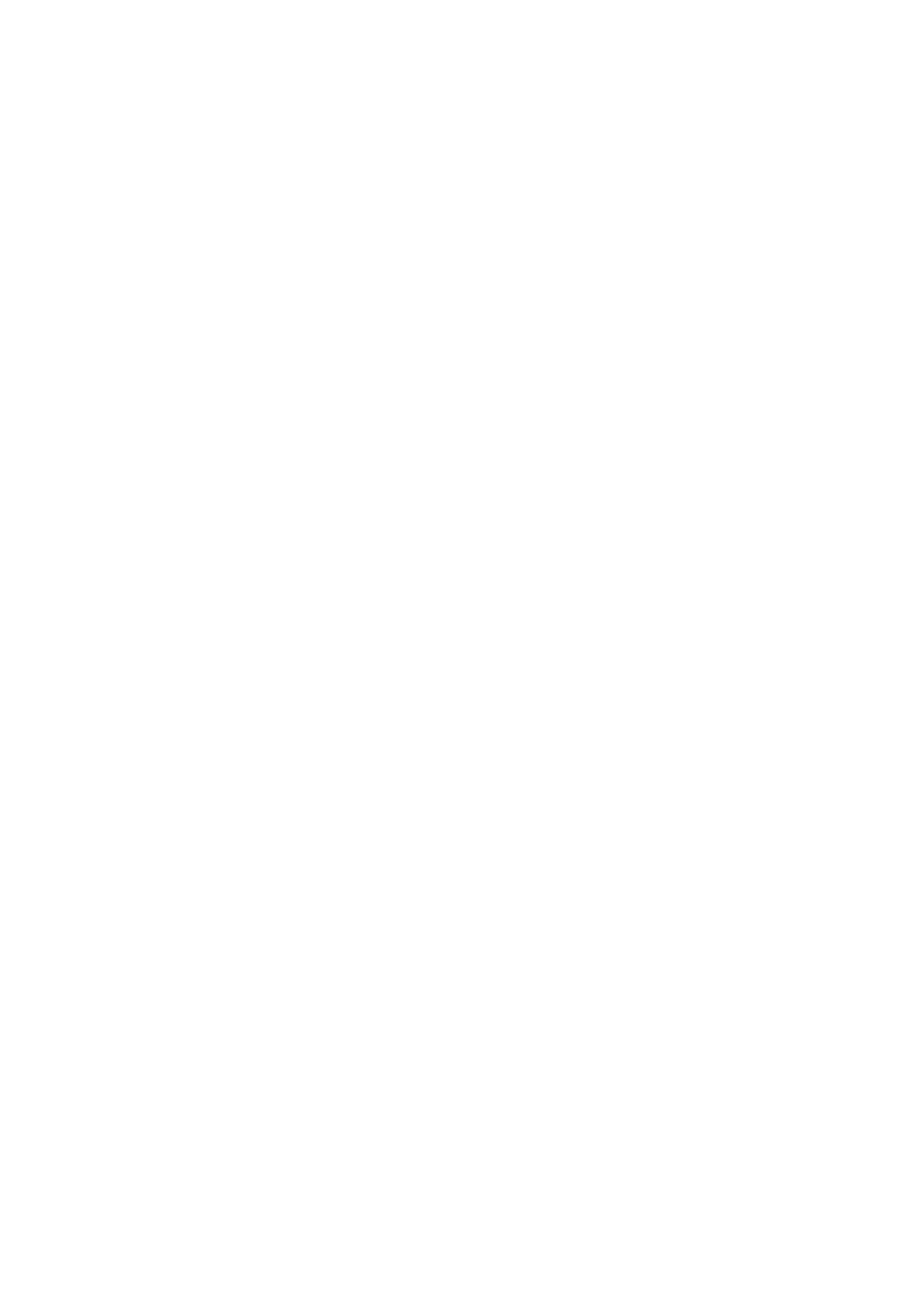#### **Annex I**

### **TERMS OF REFERENCE FOR THE DESK STUDY FOR THE EVALUATION OF THE ENERGY EFFICIENCY IN THE SERVICING SECTOR**

### **Background**

1. At the 82nd meeting, the Senior Monitoring and Evaluation Officer submitted the draft monitoring and evaluation work programme for 2019,<sup>1</sup> which *inter alia* presented possible evaluation topics, and requested guidance from the Executive Committee on which of them should be included in the work programme.

2. During the discussion, one member said that it would be instructive to evaluate how recovery, recycling and reclamation projects in the refrigeration servicing sector addressed energy efficiency, given that a decision on the matter had been adopted by the Thirtieth Meeting of the Parties. Some members said that such a study could go beyond the evaluation of the projects in Chile and Grenada that included energy-efficiency measurements and look more broadly at energy-efficiency issues in the servicing sector.

3. At its 82nd meeting, the Committee also considered the final report on the evaluation of the refrigeration servicing sector,<sup>2</sup> submitted by the Senior Monitoring and Evaluation Officer. In every country in the sample evaluated, it was found that specialised agencies promoted energy efficiency mainly through the establishment of energy efficiency standards for locally manufactured as well as imported equipment, labelling requirements, and awareness raising activities. However, local efforts to measure changes in energy efficiency outside of demonstration projects have not been carried out. This was mainly due to the lack of specific programmes with activities and targets to address energy efficiency, local expertise, and lack of appropriate equipment or tools, besides other structural factors that make measurements of energy efficiency complex.

4. During the discussion, the Executive Committee considered the importance of addressing energy efficiency in the refrigeration servicing sector and deliberated on whether the evaluation should have gone more in depth on the study of energy efficiency, considering that it was not its main subject.

5. Subsequently, the Executive Committee requested the Senior Monitoring and Evaluation Officer to present to the 83rd meeting the terms of references for the desk study for the evaluation of the energy efficiency in the servicing sector, which would analyse, *inter alia*: "the design of norms and standards for refrigerants and energy efficiency that favours the introduction of low-global warming potential (GWP) technologies in the refrigeration and air-conditioning (RAC) sector; the promotion of energy efficiency in Article 5 countries; and the local efforts to measure changes in energy efficiency outside of demonstration projects", in the context of the decision XXX/5 of the Meeting of the Parties that "requested the Executive Committee of the Multilateral Fund (MLF) to build on its ongoing work of reviewing servicing projects to identify best practices, lessons learned and additional opportunities for maintaining energy efficiency in the servicing sector".

6. The terms of reference of the desk study for the evaluation of the energy efficiency in the servicing sector were approved as part of the monitoring and evaluation work programme for 2019 (decision  $82/10$ ).<sup>3</sup>

#### **Challenges to the desk study**

7. During the phase-out of CFCs and HCFCs, no funds were allocated for considering energy

 $\overline{a}$ <sup>1</sup> UNEP/OzL.Pro/ExCom/82/13

<sup>2</sup> UNEP/OzL.Pro/ExCom/82/11

<sup>3</sup> UNEP/OzL.Pro/ExCom/82/13/Rev.1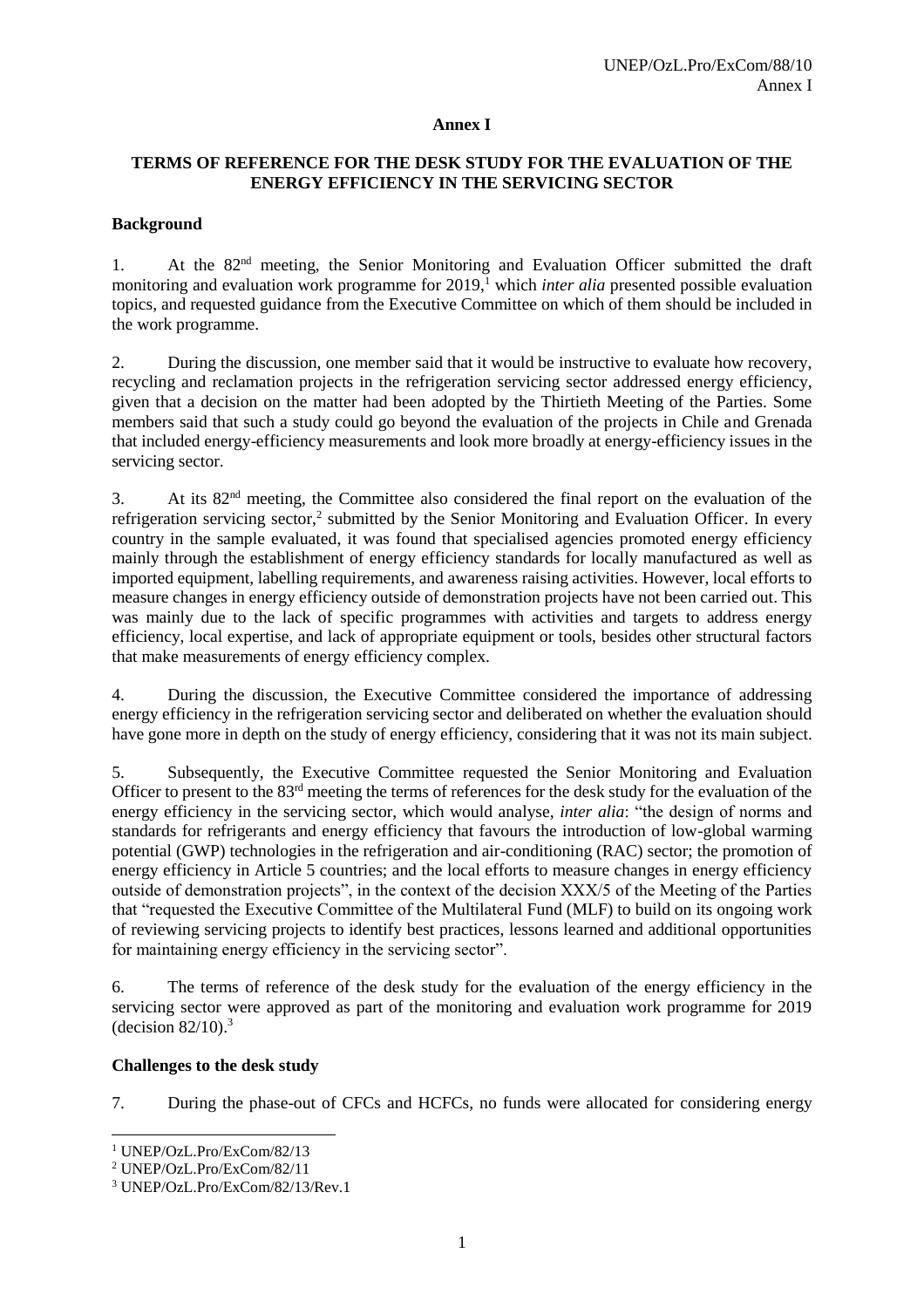efficiency in the Multilateral Fund projects in the RAC sector. However, the industry made great efforts to improve energy efficiency when transitioning from controlled substances, while at the same time achieving cost effectiveness.<sup>4</sup>

8. The interest of the Parties to the Montreal Protocol on energy efficiency related to the RAC sector increased, however, in the context of the Kigali Amendment to the Montreal Protocol. They requested the Executive Committee to "develop cost guidance associated with maintaining and/or enhancing the energy efficiency of low- and zero-GWP replacement technologies and equipment, when phasing down HFCs, while taking note of the role of other institutions addressing energy efficiency, when appropriate<sup>35</sup> and to increase funding for low-volume consuming (LVC) countries when needed for the introduction of low- and zero-GWP alternative technologies to hydrofluorocarbons and maintaining energy efficiency in the servicing/end-user sector.<sup>6</sup>

9. Enhancing and monitoring energy efficiency has only recently become a focus of both the Parties to the Montreal Protocol and the Executive Committee; energy efficiency related activities were not considered an eligible incremental cost, and consequently, were not funded. Therefore, the desk study might be constrained by the availability of information on policies, regulations, standards, norms in place, and technical and quantifiable information on energy efficiency in project proposals. To address this constraint, the desk study will be informed by the policy documents on energy efficiency submitted to the 83<sup>rd</sup> meeting.<sup>7</sup>

# **Objectives of the desk study**

10. The objective of the desk study will be to identify and assess, to the extent possible, best practices, lessons learned and additional opportunities for maintaining energy efficiency in the servicing sector.

11. As there are no specific programmes focused on energy efficiency, the desk study will review previously funded projects to identify energy efficiency related activities in the servicing sector, and their applications in policies and regulations at the country level. Based on the information that will be gathered, the desk study will make suggestions to assist the Executive Committee in considering whether to proceed with further evaluation at the country level.

### **Scope and methodology**

12. The desk study will gather information from the available documents on this topic, including previous evaluations, project documents, progress reports, verification reports and project completion reports to catalogue the energy efficiency activities already undertaken in the servicing sector.

### **Organization of the evaluation**

13. A consultant will be recruited to prepare the desk study to be presented at the  $86<sup>th</sup>$  meeting. Information provided to the Executive Committee will include information on where the project occurred, a brief description of the activity and type of equipment (if relevant), and any lessons learned from the project. As much as possible, reliable quantitative information will be collected together with qualitative information. Discussions with the Secretariat staff, bilateral and implementing agencies, and

l <sup>4</sup> TEAP Decision XXIX/10 Task Force report on issues related to energy efficiency while phasing down HFCs. September 2018.

<sup>5</sup> Paragraph 22 of decision XXVIII/2

<sup>6</sup> Paragraph 16 of decision XXVIII/2

<sup>&</sup>lt;sup>7</sup> Summary of the report by the Technology and Economic Assessment Panel on matters related to energy efficiency with regard to the issues identified in decision 82/83(e) (decision 82/83(f)) (UNEP/OzL.Pro/ExCom/83/42) and Paper on ways to operationalize paragraph 16 of decision XXVIII/2 and paragraph 2 of decision XXX/5 of the Parties (decision 82/83(c)) (UNEP/OzL.Pro/ExCom/83/40)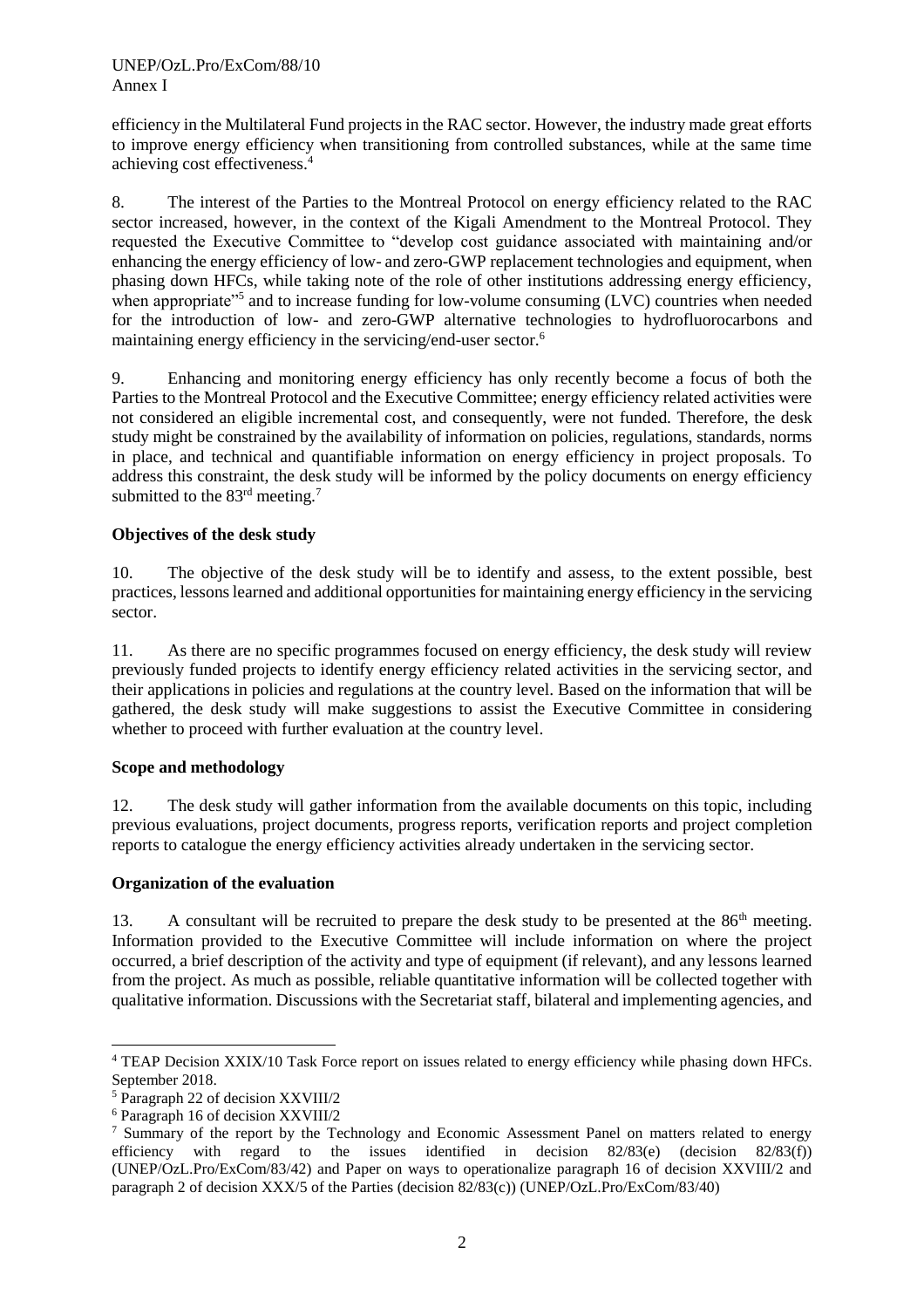UNEP/OzL.Pro/ExCom/88/10 Annex I

National Ozone Units will be organized, as needed.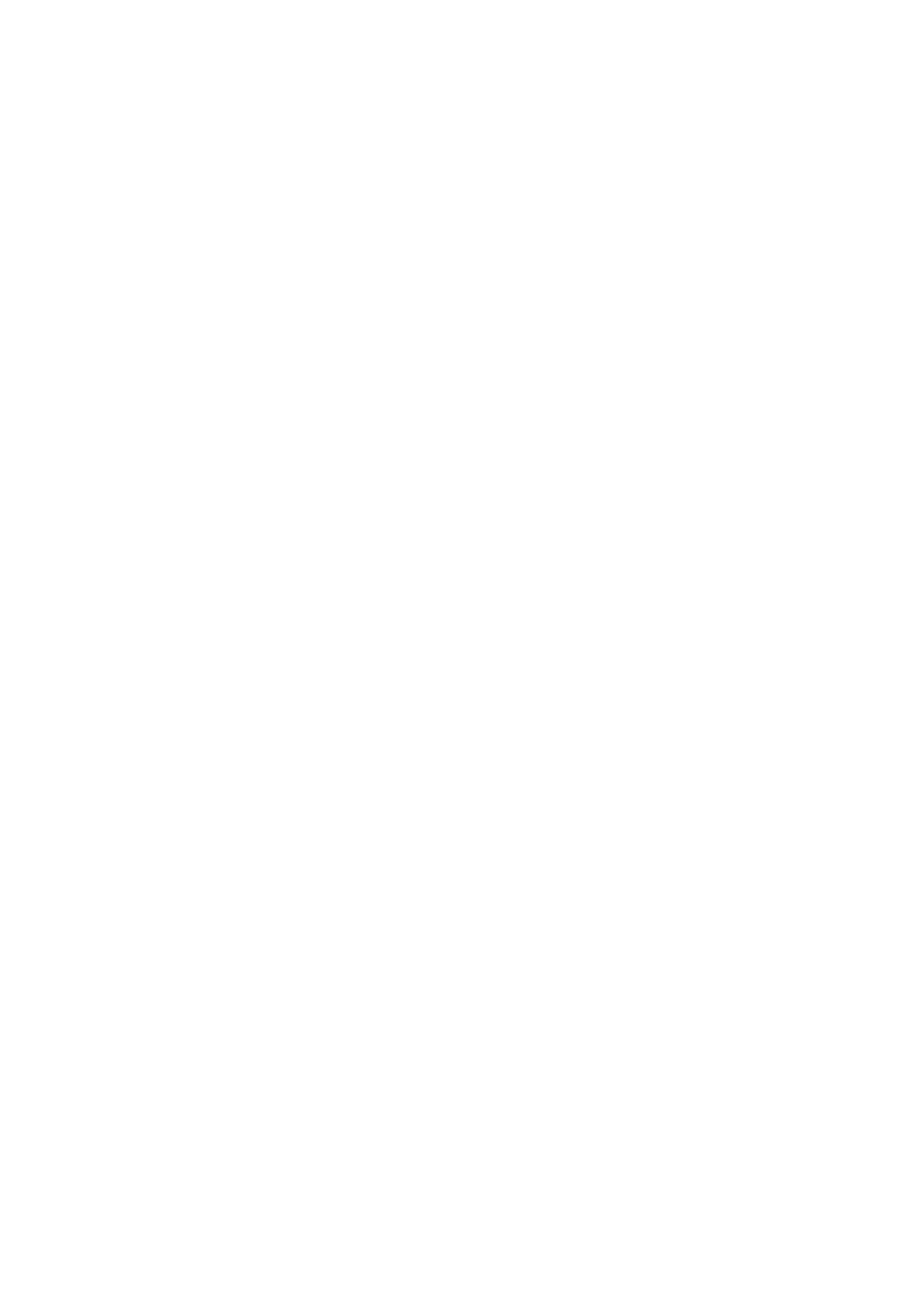### **Annex II**

# **LIST OF DOCUMENTS ON ISSUES RELATING TO ENERGY EFFICIENCY**

| Document number/source                                   | <b>Title</b>                                                                                                          |  |  |  |  |  |  |
|----------------------------------------------------------|-----------------------------------------------------------------------------------------------------------------------|--|--|--|--|--|--|
| <b>Executive Committee documents</b>                     |                                                                                                                       |  |  |  |  |  |  |
| UNEP/OzL.Pro/ExCom/70/53/Rev.1                           | Discussion paper on minimizing adverse climate impact of HCFC                                                         |  |  |  |  |  |  |
|                                                          | phase-out in the refrigeration servicing sector (decision 68/11)                                                      |  |  |  |  |  |  |
| UNEP/OzL.Pro/ExCom/77/9                                  | Final report on the evaluation of HCFC phase-out projects in the                                                      |  |  |  |  |  |  |
|                                                          | refrigeration and air-conditioning manufacturing sector                                                               |  |  |  |  |  |  |
| UNEP/OzL.Pro/ExCom/77/70/Rev.1                           | Issues relevant to the Executive Committee arising from the                                                           |  |  |  |  |  |  |
|                                                          | Twenty-eighth Meeting of the Parties to the Montreal Protocol                                                         |  |  |  |  |  |  |
| UNEP/OzL.Pro/ExCom/80/9                                  | Final report on the evaluation of chiller projects with co-funding                                                    |  |  |  |  |  |  |
|                                                          | modalities                                                                                                            |  |  |  |  |  |  |
| UNEP/OzL.Pro/ExCom/82/11                                 | Final report of the evaluation of the refrigeration servicing sector                                                  |  |  |  |  |  |  |
| UNEP/OzL.Pro/ExCom/82/64                                 | Preliminary document on all aspects related to the refrigeration                                                      |  |  |  |  |  |  |
|                                                          | servicing sector that support the HFC phase-down (decision 80/76(c))                                                  |  |  |  |  |  |  |
| UNEP/OzL.Pro/ExCom/82/65 and Add.1                       | Summary of the Parties' deliberations at the 40 <sup>th</sup> Meeting of the                                          |  |  |  |  |  |  |
|                                                          | Open-Ended Working Group and the Thirtieth Meeting of the Parties                                                     |  |  |  |  |  |  |
|                                                          | to the Montreal Protocol in relation to the Technology and Economic                                                   |  |  |  |  |  |  |
|                                                          | Assessment Panel's report on issues related to energy efficiency                                                      |  |  |  |  |  |  |
|                                                          | (decision 81/67(b))                                                                                                   |  |  |  |  |  |  |
| UNEP/OzL.Pro/ExCom/83/40 and                             | Paper on ways to operationalize paragraph 16 of decision XXVIII/2                                                     |  |  |  |  |  |  |
| UNEP/OzL.Pro/ExCom/84/49<br>UNEP/OzL.Pro/ExCom/83/41 and | and paragraph 2 of decision XXX/5 of the Parties<br>Paper on information on relevant funds and financial institutions |  |  |  |  |  |  |
|                                                          |                                                                                                                       |  |  |  |  |  |  |
| UNEP/OzL.Pro/ExCom/84/50                                 | mobilizing resources for energy efficiency that may be utilized when<br>phasing down HFCs                             |  |  |  |  |  |  |
| UNEP/OzL.Pro/ExCom/83/42 and                             | Summary of the report by the Technology and Economic Assessment                                                       |  |  |  |  |  |  |
| UNEP/OzL.Pro/ExCom/84/69                                 | Panel on matters related to energy efficiency with regard to the issues                                               |  |  |  |  |  |  |
|                                                          | identified in decision 82/83(e)                                                                                       |  |  |  |  |  |  |
| UNEP/OzL.Pro/ExCom/84/63                                 | Report on end-user incentive schemes funded under approved                                                            |  |  |  |  |  |  |
|                                                          | HCFC phase-out management plans (decision 82/54)                                                                      |  |  |  |  |  |  |
| UNEP/OzL.Pro/ExCom/83/11                                 | Status reports and reports on projects with specific reporting                                                        |  |  |  |  |  |  |
|                                                          | requirements                                                                                                          |  |  |  |  |  |  |
| <b>Bilateral and implementing agencies</b>               |                                                                                                                       |  |  |  |  |  |  |
| GIZ - presentation on energy efficiency at the           |                                                                                                                       |  |  |  |  |  |  |
| meeting of the 41 <sup>st</sup> Open-ended working       | Energy efficiency in servicing. Impacts of HPMP training and future                                                   |  |  |  |  |  |  |
| group of the Parties to the Montreal Protocol            | potential (2019)                                                                                                      |  |  |  |  |  |  |
|                                                          | Briefing note A: The importance of energy efficiency in the                                                           |  |  |  |  |  |  |
| <b>UNEP</b>                                              | refrigeration, air-conditioning and heat-pump sectors (2018)                                                          |  |  |  |  |  |  |
| <b>Technology and Economic Assessment Panel reports</b>  |                                                                                                                       |  |  |  |  |  |  |
| Report of the UNEP Technology and                        | Decision XXIX/10 Task Force report on issues related to energy                                                        |  |  |  |  |  |  |
| Economic Assessment Panel. September                     | efficiency while phasing down hydrofluorocarbons                                                                      |  |  |  |  |  |  |
| 2018, Volume 5                                           |                                                                                                                       |  |  |  |  |  |  |
| Report of the Technology and Economic                    | Decision XXX/5 Task Force report on cost and availability of                                                          |  |  |  |  |  |  |
| Assessment Panel. May 2019, Volume 4                     | low-GWP technologies/equipment that maintain/enhance energy                                                           |  |  |  |  |  |  |
|                                                          | efficiency                                                                                                            |  |  |  |  |  |  |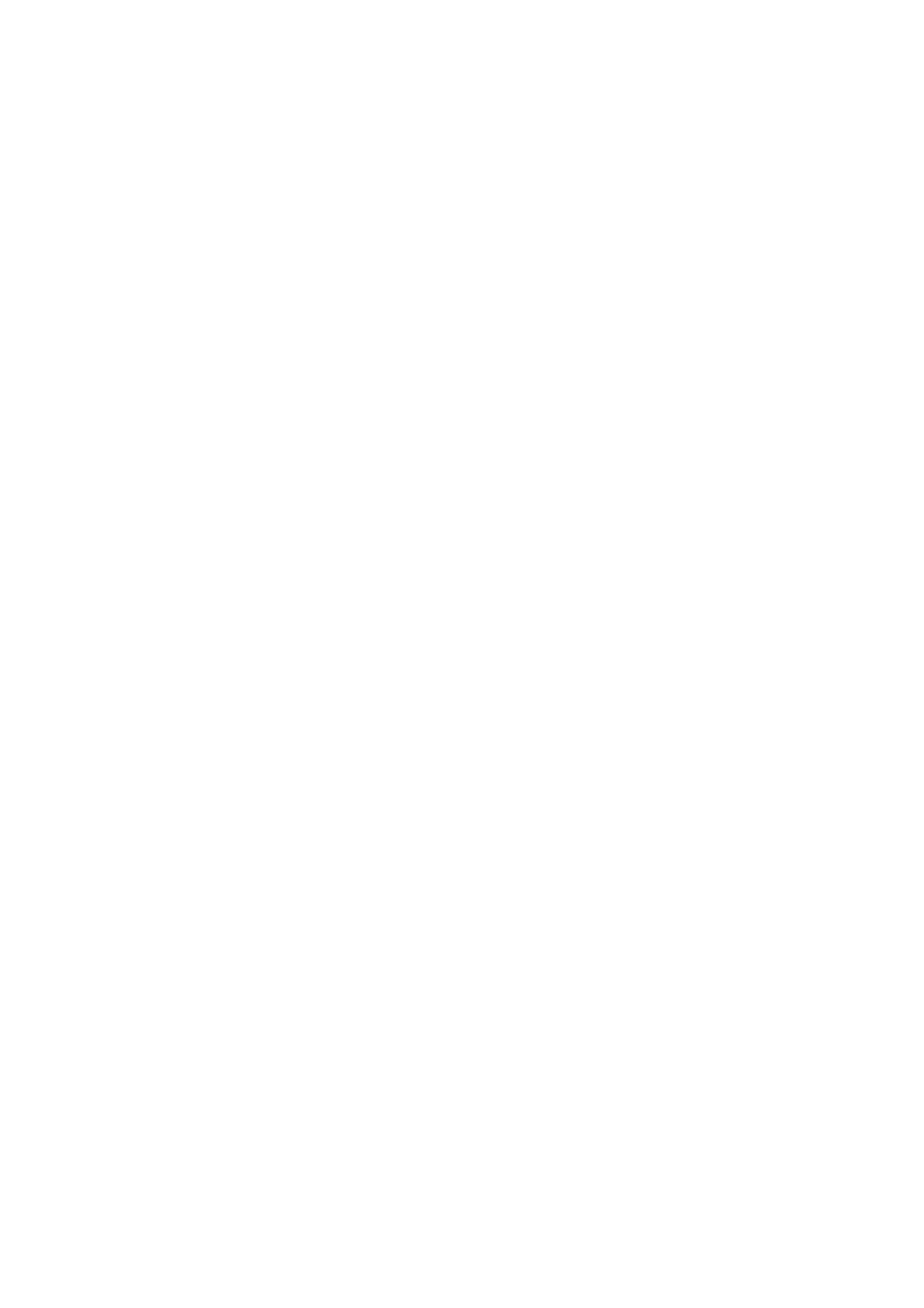### **Annex III**

# **SUMMARY OF PROGRESS REPORTS OF STAGES I AND II OF HPMPs**

|                                                                                                                                                                                                                                                                                                                           |                              | $GSP*$<br><b>Training</b> | $HFR*$<br><b>Training</b> | Certif.<br>standards                                                                                                                                                                                                    | Certif.                 | Conversion<br>to<br>low-GWP | HFR; EE<br><b>Standard</b> | RRR/<br>$T/S/E^*$              | <b>Remarks</b>                 |
|---------------------------------------------------------------------------------------------------------------------------------------------------------------------------------------------------------------------------------------------------------------------------------------------------------------------------|------------------------------|---------------------------|---------------------------|-------------------------------------------------------------------------------------------------------------------------------------------------------------------------------------------------------------------------|-------------------------|-----------------------------|----------------------------|--------------------------------|--------------------------------|
|                                                                                                                                                                                                                                                                                                                           | Stage I                      | $\mathbf X$               | $\mathbf X$               |                                                                                                                                                                                                                         |                         |                             |                            | T; S                           | Flushing                       |
|                                                                                                                                                                                                                                                                                                                           | Stage II                     | $\overline{X}$            | $\overline{X}$            | $\mathbf X$                                                                                                                                                                                                             | $\mathbf X$             |                             | <b>HFR</b>                 | T; HFR S                       | REAL standards                 |
|                                                                                                                                                                                                                                                                                                                           | Stage I                      | $\overline{X}$            |                           |                                                                                                                                                                                                                         |                         |                             |                            | ${\bf S}$                      |                                |
| Armenia                                                                                                                                                                                                                                                                                                                   |                              |                           |                           |                                                                                                                                                                                                                         |                         |                             |                            |                                | EN378 1-4                      |
|                                                                                                                                                                                                                                                                                                                           |                              | $\mathbf X$               | X                         |                                                                                                                                                                                                                         |                         |                             | <b>HFR</b>                 |                                | discussed                      |
|                                                                                                                                                                                                                                                                                                                           | Stage I                      | $\overline{X}$            | $\overline{X}$            |                                                                                                                                                                                                                         |                         |                             |                            |                                |                                |
| Argentina<br>Bangladesh<br><b>Brazil</b><br><b>Brunei</b><br>Darussalam<br>Burundi<br>Chile<br>China<br>Costa Rica<br>Cuba<br>Dominican<br>Republic<br>El Salvador<br>Equatorial<br>Guinea<br>Fiji<br>Gabon<br>Guyana<br>Honduras<br>India<br>Indonesia<br>Islamic<br>Republic of<br>Iran<br>Iraq<br>Kuwait<br>Kyrgyzstan | Stage II                     | $\overline{X}$            | $\overline{X}$            |                                                                                                                                                                                                                         | $\mathbf X$             |                             | HFR; EE                    | RRR;T;S                        | Pilot cert. scheme             |
|                                                                                                                                                                                                                                                                                                                           | Stage I                      | $\overline{X}$            |                           |                                                                                                                                                                                                                         |                         |                             |                            |                                | Demo containment               |
|                                                                                                                                                                                                                                                                                                                           | $\overline{\text{Stage}}$ II | $\overline{X}$            | $\boldsymbol{\mathrm{X}}$ |                                                                                                                                                                                                                         |                         |                             |                            | T;S;                           |                                |
|                                                                                                                                                                                                                                                                                                                           | Stage I                      | $\overline{X}$            |                           |                                                                                                                                                                                                                         |                         |                             |                            | <b>RRR</b>                     |                                |
|                                                                                                                                                                                                                                                                                                                           |                              | X                         | $\mathbf X$               |                                                                                                                                                                                                                         |                         |                             |                            | <b>RRR</b>                     | HFR import is                  |
|                                                                                                                                                                                                                                                                                                                           |                              |                           |                           |                                                                                                                                                                                                                         |                         |                             |                            |                                | restricted by law              |
|                                                                                                                                                                                                                                                                                                                           | Stage I                      | $\overline{X}$            | $\overline{X}$            |                                                                                                                                                                                                                         |                         | $\overline{X}$              |                            |                                |                                |
|                                                                                                                                                                                                                                                                                                                           |                              | X                         | $\mathbf X$               |                                                                                                                                                                                                                         |                         | $\ast$                      |                            | $\mathbf S$                    | *Conversion to                 |
|                                                                                                                                                                                                                                                                                                                           |                              |                           |                           |                                                                                                                                                                                                                         |                         |                             |                            |                                | HFR is cancelled               |
|                                                                                                                                                                                                                                                                                                                           | Stage I                      | $\overline{X}$            |                           |                                                                                                                                                                                                                         | $\mathbf X$             |                             |                            | <b>RRR</b>                     |                                |
|                                                                                                                                                                                                                                                                                                                           | Stage II                     | $\overline{X}$            | $\boldsymbol{\mathrm{X}}$ |                                                                                                                                                                                                                         | $\overline{X}$          |                             |                            | <b>RRR</b>                     |                                |
|                                                                                                                                                                                                                                                                                                                           | Stage I                      | $\overline{\mathbf{X}}$   |                           |                                                                                                                                                                                                                         | $\overline{\mathbf{X}}$ |                             | $\mathbf X$                | T                              |                                |
|                                                                                                                                                                                                                                                                                                                           | Stage II                     | $\overline{X}$            | $\mathbf X$               |                                                                                                                                                                                                                         |                         |                             | $\overline{X}$             |                                |                                |
|                                                                                                                                                                                                                                                                                                                           | Stage I.3                    | $\overline{X}$            |                           |                                                                                                                                                                                                                         | $\mathbf X$             |                             | $\overline{X}$             | T                              | EE certification               |
|                                                                                                                                                                                                                                                                                                                           | Stage I.5                    | $\overline{X}$            |                           |                                                                                                                                                                                                                         | $\overline{X}$          |                             | $\overline{X}$             | $\overline{T}$                 | HFR under prep.                |
|                                                                                                                                                                                                                                                                                                                           | Stage I.2                    | $\overline{X}$            | $\boldsymbol{\mathrm{X}}$ | $\mathbf X$<br>$\overline{X}$<br>$\overline{\textbf{X}}$<br>$\overline{X}$<br>$\overline{\textbf{X}}$<br>$\overline{X}$<br>$\overline{X}$<br>$\overline{X}$<br>$\mathbf X$<br>$\overline{X}$<br>$\overline{\textbf{X}}$ |                         | X                           |                            | RRR; T                         |                                |
|                                                                                                                                                                                                                                                                                                                           | Stage I.5                    | $\overline{X}$            | $\overline{X}$            |                                                                                                                                                                                                                         | $\overline{X}$          |                             |                            | T                              |                                |
|                                                                                                                                                                                                                                                                                                                           | Stage I                      | $\overline{X}$            | $\overline{X}$            |                                                                                                                                                                                                                         | $\overline{X}$          |                             |                            | RRR; S;T                       |                                |
|                                                                                                                                                                                                                                                                                                                           | Stage II                     | $\overline{X}$            | $\overline{X}$            |                                                                                                                                                                                                                         | $\overline{X}$          |                             | $\overline{X}$             | $\overline{\text{RRR}}$ ; S; T |                                |
|                                                                                                                                                                                                                                                                                                                           | Stage I                      | $\overline{X}$            | $\overline{X}$            |                                                                                                                                                                                                                         |                         |                             |                            | RRR; S;T                       |                                |
|                                                                                                                                                                                                                                                                                                                           | Stage II                     | $\overline{X}$            | $\overline{X}$            |                                                                                                                                                                                                                         |                         |                             |                            | RRR;S;T                        |                                |
|                                                                                                                                                                                                                                                                                                                           | Stage I.2                    | $\overline{X}$            | $\overline{X}$            |                                                                                                                                                                                                                         |                         |                             |                            |                                |                                |
|                                                                                                                                                                                                                                                                                                                           | Stage I.4                    | $\overline{X}$            | $\overline{X}$            |                                                                                                                                                                                                                         |                         |                             |                            | S                              |                                |
|                                                                                                                                                                                                                                                                                                                           | Stage I.2                    | $\overline{X}$            | $\overline{X}$            |                                                                                                                                                                                                                         | $\mathbf X$             | X                           |                            | <b>RRR</b>                     | Fishery conversion             |
|                                                                                                                                                                                                                                                                                                                           | Stage I.3                    | X                         | X                         |                                                                                                                                                                                                                         | $\mathbf X$             | X                           | $\mathbf X$                | RRR;S                          | Replacement with<br>HC; HFC-32 |
|                                                                                                                                                                                                                                                                                                                           | Stage I.2                    | $\mathbf X$               | $\boldsymbol{\mathrm{X}}$ |                                                                                                                                                                                                                         |                         |                             |                            | RRR;S                          |                                |
|                                                                                                                                                                                                                                                                                                                           | Stage I.4                    | $\overline{X}$            | $\overline{X}$            |                                                                                                                                                                                                                         |                         |                             |                            | RRR;T;S                        |                                |
|                                                                                                                                                                                                                                                                                                                           | Stage I                      | $\overline{X}$            | $\overline{X}$            |                                                                                                                                                                                                                         |                         |                             |                            | S;T                            |                                |
|                                                                                                                                                                                                                                                                                                                           | Stage II                     | $\overline{X}$            | $\overline{X}$            |                                                                                                                                                                                                                         | $\overline{X}$          |                             | HFR*                       | <b>RRR</b>                     | * Under discussion             |
|                                                                                                                                                                                                                                                                                                                           | Stage I.2                    | $\overline{X}$            | $\overline{X}$            |                                                                                                                                                                                                                         |                         | $\overline{X}$              |                            | RRR; S                         |                                |
|                                                                                                                                                                                                                                                                                                                           | Stage $I.\overline{4}$       | $\overline{X}$            | $\overline{X}$            |                                                                                                                                                                                                                         | $\overline{X}$          |                             |                            | RRR;S                          |                                |
|                                                                                                                                                                                                                                                                                                                           | Stage 1                      | $\overline{X}$            |                           |                                                                                                                                                                                                                         |                         |                             |                            | $\mathbf T$                    |                                |
|                                                                                                                                                                                                                                                                                                                           | Stage II                     | $\overline{X}$            | $\overline{X}$            |                                                                                                                                                                                                                         |                         |                             |                            |                                |                                |
|                                                                                                                                                                                                                                                                                                                           | Stage 1                      | $\overline{\textbf{X}}$   |                           |                                                                                                                                                                                                                         |                         |                             |                            | <b>RRR</b>                     |                                |
| Country<br>Stage II<br>Stage I.4<br>Stage II<br>Lao People's<br>Democratic<br>Republic<br>Lesotho                                                                                                                                                                                                                         | Stage II                     | $\overline{\textbf{X}}$   | $\overline{\textbf{X}}$   |                                                                                                                                                                                                                         | $\overline{X}$          |                             | $\mathbf X$                | $\overline{T;S;}$              |                                |
|                                                                                                                                                                                                                                                                                                                           | Stage I                      | $\overline{\textbf{X}}$   |                           |                                                                                                                                                                                                                         |                         |                             |                            | T;S;                           |                                |
|                                                                                                                                                                                                                                                                                                                           | Stage II                     | $\mathbf X$               |                           |                                                                                                                                                                                                                         |                         |                             |                            | RRR; T                         |                                |
|                                                                                                                                                                                                                                                                                                                           | Stage I                      | $\overline{\textbf{X}}$   |                           | $\overline{\textbf{X}}$                                                                                                                                                                                                 | $\overline{X}$          |                             |                            | RRR;T                          |                                |
|                                                                                                                                                                                                                                                                                                                           | Stage I.3                    | $\overline{\textbf{X}}$   |                           |                                                                                                                                                                                                                         |                         |                             |                            | <b>RRR</b>                     |                                |
|                                                                                                                                                                                                                                                                                                                           | Stage I                      | $\overline{X}$            | $\overline{X}$            | $\overline{X}$                                                                                                                                                                                                          | $\overline{X}$          |                             |                            |                                |                                |
|                                                                                                                                                                                                                                                                                                                           | Stage I.3                    | $\overline{\textbf{X}}$   | $\overline{\textbf{X}}$   |                                                                                                                                                                                                                         |                         |                             |                            |                                |                                |
|                                                                                                                                                                                                                                                                                                                           | Stage I                      | $\overline{\mathbf{X}}$   |                           |                                                                                                                                                                                                                         |                         |                             |                            | RRR; S                         |                                |
|                                                                                                                                                                                                                                                                                                                           | Stage II                     | $\overline{\textbf{X}}$   | $\overline{\textbf{X}}$   |                                                                                                                                                                                                                         | $\mathbf X$             |                             |                            | RRR;S                          |                                |
|                                                                                                                                                                                                                                                                                                                           | Stage I                      | $\overline{X}$            |                           |                                                                                                                                                                                                                         |                         |                             |                            | <b>RRR</b>                     |                                |
|                                                                                                                                                                                                                                                                                                                           | Stage I.3                    | $\mathbf X$               | $\mathbf X$               |                                                                                                                                                                                                                         |                         |                             |                            | $\mathbf T$                    |                                |
|                                                                                                                                                                                                                                                                                                                           | Stage I                      | $\mathbf X$               | $\mathbf X$               |                                                                                                                                                                                                                         |                         |                             |                            | S;T                            |                                |
|                                                                                                                                                                                                                                                                                                                           | Stage I.4                    | $\overline{\textbf{X}}$   | $\boldsymbol{\mathrm{X}}$ |                                                                                                                                                                                                                         |                         |                             |                            | T;                             |                                |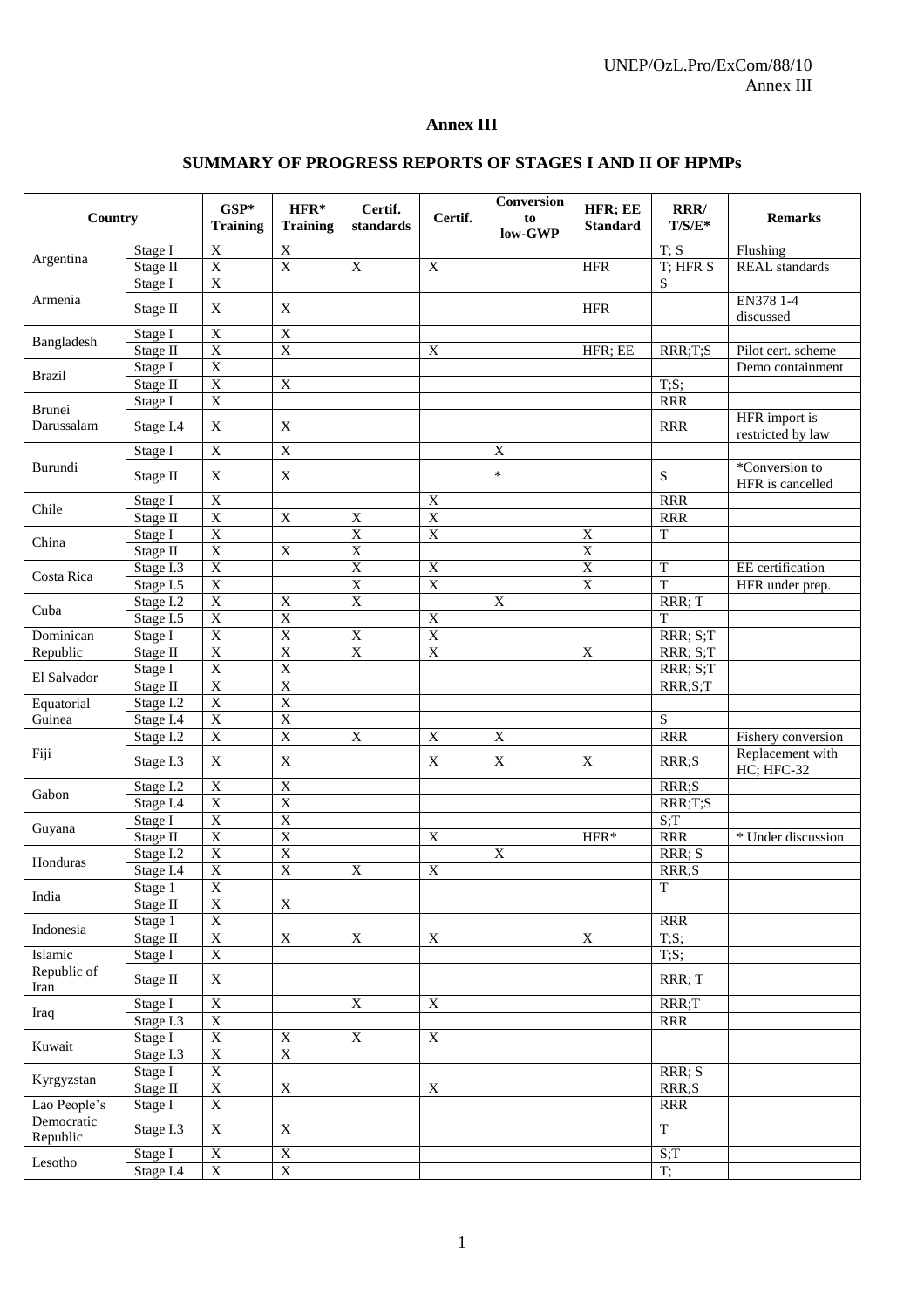### UNEP/OzL.Pro/ExCom/88/10 Annex III

| Country                      |                        | $GSP*$<br><b>Training</b> | HFR*<br><b>Training</b> | Certif.<br>standards | Certif.        | Conversion<br>to<br>low-GWP | HFR; EE<br><b>Standard</b> | RRR/<br>$T/S/E^*$ | <b>Remarks</b>                                |
|------------------------------|------------------------|---------------------------|-------------------------|----------------------|----------------|-----------------------------|----------------------------|-------------------|-----------------------------------------------|
| Liberia                      | Stage I                | X                         | X                       |                      | X              |                             |                            | T;                |                                               |
|                              | Stage I.3              | $\overline{\mathbf{X}}$   | $\overline{\mathbf{X}}$ |                      |                |                             | $ISO 51491*$               |                   | $*$ In 2020                                   |
| Mexico                       | Stage I                | $\mathbf{X}^*$            |                         |                      |                |                             |                            | S                 | *Cleaning and<br>flushing is a priority       |
|                              | Stage II               | X                         | $\mathbf X$             |                      |                |                             | AC EE<br>standard          | RRR;S;T           |                                               |
| Mozambique                   | Stage I                | $\overline{X}$            | $\overline{X}$          |                      |                |                             |                            | $S$ ;T;           |                                               |
|                              | Stage I.4              | $\overline{X}$            | $\overline{X}$          |                      |                |                             |                            | RRR;S;T           |                                               |
|                              | Stage I                | $\overline{\mathrm{X}}$   | $\overline{X}$          |                      |                |                             |                            | $\overline{T;S}$  |                                               |
| Nicaragua                    | Stage I.3              | X                         | X                       | X                    | X              |                             | $X^*$                      | <b>RRR</b>        | *HC handling<br>standard                      |
|                              | Stage I                | $\mathbf X$               | $\mathbf X$             | Follow               |                |                             | EN 378 &                   | ${\bf S}$         | *National standards                           |
| Nigeria                      | Stage II               | $\overline{\mathbf{X}}$   | $\overline{X}$          | <b>EN 378</b>        |                |                             | $\rm{GIZ}$ HC*             | RRR; S            | will be based on                              |
|                              | Stage I                | $\mathbf X$               |                         | $\mathbf X$          | X              |                             |                            |                   |                                               |
| Oman                         | Stage II               | X                         |                         | X                    | X              |                             | MEPS*                      | <b>RRR</b>        | *EE for low-voltage<br><b>RAC</b>             |
|                              | Stage I                | $\overline{X}$            |                         |                      |                |                             |                            | S                 |                                               |
| Pakistan                     | Stage II               | $\overline{X}$            | $\overline{X}$          | $\overline{X}$       | $\overline{X}$ |                             |                            | RRR;S;T           |                                               |
|                              | Stage I                | $\overline{X}$            | $\overline{X}$          | $\overline{X}$       | $\overline{X}$ |                             |                            | $S$ :T            |                                               |
| Panama                       | Stage $\overline{II}$  | $\overline{X}$            | $\overline{X}$          | $\overline{X}$       | $\overline{X}$ |                             |                            | RRR;S;T           |                                               |
|                              | Stage I                | $\overline{\mathrm{X}}$   | $\overline{X}$          | $\overline{X}$       | $\overline{X}$ |                             | $X^*$                      |                   | Voluntary standards                           |
| Paraguay                     | Stage I.2              | $\overline{X}$            | $\overline{X}$          | $\overline{X}$       | $\overline{X}$ |                             | $X^*$                      |                   | for the use of refrig.                        |
| PIC(12)                      | Stage I                | $\overline{\mathbf{X}}$   |                         |                      |                |                             | PALS*                      | RRR;S             | PIC EE Labelling                              |
| Pacific Island<br>Countries) | Stage I.3              | X                         | $\mathbf{X}$            |                      |                |                             | PALS*                      | RRR:S             | <b>Standards</b>                              |
| Saint Kitts and              | Stage I                | $\mathbf X$               | $\overline{X}$          |                      |                |                             |                            |                   |                                               |
| <b>Nevis</b>                 | Stage 1.2              | $\overline{X}$            | $\overline{X}$          |                      |                |                             |                            | S                 |                                               |
|                              | Stage I                | $\overline{\mathbf{X}}$   | $\overline{X}$          |                      |                |                             | $\overline{C}VQ^*$         | RRR; S            | * Caribbean                                   |
| Surinam                      | Stage 1.3              | X                         | $\mathbf X$             |                      |                |                             | $CVQ*$                     | RRR; S            | <b>Vocational Quality</b><br><b>Standards</b> |
|                              | Stage I                | $\overline{X}$            |                         | $\mathbf X$          |                |                             |                            | S:T               |                                               |
| Sudan                        | Stage $1.\overline{3}$ | $\overline{X}$            |                         |                      |                |                             |                            | S:T               |                                               |
|                              | Stage I                | $\overline{X}$            | $\overline{\text{X}}$   |                      |                |                             |                            | S:T               |                                               |
| Uruguay                      | Stage II.3             | $\overline{\mathbf{X}}$   | $\overline{\mathbf{X}}$ |                      |                |                             |                            | $S$ :T            |                                               |
| Thailand                     | Stage I                | $\mathbf X$               | $\overline{X}$          |                      |                |                             |                            | T                 |                                               |
|                              | Stage II               | $\overline{X}$            | $\overline{X}$          |                      |                |                             |                            | T                 |                                               |

\*GSP: Good Servicing Practices

 $\overline{a}$ 

\*HFR: Handling Flammable Refrigerants

\*RRR; T; S: Equipment for training and RRR facilities, and servicing technicians.

<sup>&</sup>lt;sup>1</sup> Specifies the requirements for the safety of persons and property, provides guidance for the protection of the environment, and establishes procedures for the operation, maintenance, and repair of refrigerating systems and the recovery of refrigerants.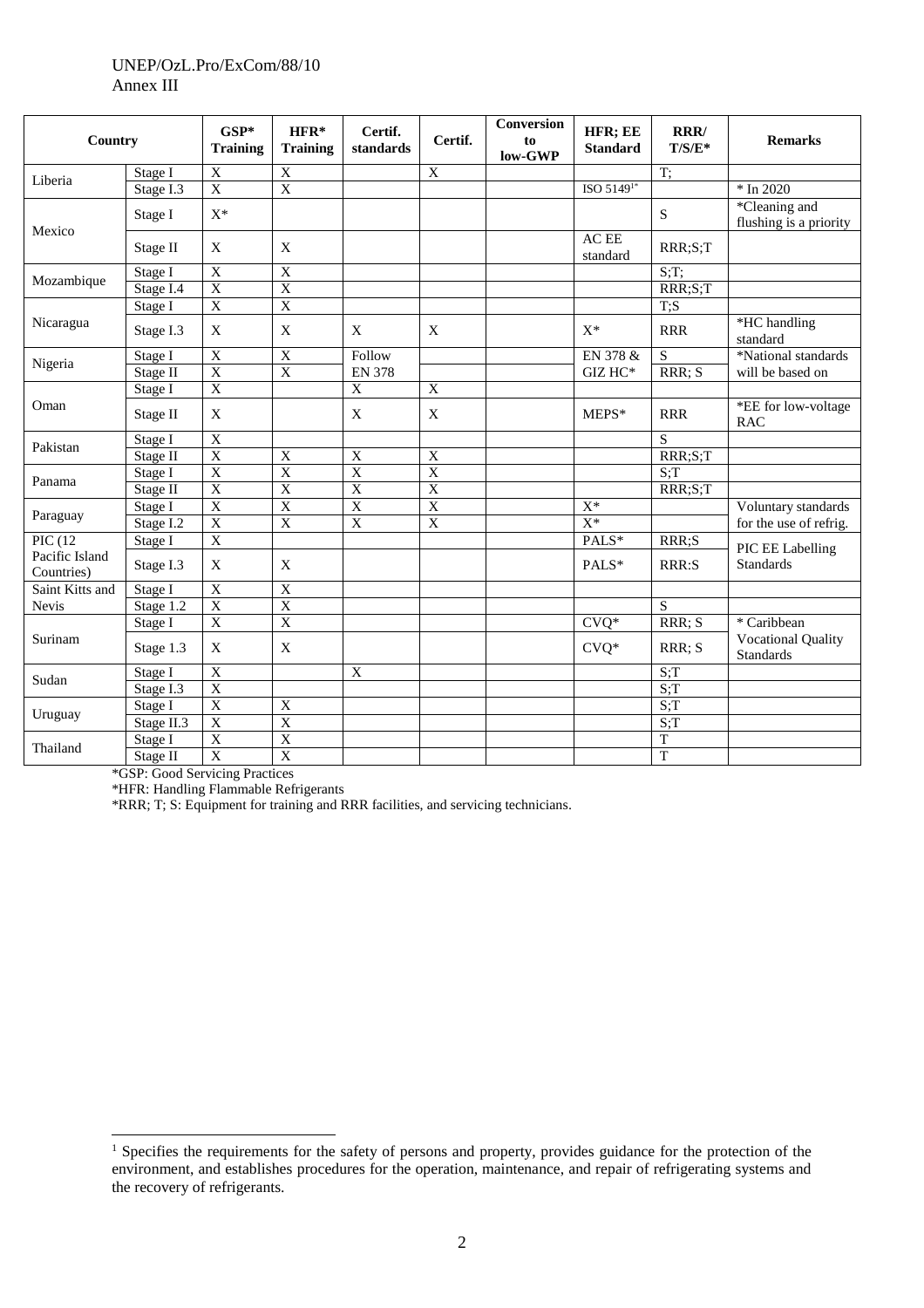### **Annex IV**

#### **TRAINING WORKSHOP IN BANGLADESH**

1. Training workshop on "Good Service Practices in Refrigeration and Air-conditioning" was organized by the Department of Environment of Bangladesh under HCFC Phase-out Management Plan – UNEP Component project during 5-8 November 2017 at Feni. The participants were refrigeration and air-conditioning (RAC) service technicians from Feni and some participants are from Comilla and Noakhali. Participants with basic technical knowledge to handle air-conditioner and refrigerator were invited. The participants were divided into two batches. Each batch had two days long training on Good Service Practices in RAC sectors. Fifty-five participants attended the first batch and 51 participants attended in the second batch.

- 2. On the first day, the three core trainers mainly focused on the following topics:
	- (a) Environmental Impact and Human Health Impacts of ODS Refrigerants;
	- (b) Alternatives to HCFCs and their characteristics;
	- (c) Handling of HFCs refrigerants;
	- (d) Servicing of HCFC and HFC Based Air-conditioners;
	- (e) Tools & Equipment for servicing;
	- (f) Dos and Don'ts in Refrigeration & Air-Conditioning Servicing;
	- (g) Handling and Safety Issues of HC Refrigerants;
	- (h) Servicing of Hydrocarbon (HC) based Air-conditioners;
	- (i) Installation procedure of split air conditioners; and
	- (j) Video on servicing and installation procedure was shown.

3. The second day of the training workshop begins with the recap of the previous day topics. The trainers covered the following topics:

- (a) Refrigerant recovery, recycling and cylinders;
- (b) Economics of refrigerant reclamation and best service;
- (c) Contaminated refrigerants and refrigerant identifier;
- (d) Selection and safe usage of cleaning solvents;
- (e) Maximising climate benefits through servicing sector;
- (f) Recovery machine maintenance;
- (g) Single stage vs. double stage nitrogen regulator; and
- (h) Simulation video on refrigerant recovery and recycling.

4. A hands-on training on evacuation of the systems was conducted as well as a recap on the second day topics.

5. The concluding session for both batches was held on the fourth day of the workshop. The Chief Guest and other guests distributed certificates among the participant.

6. After the training, technician should be able to achieve the following servicing operations:

- (a) Right way of leak detection, purging and evacuation;
- (b) Right way of charging refrigerants;
- (c) Identifying the servicing-specific tubing tools and techniques, bending, flaring, swaging, piercing, pinching and welding;
- (d) Identifying the proper use of servicing instruments: manifold gauges, charging scales, and thermometers; and
- (e) Good practice in servicing and installation of ACs.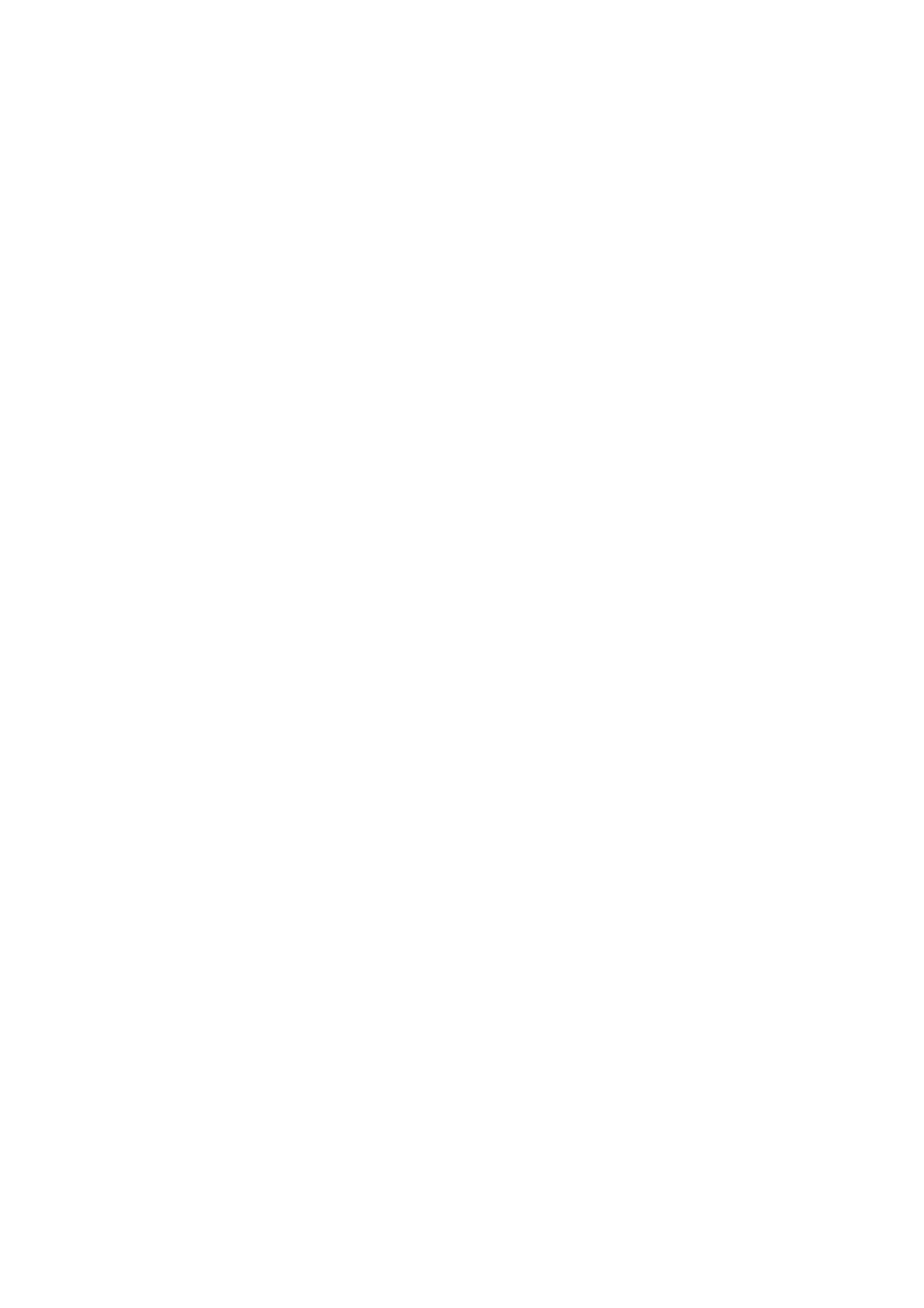#### **Annex V**

#### **THE STATUS OF THE CERTIFICATION SCHEME IN 15 SELECTED ARTICLE 5 COUNTRIES**

The following information on the certification schemes in 15 Article 5 countries has been collected from the HPMP progress reports and from the information note published by the International Institute of Refrigeration. 1

**Argentina:** Technicians are trained in middle school and do not need a certification to work in the refrigeration field. But there are some companies such as AAF ("Asociación Argentina del Frio") where technicians interested in receiving certificates should pass an examination similar to the ASHRAE certification. Recently, the Universidad Tecnológica Nacional (UTN) was designated as the national certification body for the safe management of flammable substances. Under the HPMP stage II training component, 18 trainers were certified in Italy using the REAL programme for the safe handling of flammable refrigerants. In order to promote certification, European REAL training standards will apply in subsequent training and certification of technicians.

**Chile**: The certification of technicians is not yet mandatory in Chile. A total of 492 technicians were certified. The certification process is validated and certified by the Institute belonging to the Ministries of Work, Economy, and Education. Currently, the technicians are certified in one or two of the following profiles: installer of air-conditioning systems, installer of refrigeration systems, and/or installer/maintenance of air-conditioning and refrigeration equipment.

**China:** The operation and monitoring of the certification systems for refrigerant servicing technicians is the responsibility of the Ministry of Human Resources and Social Security (MHRSS). The Foreign Economic Cooperation Office (FECO) / Ministry of Environmental Protection (MEP) recently updated existing qualification authentication systems to cover handling the new generation of refrigerants which can be flammable, toxic or with higher working pressure. In consultation with MHRSS, FECO/ MEP signed an agreement with the Vocational Training and Qualification Certification Association of China for the implementation of the current certification system and for the development of the certification syllabus to be used by various training institutes. It was noted that being aware of the presence of millions of servicing technicians and thousands of training and certification centres in China, the upgrading of the certification system has to be treated carefully with certain degree of flexibility.

For servicing enterprises involved in industrial and commercial refrigeration and air-conditioning equipment servicing, the China Refrigeration and Air-Conditioning Industry Association and China Association of Equipment Management have been jointly implementing a voluntary Qualification Certificate System for these servicing companies. Since August 2015, around 1400 servicing companies have been certified under this scheme and it was well accepted by the refrigeration market. A number of different certification practices exist within China. Under one system, the technicians are encouraged to receive their qualification certificates before they are allowed to enter the refrigeration servicing sector as technicians. Under another system, the technicians are required to have compulsory certificates or permit to be qualified to work in legally defined, specialised sectors due to the nature of the safety concerns.

The Standardisation Administration of China (SAC) accredited the National Standards Committee of RAC equipment SAC/TC238 as the technical standardization body. Requirements for certification of refrigeration technicians are defined in national standard GB 9237 "Mechanical refrigerating systems used for Cooling and Heating-Safety requirements" and are similar to requirements under ISO 5149.

l

<sup>&</sup>lt;sup>1</sup> IIR 28<sup>th</sup> Information Note on Refrigeration Technologies / September 2015 Qualification and Certification of Refrigeration Technicians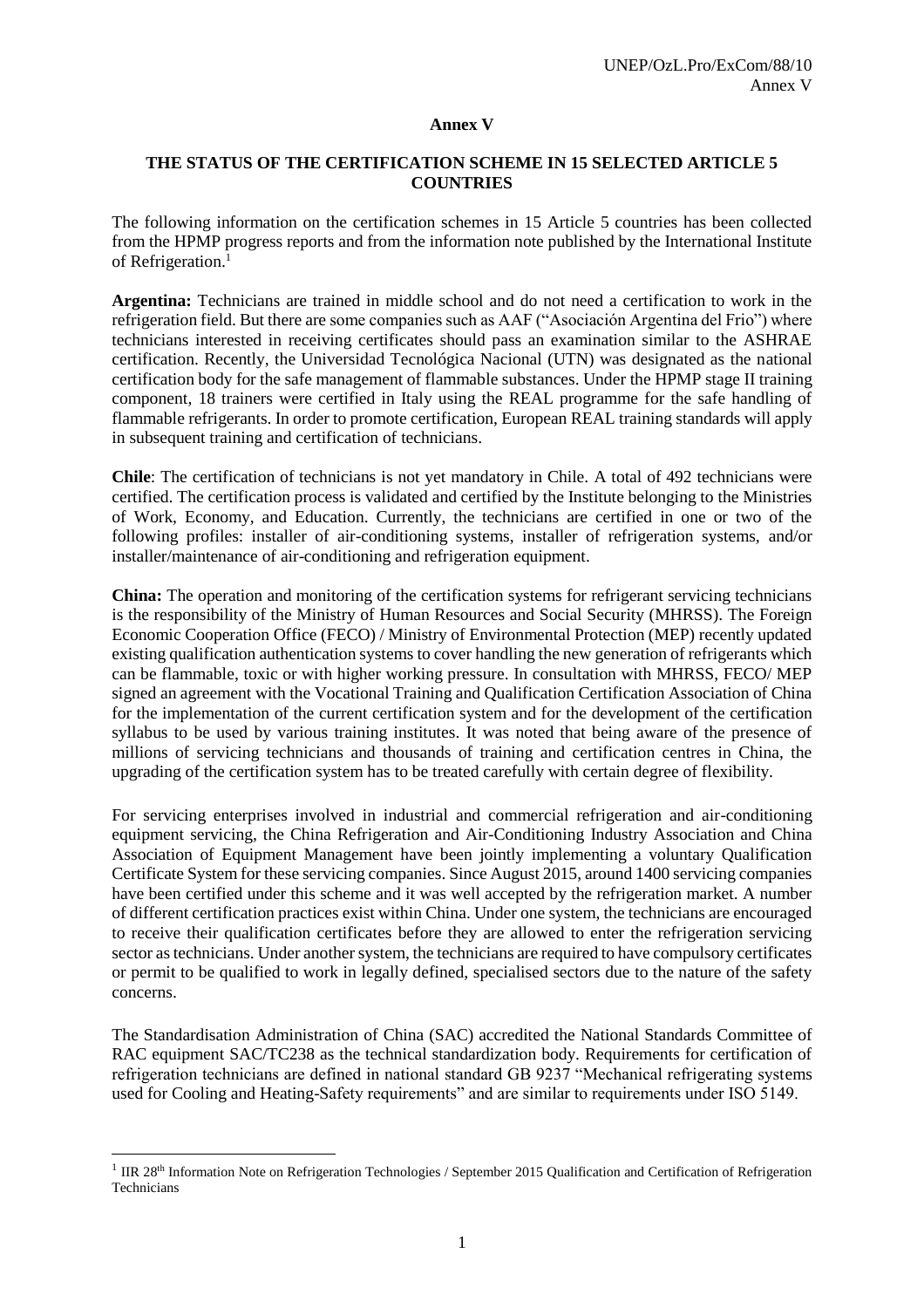#### UNEP/OzL.Pro/ExCom/88/10 Annex V

**Colombia:** There is no mandatory qualification or certification of refrigeration engineers, but technicians have to meet certification requirements. According to the National Training Service of Colombia (SENA), which defines training and assessment methodology, there are 11,707 certifications granted in the sector of RAC systems.

**Costa Rica**: The Instituto Nacional de Aprendizaje (INA) evaluated 418 RAC technicians through its skills upgrading programme, and 373 technicians were certified on good practices and refrigerant handling by the Ministry of Environment and Energy (MINAE). A draft regulation, which would regulate the activities of RAC service technicians and make RAC technician certification mandatory, is under review. The country is strengthening the technician certification programme by establishing regulations requiring the mandatory use of those certified technicians with MINAE cards to control the purchase, use and final disposal of refrigerants. The INA issues a certificate of good practice to those RAC technicians that have completed the training on good practices in servicing in a satisfactory manner. There are currently no formal restrictions in place for uncertified technicians. However, Government institutions and some private companies require technicians to be certified in order to participate in competitive bidding for equipment installation and servicing. Thus, the certification system is expected to gain broader acceptance in the future.

**Indonesia**: A total of 27 out of 32 technicians earned a competency certificate from the National Professional Certification Agency (BNSP). The national professional competency standard for refrigerant handling is being updated to reflect technologies available in Indonesia, including HFC-32, and safety standards. A study tour to Australia was conducted in August 2018 to assess the technicians' licensing system and to collect lessons that could help Indonesia replicate such a scheme. The Government is reviewing the qualifications and skills system for licensing or certifying technicians. The current scheme is voluntary and regulated by the Ministry of Environment. The update to the national professional competency standard is being developed in collaboration with the Ministry of Manpower. Once completed, the certification scheme will be mandatory for all RAC technicians.

**Kuwait**: In February 2018, UNEP has contracted an international institute (Italian Association of Refrigeration Technicians, ATF) in designing a local environmental certification programme for refrigerant management similar to F-Gas certification in the European Union, but tailored to local conditions. Twenty master trainers were certified in accordance with the F-Gas certification programme in October 2018. The Memorandum of Understanding has been signed with the Public Authority for Applied Education for their training centre to administer certification under this programme. The number of centres would increase to three in as many years. The Environmental Protection Agency (EPA), with the assistance from UNEP, is finalising the legal documentation to enact the certification programme, in line with the mandate of the EPA. Training programmes were expected to start in 2019, thus linking the training programmes with the certification programme.

**Malaysia:** Certification Programme for Technicians in Malaysia has conducted training and certification of refrigeration and air-conditioning servicing technicians since 2007 under the National CFC Phase-out Plan and in line with the requirements of the Environmental Quality Act (Refrigerant Management). Initially, the training for refrigeration and air-conditioning servicing technicians was organised by 29 Authorised Training Centres (ATCs) throughout the country. The ATCs were established by the Department of Environment (DOE) through cooperation with the private sector, particularly with the refrigeration and air-conditioning service workshops, and with several Government institutions such as the Manpower Department, the Ministry of Youth and Sports and the Ministry of Rural and Regional Development. Recently, the number of ATCs was increased to 41 to enable the country to effectively fulfil its commitments to the Montreal Protocol under the stage I of the HPMP (2012 to 2016). Among them, 30 ATCs are operated by the Government and 11 by the private sector. All ATCs were provided with at least one recovery and recycling machine setup and with basic tools to run the programme. A number of training courses were conducted for master-trainers, including a regional master trainer programme. The trainees have to pass theoretical and practical examinations. To date, more than 4,000 technicians were certified by the Malaysian the Department of Environment under this programme. Online system Electronic Certification for Servicing Technicians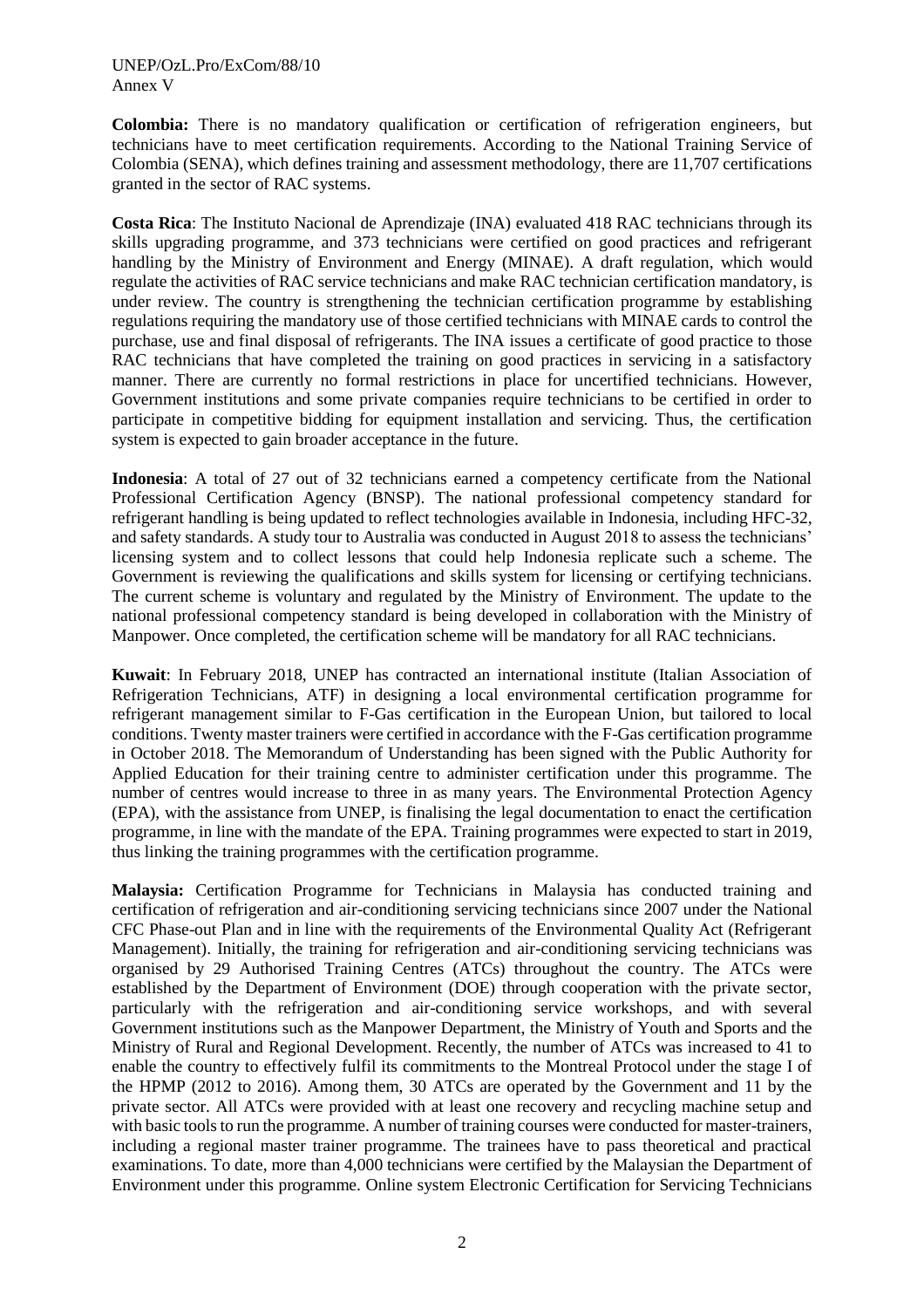Programme (eCSTP) was developed and recently upgraded resulting in online certification of 2,268 technicians, as of June 2018.

**North Macedonia:** The legal basis for the Training and Certification scheme in the country is the Law on Environment (amended in March 2014). The Ministry of Environment and Physical Planning (MEPP) establish and maintain an official register of issued, withdrawn and extended licenses. According to this law, a legal and/or natural person handling refrigerant or equipment containing refrigerants should have a licence for refrigerant management. Licences of different categories are issued depending on the refrigerant, category of equipment to be serviced or/and installed, and recovery and recycling procedures. The Law also determines a number of requirements related to a person (legal or natural) applying for a licence, to training obtained, and the supervision of the theoretical and practical examination and certification release process. Licenses issued are valid for five years, with the possibility for extension of an additional five years.

According to the new amended Law on Environment, the training should be conducted by persons/institutions authorised by the MEPP. They should be properly equipped to conduct practical training, develop a programme for training in good practices of refrigerants handling, servicing, recovery, recycling, and employ at least one person with a university diploma and five years of experience in the field of handling of refrigerants and equipment containing refrigerants. The programme has to be approved by the four-member Commission established for this purpose followed by an on-site visit of MEPP authorities.

**Pacific Island Countries:** The training and certification of refrigeration and air-conditioning servicing technicians is provided by the Australia Pacific Technical College (APTC). The APTC is funded by the Australian Government and managed through the Department of Foreign Affairs and Trade - Australia Aid. The APTC was designed as a centre of training excellence to build skills and qualifications. APTC has campuses in five countries: Fiji, Papua New Guinea, Samoa, the Solomon Islands and Vanuatu. The Samoa campus provides training and certification in refrigeration and air-conditioning.

The Certificate III in Engineering course is designed to offer students in these Pacific Island Countries the opportunity to further develop their skills and experience within the RAC industry and obtain an Australian qualification. The Australian Government subsidises the cost of the course including materials and consumables. The programme is designed to provide RAC training and take over 20 weeks' full time to complete. Course content covers the broad area of competency including general principles and skills related to mechanical work and OHS as well as specific competency in servicing and repair of domestic and commercial refrigeration and air-conditioning equipment. Prospective Pacific Island students for the certification course are required to be currently employed in the RAC industry and/or hold a local qualification. The programme is also offered to graduates of local Technical Vocational Education & Training programmes with limited or no work experience. Applicants need to complete literacy and numeracy assessments and an entry level knowledge and skills assessment. The scholarship programme provides for the possibility of financial assistance to Pacific Islanders for full or partial scholarship assistance.

**Paraguay:** There are two certification institutions accredited by the National Certification Organisation. Two hundred and ten technicians were certified under the "management of refrigerants used in the refrigeration and air-conditioning systems" standard by the Chamber of Refrigeration and Air-conditioning Enterprises or by the National Institute of Technology and Standards (INTN). A database of certified technicians was prepared and published. End-users will be able to identify certified technicians in any locality or municipality.

**Saint Lucia:** The NOU (Ministry of Sustainable Development, Energy, Science and Technology) is the recognised implementing body for the training and certification course and issues the ID cards/certificates.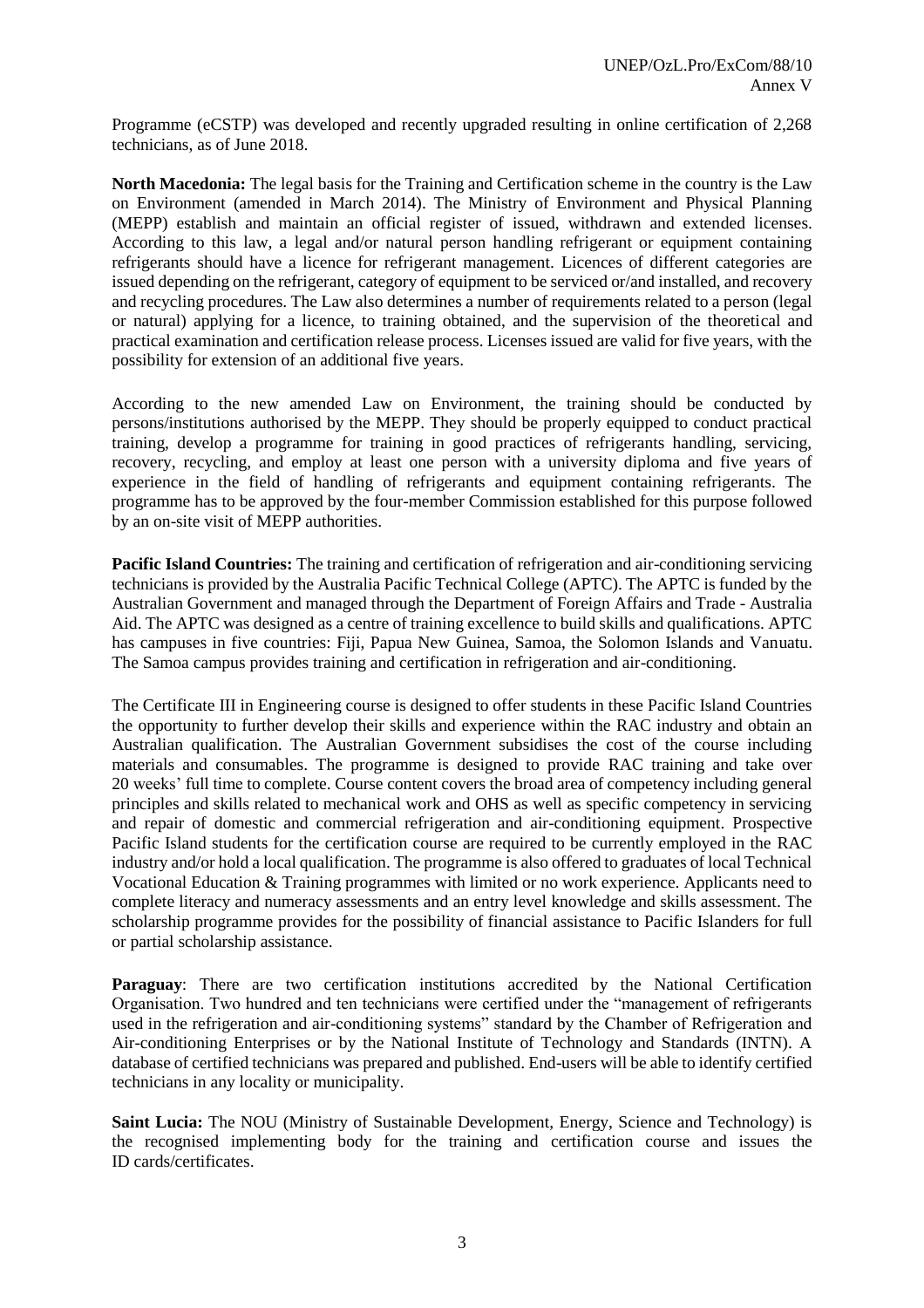**South Africa**: In South Africa there is a national standard (SANS 10147), which requires that RAC technicians involved in servicing and handling of refrigerants have to be registered as being competent in their specific fields. The scheme is implemented by the South African Qualification & Certification Committee. The design and operation of RAC systems have to comply with national standard (SANS 10147), which in many respects is similar to EN378. SANS 10147 is a part of Occupational Health & Safety Act (OSH). The design and operation of all machinery and plants in the country have to comply with OSH requirements.

**Tunisia:** There is a collaborative project between the Technical Centre for Mechanical and Electrical Industries (CETIME) and the French centre of expertise in refrigeration (Cemafroid) for the establishment of certification system.

**Zambia:** The ODS control regulations, which are under the Environmental Management Act of 2011, apply to the technicians servicing RAC equipment, as well as institutions using controlled substances. The corresponding regulations include specific guidelines for technicians in the handling of ODS, which ban venting and retrofitting to HCFCs. The same regulations specify that certification is required for the servicing of products or technology that contains or uses ODS. If the technician is required to handle ODS, a permit should be requested from the Zambia Environmental Management Agency providing a certificate issued by the Vocational Training College, which is under the supervision by the Government of the Republic of Zambia, with assistance from GIZ. If approved, a permit to handle refrigerants is issued. The scheme relies on close cooperation between the NOU, the Refrigeration and Air-conditioning Association of Zambia (RAAZ) and the Vocational Training Institutions.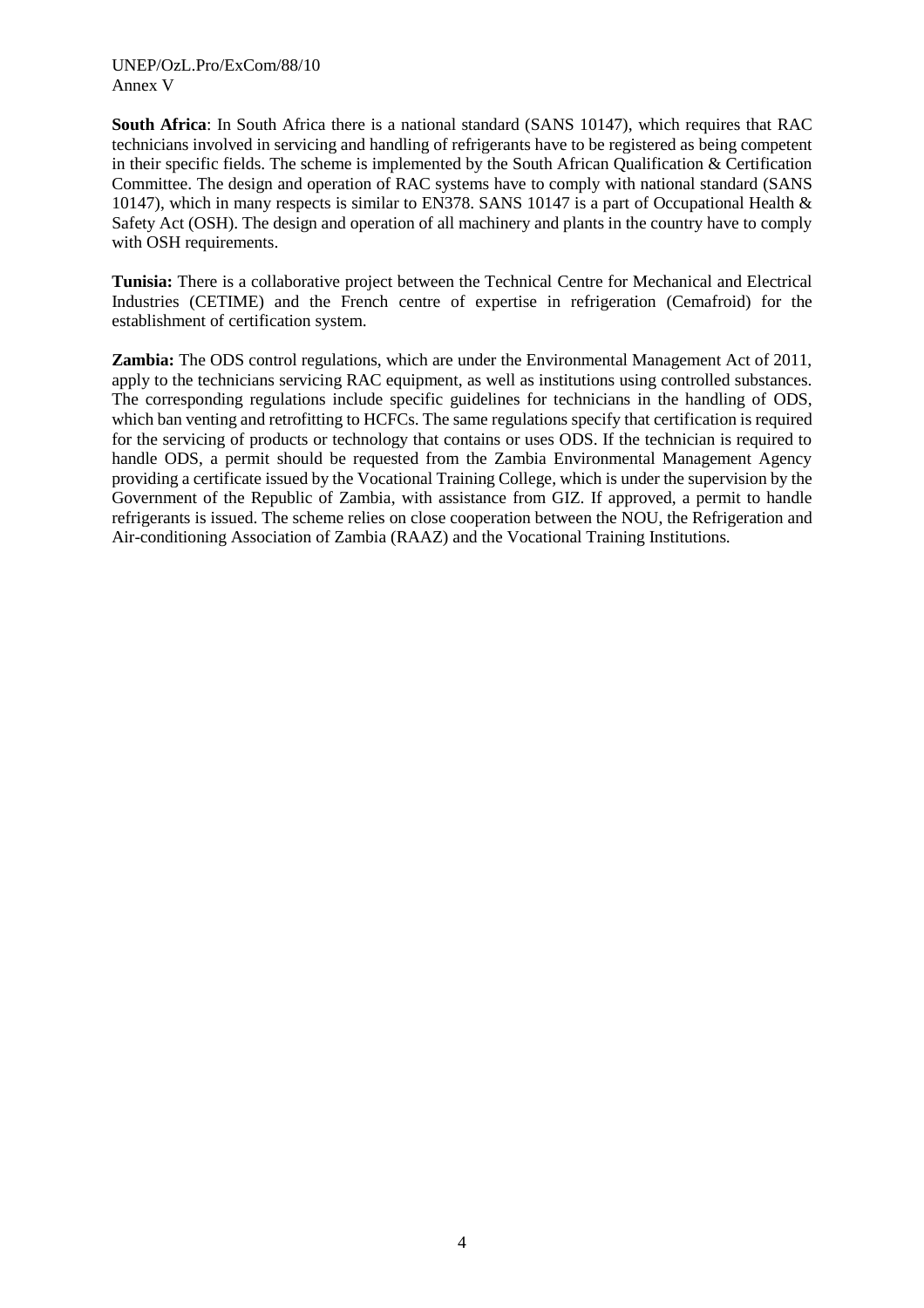### **Annex VI**

# **LABELLING AND ENERGY PERFORMANCE STANDARDS IN SELECTED ARTICLE 5 COUNTRIES**

|                  |                 |                |                |                | <b>Comparative Labelling</b> |                |                |                |              | <b>Endorsement Labelling</b> |      |                |                |              | <b>Energy Performance Standards</b> |              |
|------------------|-----------------|----------------|----------------|----------------|------------------------------|----------------|----------------|----------------|--------------|------------------------------|------|----------------|----------------|--------------|-------------------------------------|--------------|
| N <sub>0</sub>   |                 | AC             | AC             | AC             | Ref.                         | Ref.           | AC             | AC             | AC           | Ref.                         | Ref. | AC             | AC             | AC           | Ref.                                | Ref.         |
|                  | Country         | <b>Central</b> | Room           | <b>Split</b>   | Freezer                      | Com.           | <b>Central</b> | Room           | <b>Split</b> | Freezer                      | Com. | <b>Central</b> | Room           | <b>Split</b> | Freezer                             | Com.         |
| $\mathbf{1}$     | Albania         |                | M              | $\mathbf{M}$   | M                            |                |                |                |              |                              |      |                | M              | M            | M                                   |              |
| $\boldsymbol{2}$ | Argentina       |                | M              | $\mathbf{M}$   | M                            |                |                |                |              |                              |      |                | M              | M            | M                                   |              |
| $\overline{3}$   | Algeria         |                | M              |                | M                            |                |                |                |              |                              |      |                | $\mathbf{M}$   |              | $\overline{M}$                      |              |
| $\overline{4}$   | Bangladesh      |                | $\mathbf{P}$   |                | M                            |                |                |                |              |                              |      |                | $\mathbf{P}$   |              | M                                   |              |
| 5                | <b>Barbados</b> |                | $\mathbf X$    |                | $\mathbf X$                  |                |                |                |              |                              |      |                |                |              |                                     |              |
|                  | Bolivia         |                |                |                |                              |                |                |                |              |                              |      |                |                |              |                                     |              |
| 6                | (Plurinational  |                | P              | P              | $\mathbf X$                  |                |                |                |              |                              |      |                | $\mathbf{P}$   | P            | ${\bf P}$                           |              |
|                  | States of)      |                |                |                |                              |                |                |                |              |                              |      |                |                |              |                                     |              |
| $7\phantom{.0}$  | <b>Brazil</b>   |                | M              |                | M                            |                |                | $\mathbf{M}$   |              | M                            |      |                | M              |              | M                                   |              |
| $8\,$            | <b>Brunei</b>   |                | P              | $\mathbf{P}$   |                              |                |                |                |              |                              |      |                |                |              |                                     |              |
|                  | Darussalam      |                |                |                |                              |                |                |                |              |                              |      |                |                |              |                                     |              |
| 9                | Chile           | $\, {\bf P}$   | M              |                | $\overline{M}$               |                |                |                |              |                              |      |                | $\overline{M}$ |              | $\overline{M}$                      |              |
| 10               | China           | $\overline{M}$ | M              | M              | M                            | M              | $\overline{V}$ | $\overline{V}$ | V            | $\overline{V}$               | V    | $\mathbf M$    | $\overline{M}$ | M            | M                                   | M            |
| 11               | Colombia        |                | M              | M              | M                            | M              |                |                |              |                              |      |                |                |              |                                     |              |
| 12               | Cook Island     |                | $\overline{X}$ | $\overline{X}$ | M                            |                |                |                |              |                              |      |                | M              |              | $\mathbf{M}$                        |              |
| 13               | Costa Rica      |                | M              |                | M                            | M              |                |                |              |                              |      |                | M              |              | $\mathbf{M}$                        | $\mathbf{M}$ |
| 14               | Cuba            |                | $\mathbf X$    |                | $\overline{X}$               |                |                |                |              |                              |      |                |                |              |                                     |              |
|                  | Democratic      |                |                |                |                              |                |                |                |              |                              |      |                |                |              |                                     |              |
| 15               | People's        |                |                |                | $\mathbf X$                  |                |                | X              |              | $\mathbf X$                  |      |                | X              |              | $\boldsymbol{X}$                    |              |
|                  | Republic of     |                |                |                |                              |                |                |                |              |                              |      |                |                |              |                                     |              |
|                  | Korea (the)     |                |                |                |                              |                |                |                |              |                              |      |                |                |              |                                     |              |
| 16               | Dominican       |                |                |                | $\mathbf{P}$                 |                |                |                |              |                              |      |                |                |              |                                     |              |
|                  | Republic (the)  |                |                |                |                              |                |                |                |              |                              |      |                |                |              |                                     |              |
| 17               | Ecuador         |                | $\mathbf X$    |                | $\mathbf X$                  |                |                |                |              |                              |      |                | $\mathbf X$    |              | $\mathbf X$                         |              |
| 18               | Egypt           |                | M              |                | $\overline{M}$               |                |                |                |              |                              |      |                | $\mathbf{M}$   | M            | M                                   |              |
| 19               | Eswatini        |                |                |                |                              |                |                |                |              |                              |      |                |                |              | $\overline{X}$                      |              |
| 20               | El Salvador     |                |                |                | $\mathbf X$                  | $\overline{X}$ |                |                |              |                              |      |                |                |              | $\overline{X}$                      |              |
| 21               | Ghana           |                | M              | M              | M                            |                |                |                |              |                              |      |                | M              | M            | M                                   |              |
| $\overline{22}$  | Fiji            |                |                |                | $\overline{X}$               |                |                |                |              |                              |      |                |                |              | $\overline{X}$                      |              |
| 23               | India           |                | M              |                | M                            |                |                |                |              | $\mathbf V$                  |      |                | V              |              | M                                   |              |
| 24               | Indonesia       |                | $\mathbf V$    |                | $\mathbf V$                  |                |                |                |              |                              |      |                | ${\bf P}$      |              | M                                   | ${\bf P}$    |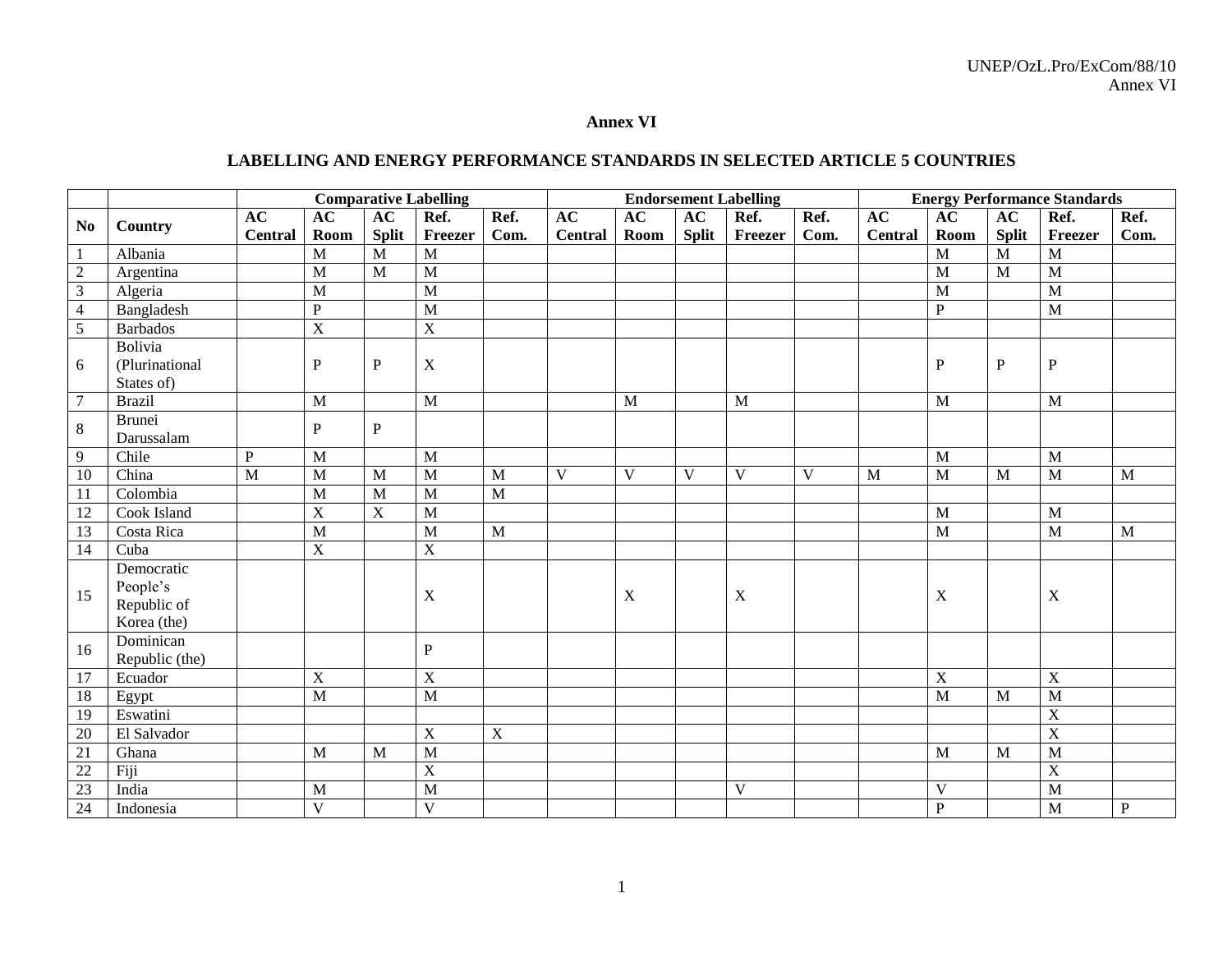### UNEP/OzL.Pro/ExCom/88/10 Annex VI

|                |                  |                |                         |              | <b>Comparative Labelling</b> |           |                |              |              | <b>Endorsement Labelling</b> |              | <b>Energy Performance Standards</b> |                |              |                |                |
|----------------|------------------|----------------|-------------------------|--------------|------------------------------|-----------|----------------|--------------|--------------|------------------------------|--------------|-------------------------------------|----------------|--------------|----------------|----------------|
| N <sub>0</sub> |                  | AC             | AC                      | AC           | Ref.                         | Ref.      | AC             | AC           | AC           | Ref.                         | Ref.         | AC                                  | AC             | AC           | Ref.           | Ref.           |
|                | Country          | <b>Central</b> | Room                    | <b>Split</b> | Freezer                      | Com.      | <b>Central</b> | Room         | <b>Split</b> | Freezer                      | Com.         | <b>Central</b>                      | Room           | Split        | Freezer        | Com.           |
| 25             | Islamic Republic |                | $\mathbf{M}$            |              | M                            |           |                |              |              |                              |              |                                     | V              |              | M              | M              |
|                | of Iran          |                |                         |              |                              |           |                |              |              |                              |              |                                     |                |              |                |                |
| 26             | Jamaica          |                | M                       |              | M                            |           |                |              |              |                              |              |                                     | M              | M            | M              |                |
| 27             | Jordan           |                | $\mathbf{P}$            |              | X                            |           |                |              |              |                              |              |                                     | $\mathbf{P}$   |              | $\mathbf{P}$   |                |
| 28             | Kenya            |                | M                       | M            | M                            |           |                |              |              |                              |              |                                     | M              | M            | M              | $\overline{P}$ |
| 29             | Lebanon          |                |                         |              | ${\bf P}$                    |           |                |              |              |                              |              |                                     |                | $\mathbf{V}$ | $\mathbf{V}$   |                |
| 30             | Kiribati         |                | X                       |              | $\overline{X}$               |           |                |              |              |                              |              |                                     | $\mathbf X$    |              | $\overline{X}$ |                |
| 31             | Malaysia         |                | $\overline{\mathbf{V}}$ |              | M                            |           |                | V            |              | V                            |              |                                     | $\overline{M}$ | M            | $\overline{M}$ |                |
| 32             | Mexico           |                | M                       | M            | M                            | M         | V              | $\mathbf V$  |              | V                            | V            | M                                   | M              | M            | M              | M              |
| 33             | Namibia          |                | $\, {\bf P}$            | $\mathbf{P}$ | ${\bf P}$                    |           |                |              |              |                              |              |                                     | $\mathbf{P}$   | $\mathbf{P}$ | $\, {\bf P}$   |                |
| 34             | Nicaragua        |                |                         |              | M                            |           |                |              |              |                              |              |                                     |                |              |                |                |
| 35             | Nigeria          |                | $\mathbf{P}$            |              | ${\bf P}$                    |           |                |              |              |                              |              |                                     | $\mathbf{P}$   |              | $\mathbf{P}$   |                |
| 36             | Pakistan         |                | $\overline{X}$          |              | $\overline{P}$               |           |                |              |              |                              |              |                                     | $\overline{X}$ |              | ${\bf P}$      |                |
| 37             | Peru             |                | $\overline{M}$          |              | $\overline{\mathbf{V}}$      |           |                |              |              |                              |              |                                     | $\overline{M}$ |              | M              |                |
| 38             | Philippines      |                | M                       | M            | M                            |           |                |              |              |                              |              |                                     |                | M            | M              |                |
| 39             | Saudi Arabia     | M              | M                       | M            | M                            |           |                |              |              |                              |              |                                     | M              | $\mathbf{M}$ | M              |                |
| 40             | South Africa     | P              | M                       | M            | M                            |           |                |              |              |                              |              | P                                   | M              |              | M              |                |
| 41             | Sri Lanka        |                | $\, {\bf P}$            |              | ${\bf P}$                    |           |                |              |              |                              |              |                                     | M              |              | ${\bf P}$      |                |
| 42             | St. Lucia        |                | X                       |              | $\overline{X}$               |           |                |              |              |                              |              |                                     |                |              |                |                |
| 43             | Thailand         |                | $\overline{V}$          | V            | M                            |           | $\mathbf{V}$   | V            | V            | V                            |              |                                     | $\mathbf{P}$   |              | M              |                |
| 44             | Tunisia          |                | M                       |              | M                            |           |                |              |              |                              |              |                                     | M              |              | M              |                |
| 45             | Turkey           |                | M                       | M            | M                            |           | P              | $\, {\bf P}$ | $\, {\bf P}$ |                              |              | P                                   | $\mathbf{P}$   | P            | $\, {\bf P}$   |                |
| 46             | <b>UAE</b>       |                | M                       |              | ${\bf P}$                    |           |                |              |              |                              |              |                                     | M              |              |                |                |
| 47             | Uganda           |                | $\mathbf{P}$            | ${\bf P}$    | ${\bf P}$                    |           |                |              |              |                              |              |                                     | V              |              | M              |                |
| 48             | Uruguay          |                |                         |              | M                            |           |                |              |              |                              |              |                                     | M              |              | M              |                |
|                | Venezuela        |                |                         |              |                              |           |                |              |              |                              |              |                                     |                |              |                |                |
| 49             | (Bolivarian      |                | M                       |              | M                            |           |                |              |              |                              |              |                                     | M              |              | M              |                |
|                | Republic of)     |                |                         |              |                              |           |                |              |              |                              |              |                                     |                |              |                |                |
| 50             | Viet Nam         |                | M                       |              | $\mathbf{M}$                 | ${\bf P}$ |                | $\mathbf V$  |              | $\mathbf P$                  | $\mathbf{P}$ |                                     | M              | M            | M              | M              |

Data specified as P (proposed), V (voluntary) and M (mandatory) mostly refer to 2013<sup>1</sup> with some more recent updates extracted from CLASP.<sup>2</sup> Data designated with X were reported to have such programmes. Data extracted from Table 1 of document UNEP/OzL.Pro/ExCom/83/40.

l

 $1$  L. Harington Energy Labelling and Standard Programmes Throughout the World

<sup>&</sup>lt;sup>2</sup> <https://www.clasp.ngo/policies>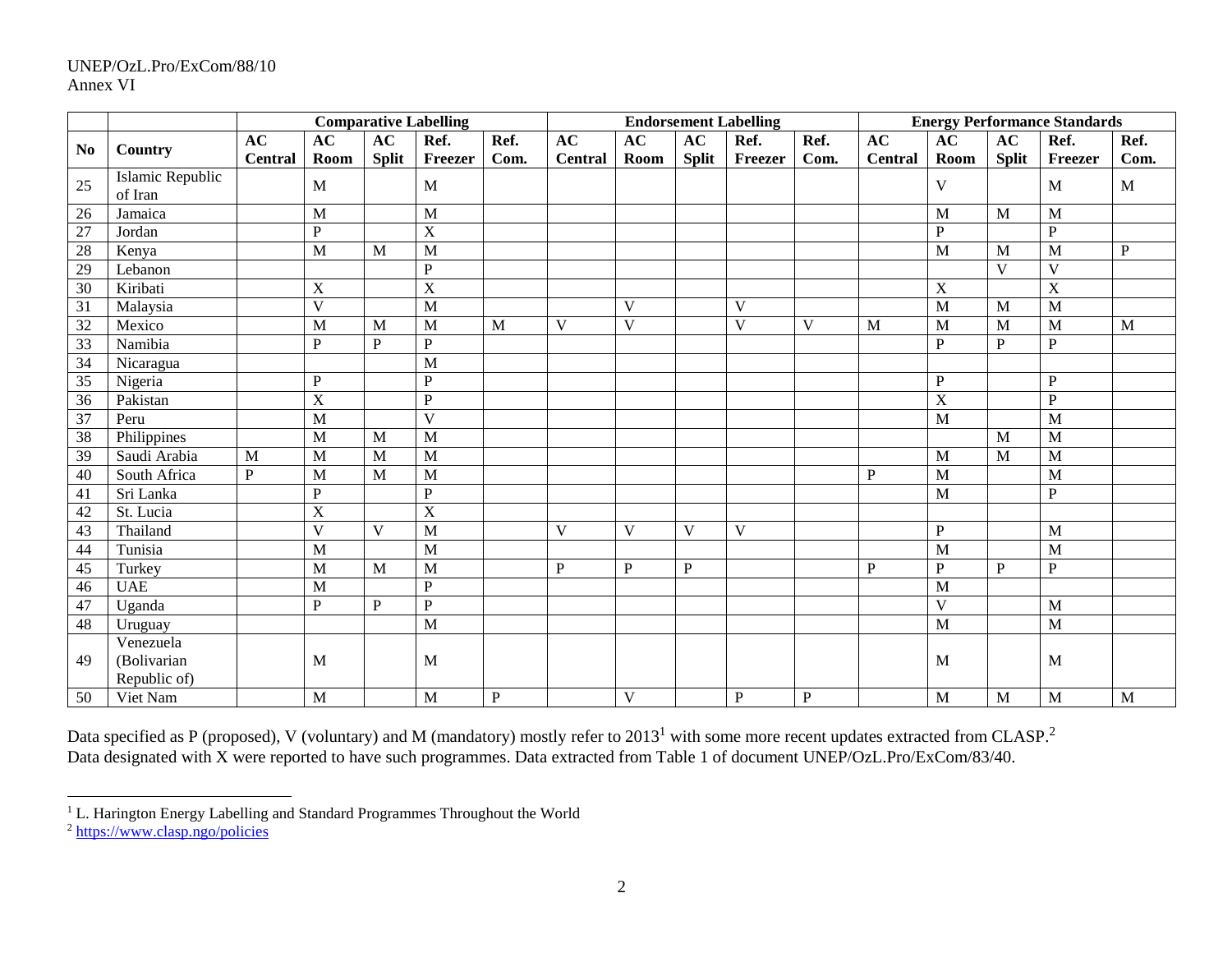### **ADDITIONAL INFORMATION ON SOME INITIATIVES UNDERTAKEN IN ARTICLE 5 COUNTRIES ON LABELLING AND MEPS**

1. Argentina: The standards and labelling programme was initiated in 1996. Although MEPS thresholds have been gradually tightened, they are still rather weak, as they correspond to the previous EU energy efficiency classes A–C4. MEPS threshold equivalent to label classes C were established for refrigerators and refrigerator-freezers since 2009 and for freezers since 2011. MEPS thresholds for split and compact room air conditioners were gradually strengthened in 2010, 2011, 2013 and 2014 and are currently equivalent to label class A for cooling mode and to class C for heating mode for systems with a cooling capacity of  $\leq$  7 kW.

2. Bhutan: Drafted the National Energy Efficiency and Conservation Plan which is under the parliamentary approval. Standards and labelling have been drafted (with support from the Asian Development Bank) for some products including air-conditioning and refrigerators, there are some market incentives such as tax incentives. Labelling design and MEPS need to be carefully considered as the programme is at present based on Indian energy efficiency standards. Include energy efficiency components in refrigeration and air conditioning training. Require assistance from the CAP team in terms of identifying expert in conducting the training. Initiate the rebate scheme for high energy efficient refrigerators. mass awareness programme to be planned.

3. China: Communication and coordination is established with the National Energy Policy Maker. Explore the mechanism that could combine the ozone protection and energy efficiency linkage.

4. Democratic People's Republic of Korea: Technical cooperation is established through south-south collaboration. Assistance requested from UNEP to develop a national cooling plan and to train the technicians.

5. Ghana: Prior to the adoption of energy efficiency regulations and ban on second-hand refrigerators and air-conditioners, the average domestic refrigerator consumed 1,200 kWh per year, and 80 per cent of the market used imported appliances, mainly from Europe. The most popular refrigerator was the most inefficient on the market and almost all cooling appliances used CFCs. Following the adoption of standards and labelling policies between 2005 and 2009, over 10,000 used and inefficient refrigerators were replaced with new and more efficient ones, over 34,000 illegally imported were confiscated and destroyed, 1,500 kg of CFC was recovered, and 400 GWh of electricity saved. All these benefits occurred with no change in the price of refrigerators.<sup>1</sup> Ghana adopted energy efficiency standards and labelling regulations for non-ducted air-conditioners in 2005 according to the table below. By virtue of its excellent products and ultra-high energy efficiency, Midea won the joint bid of Ghana's Ministry of Environmental Protection and the federally owned Deutsche GIZ GmbH, becoming the first company authorized to export and sell products with R-290 in the market in Ghana (410 units were sold in 2018).

| Stars   | Energy efficiency ratio (EER)* |
|---------|--------------------------------|
| 5 stars | 4.00 < EER                     |
| 4 stars | 4.00 > EER > 3.75              |
| 3 stars | EER > 3.45<br>3.75             |
| 2 stars | 3.45 > EER > 3.15              |
| star    | 3.15 > EER > 2.80              |

|  |  |  |  |  |  | <b>Energy Efficiency Star Rating for Non-ducted air-conditioners</b> |  |
|--|--|--|--|--|--|----------------------------------------------------------------------|--|
|--|--|--|--|--|--|----------------------------------------------------------------------|--|

\* EER means ratio of the total cooling capacity to the effective power input (Watt/Watt) in any given set of rating conditions.

6. India: The Cooling Action Plan was launched in October 2018.

 $\overline{\phantom{a}}$ 

<sup>&</sup>lt;sup>1</sup> According to Kofi Agyarko, director of energy efficiency and climate change at the Ghana Energy Commission.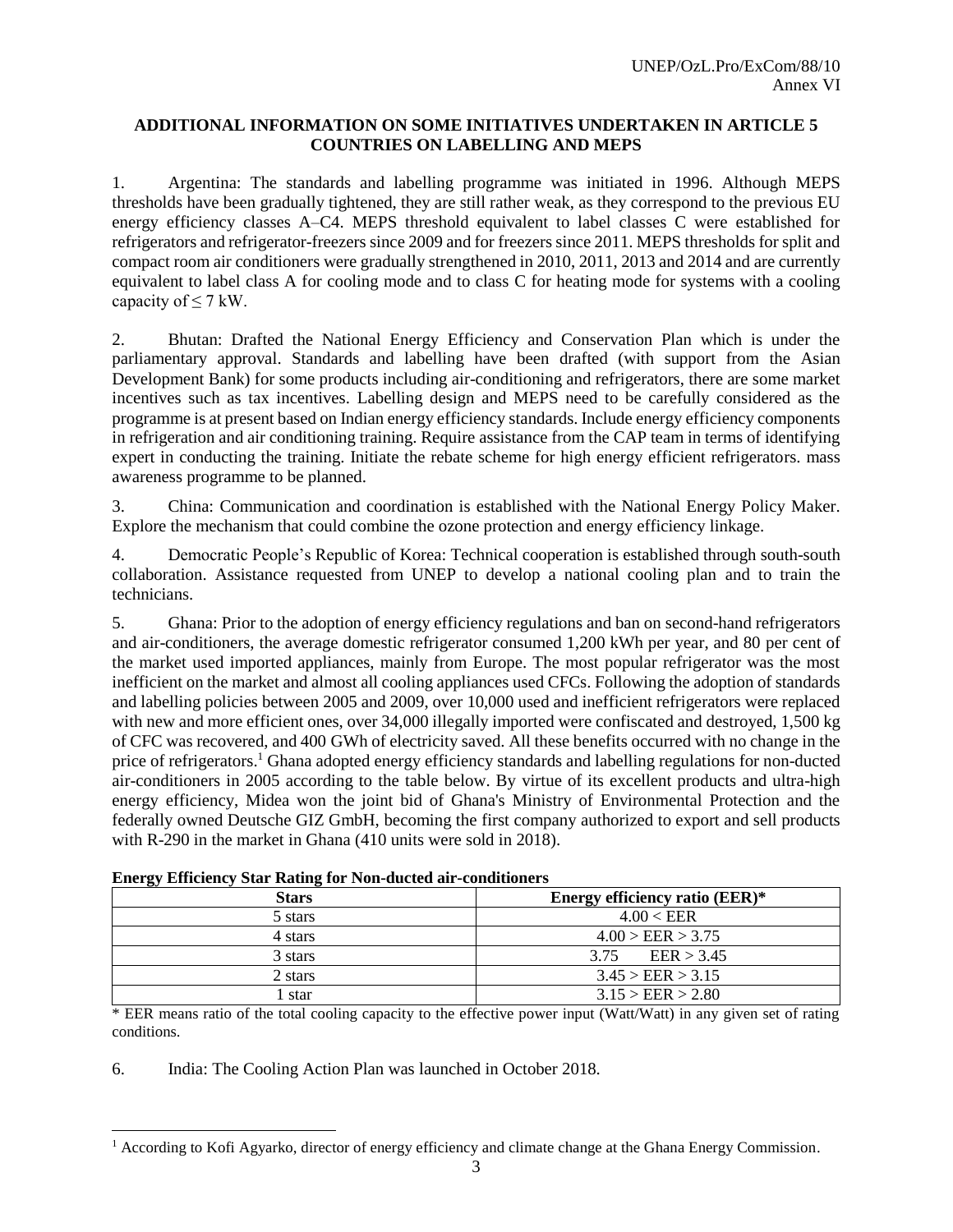#### UNEP/OzL.Pro/ExCom/88/10 Annex VI

l

7. Indonesia: In August 2016, the Indonesian Ministry of Energy and Mineral Resources adopted a regulation for labelling and MEPS requirement for residential AC. For ACs, the star rating starts from 1-star, which has a minimum of (2.5 W/W) to 4-star which has minimum of (3.0 W/W). The AC appliances testing was to be carried out appropriately by the certifying agency and the MEPS updated every two years. However, in 2017, test results of energy performance measurements showed that more than 70 per cent of air-conditioners in the market already had a 4-star rating, which meant that the regulation fixed a very low baseline for the minimum energy performance level. As a result, Indonesian MEPS were updated. The updated Regulation stipulates the phasing-out of the most inefficient air-conditioning split units by increasing the level of MEPS. Starting in August 2018, split air-conditioning units in the market must achieve a minimum of (2.64 W/W). In August 2020, the MEPS was further strengthened to (2.92 W/W). Having realized the importance in setting a realistic baseline to trigger a transformation in the market, Indonesia is preparing for the review MEPS for residential air-conditioners aiming to achieve a total emission reduction commitment of 17 per cent by 2030.

8. Islamic Republic of Iran: The NOU has started talks and consultation on Energy Efficiency with the Ministry of Energy which will be part of the National Ozone Committee (the Steering Committee for the implementation decisions related to Montreal Protocol). There is a need to promote energy efficiency labels & standards in refrigeration and air conditioning equipment, buildings and industries; to develop energy audit module in the building sector; to launch awareness and outreach on energy efficiency, ozone and climate linkages in various sectors; and to promote in-kind technologies, for example, desiccant evaporative coolers.

9. Kenya: It first introduced RAC MEPS in 2016, but the industry immediately called for revisions. The revision process was supported through a [technical workshop,](https://clasp.ngo/updates/2018/clasp-hosts-kenya-room-air-conditioner-and-refrigerator-energy-efficiency-workshop) a [market assessment and policy analysis,](https://clasp.ngo/publications/kenya-rac-market-assessment-and-policy-options-analysis-2019) and continued policy support throughout the revision process. Implementation of the revised RAC MEPS began in April 2019. The revision increased the required efficiency levels for products by 11 per cent and eliminated 73 per cent of models on the market in 2018. Because the RAC market in Kenya is entirely import-based, distributors had to source more energy-efficient products to meet the new standard. By October 2019, only six months since the start of implementation, the national standardization agency (EPRA) registered 63 models into the Kenyan market that met the revised MEPS. While the revised MEPS significantly increased the efficiency baseline for ACs in Kenya, importers responded and easily sourced higher efficiency units. This transition was easier than anticipated because energy-efficient products are readily available in the source countries like China, Kenya's largest RAC exporter. 2

10. Maldives: It provides capacity building/training for women on the refrigeration and air-conditioning sector. There is a need to develop energy audit modules. Develop/propose green criteria for public procurement of refrigeration and air conditioning equipment. Submit proposals for the Global Environment Facility (GEF) and the Green Climate Fund (GCF) on promoting energy efficiency and ODS phase out linkage.

11. Mongolia: The country adopted the energy conservation law to be followed by six regulations (on high energy consumers, energy auditing, labelling, designated consumers, accreditation of ESCO companies, and energy auditing companies, incentive policies). The first regulation currently being developed is on energy labelling for appliances and for building. Energy efficiency labelling will be mandatory for the highest energy consuming products including freezers and refrigerators and electric heaters. The products are mostly imported. It will be voluntary for other products. The preparation of the National Cooling Action Program will be proposed as well as the assessment of the cold chain sector in the country. Funding will be sought for low-GWP technology adoption in cold chain sector. The country will cooperate with UNEP on the RDL project.

<sup>2</sup> [https://www.clasp.ngo/updates/2019/kenyas-new-ac-standards-increase-efficiency-baseline-while-reducing](https://www.clasp.ngo/updates/2019/kenyas-new-ac-standards-increase-efficiency-baseline-while-reducing-harmful-refrigerants)[harmful-refrigerants](https://www.clasp.ngo/updates/2019/kenyas-new-ac-standards-increase-efficiency-baseline-while-reducing-harmful-refrigerants)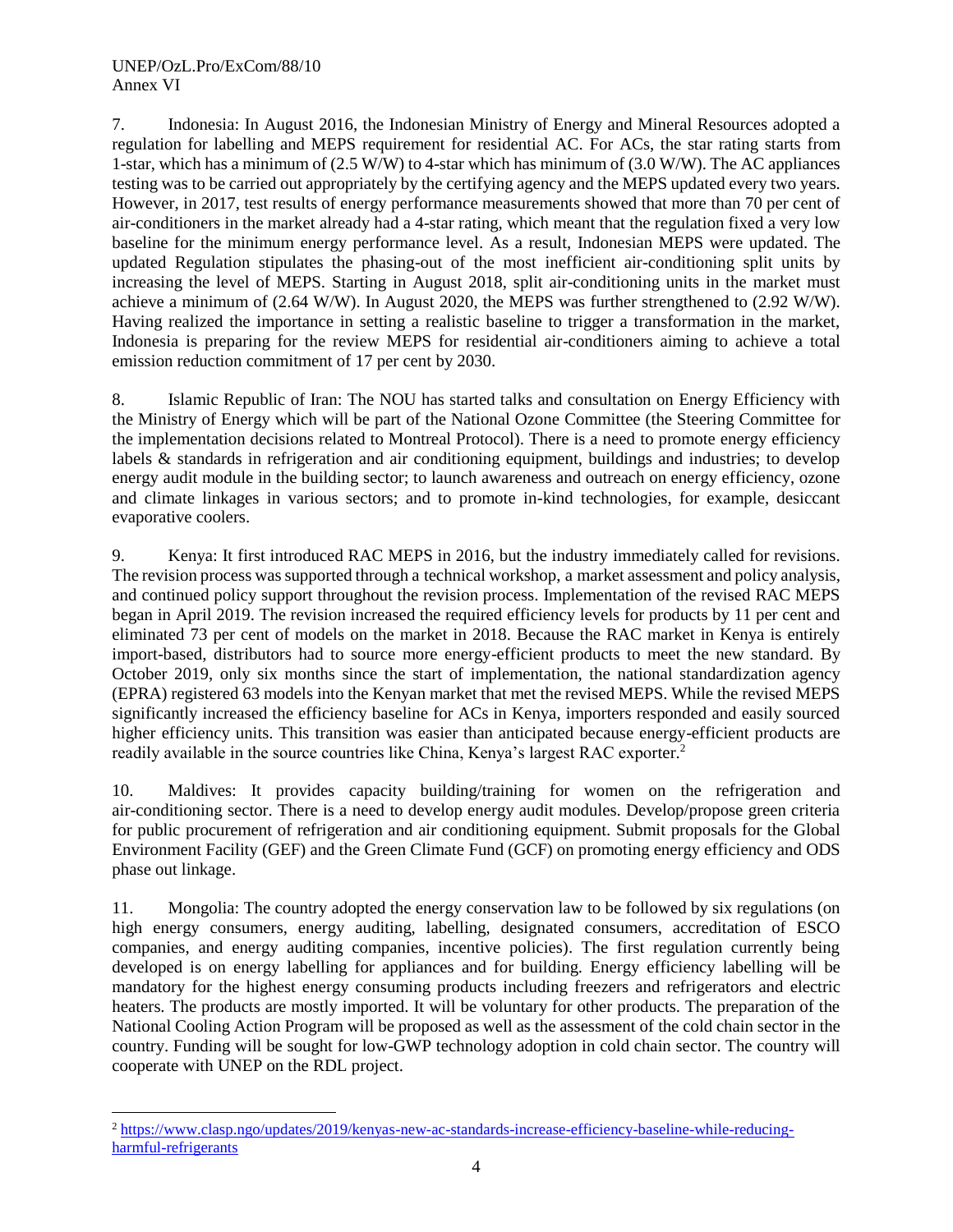12. Nepal: The NOU is authorized to work on energy efficiency standards and will take up activities on MEPS for the RAC sector and will cooperate with the Ministry of Energy to develop the appropriate regulations and policy. Nepal has developed a National Strategy Paper on Energy Efficiency and it will use this strategy to develop national policy and regulations. There is a need to develop a strategy/action plan in promoting ozone and climate friendly energy efficient technologies. There is also a need to increase awareness among all the relevant stakeholders on ozone, climate friendly and energy efficient technologies.

13. Nigeria: The energy consumption labelling was adopted by the Standards Organization of Nigeria in collaboration with the Nigerian Energy Support Programme (NESP) for air-conditioners and refrigerators in August 2017. The project was funded by the European Union and the German Government. The labels identify the efficiency rating of appliances with one star for less efficient to five stars for more efficient appliances. With the conformity to the MEPS in Nigeria, any air-conditioner that has less than a 1-star rating will no longer be allowed into the Nigerian market. The enforcement of the label was scheduled to commence 18 months after the launching the labelling programme. This was to allow old stocks to be exhausted while enabling importers of more efficient units to fully comply with the standard and label requirements, six months after the launch.<sup>3</sup>

14. Pakistan: The country is in the process of designing its standards and the labelling programme for the refrigeration and air-conditioning sector, including refrigerant-based efficiency level, inverter-based efficiency level and conventional RAC equipment. The NOU is providing inputs to National Energy Conservation Agency (NECA) for RAC energy efficiency. There are plans: to hold national consultative dialogue on Cooling Action Plan for Pakistan and relevant updates in the National Energy Efficiency and Conservation Policy; to undertake the scope of work for market assessment of cooling appliances; to initiate dialogue for integration of bulk 9 procurement of refrigeration and air-conditioning equipment into greening of public buildings programme; and to establish cooperation of the NOU and NECA on sharing data related to imports of RAC equipment.

15. Samoa: The country is the first in using the Pacific Appliance Database (PADs) to implement the product registration programme under the Pacific Appliances Labeling Standards (PALS). This system has been very useful for the country to access information of the energy efficiency of various appliances, which could facilitate the product that is in compliance with MEPS regulation entering the market.

16. Saudi Arabia: It has addressed energy efficiency in AC systems since 2007, initially with the optional energy labelling project initiated by the Saudi Standards, Metrology and Quality Organization (SASO) for residential systems. In 2011, the Saudi Energy Efficiency Centre (SEEC) was formed to be the regulatory coordinating body for all energy efficiency improvement initiatives. The first MEPS for residential air-conditioners systems SASO 2663 was introduced in 2012 as result of industry collaboration with government bodies under the leadership of SEEC calling for 9.5 EER (Btu/h/W =  $2.8$  W/W) MEPS for residential spits at T1 condition and 6.84 EER (Btu/h/W =  $2.0$  W/W) at T3 condition as per ISO 5151 conditions. Two years later, MEPS were increased to 11.5 EER (Btu/h/W = 3.37 W/W) at T1 condition and 8.28 EER (Btu/h/W = 2.43 W/W) at T3 condition with mandatory transition to HFC refrigerants. Today, MEPS for residential splits have reached 11.8 EER (Btu/h/W =  $3.46$  W/W) at T1 condition and 8.3 EER (Btu/h/W = 2.4 W/W) at T3 condition, and MEPS regulations are covering all product types sold in the kingdom with strict implementation, all with HFC technology.<sup>4</sup>

17. Sri Lanka: Energy efficiency standards for refrigerators have to be reviewed. Strengthened awareness programmes are conducted for the general public on energy efficiency. Plan for market mechanisms that would promote low-GWP and energy efficient RAC equipment.

l

<sup>3</sup> [http://www.son.gov.ng/nigeria-launches-energy-efficiency-label#](http://www.son.gov.ng/nigeria-launches-energy-efficiency-label)

<sup>4</sup> Dr. Nicholas Howarth.<https://www.mdpi.com/2225-1154/8/1/4/html>